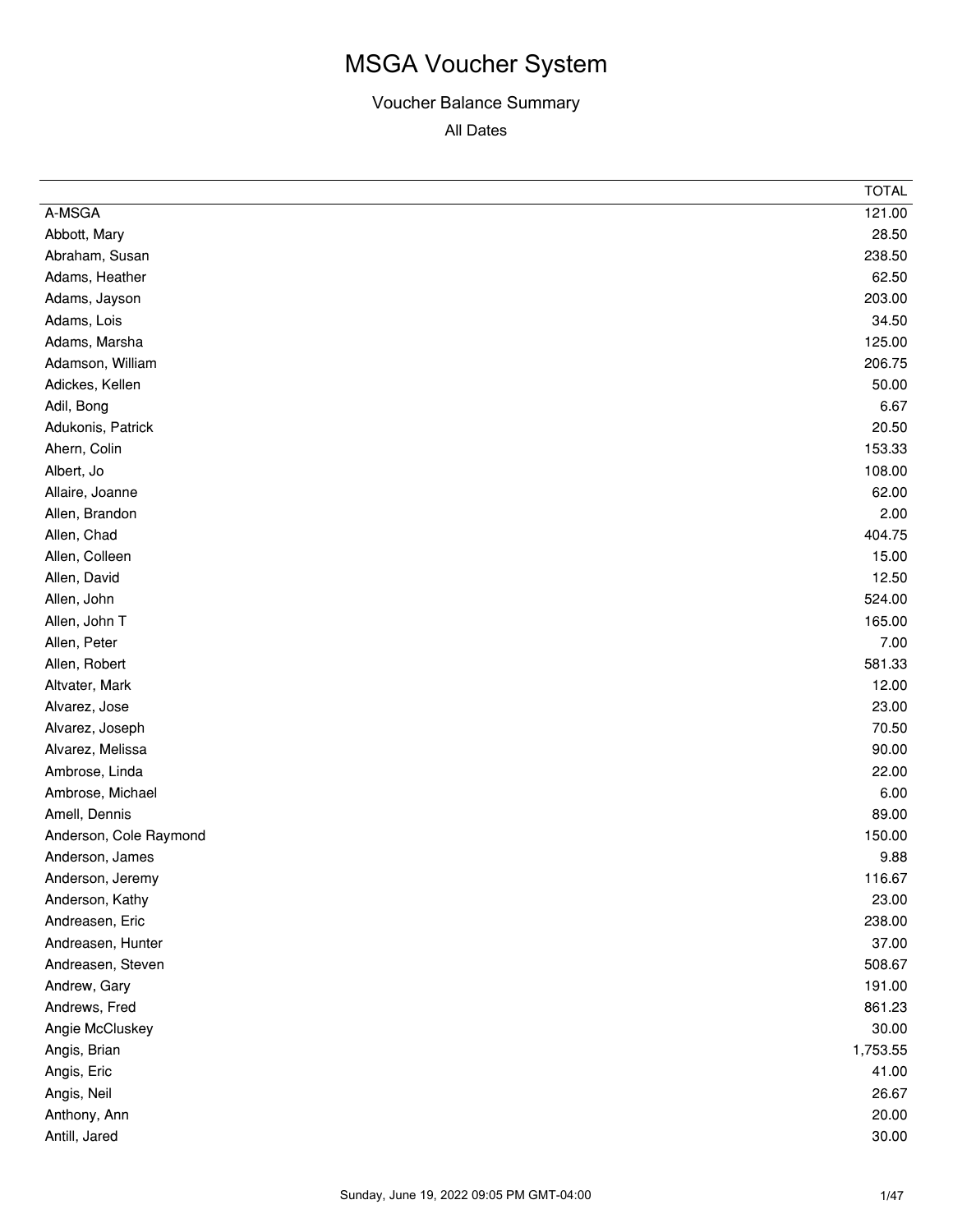|                      | <b>TOTAL</b> |
|----------------------|--------------|
| Appleyard, Ruth      | 80.00        |
| Archer, Chris        | 59.50        |
| Ardito, Anthony      | 11.11        |
| Ardito, Gene         | 110.97       |
| Arnold, Colleen      | 77.00        |
| Arnold, Susan        | 112.00       |
| Arnott, Alan         | 9.00         |
| Arsenault, Jr, Mike  | 182.24       |
| Arsenault, Jules     | 8.00         |
| Arsenault, Max       | 42.00        |
| Arsenault, Sr., Mike | 198.67       |
| Arsenault, Tyler     | 161.00       |
| Arthers, Butch       | 37.50        |
| Asch, Roger          | 14.00        |
| Ashe, Robin          | 254.00       |
| Atherton, Michelle   | 41.29        |
| Atwell, Kyle         | 82.00        |
| Audet, Jay           | 59.67        |
| Audiffred, Margo     | 46.50        |
| Auger, Gary          | 25.00        |
| Austin, Monica       | 54.00        |
| Babbidge, Scott      | 25.00        |
| Babcock, Hannah      | 58.00        |
| Babin, Stephanie     | 48.50        |
| Babine, Bill         | 150.00       |
| Bachelder, Dick      | 369.00       |
| Bachelder, Thomas    | 638.00       |
| Backman, Ralph       | 6.00         |
| Bagley, Terry        | 20.50        |
| Bailey, Aaron        | 152.00       |
| Bailey, Chris        | 183.63       |
| Bailey, Patricia     | 18.00        |
| Baker, Ellie         | 30.00        |
| Baker, Jeremy        | 87.67        |
| Baker, Joe           | 205.75       |
| Baldwin, Christopher | 107.00       |
| Baldwin, Eric        | 25.50        |
| Ballard, Bob         | 90.00        |
| Ballard, Mark        | 68.50        |
| Ballew, Dave         | 49.00        |
| Bamford, Karen       | 67.32        |
| Bandola, Andrew      | 31.00        |
| Barber, Bob          | 243.94       |
| Barber, David        | 321.00       |
|                      |              |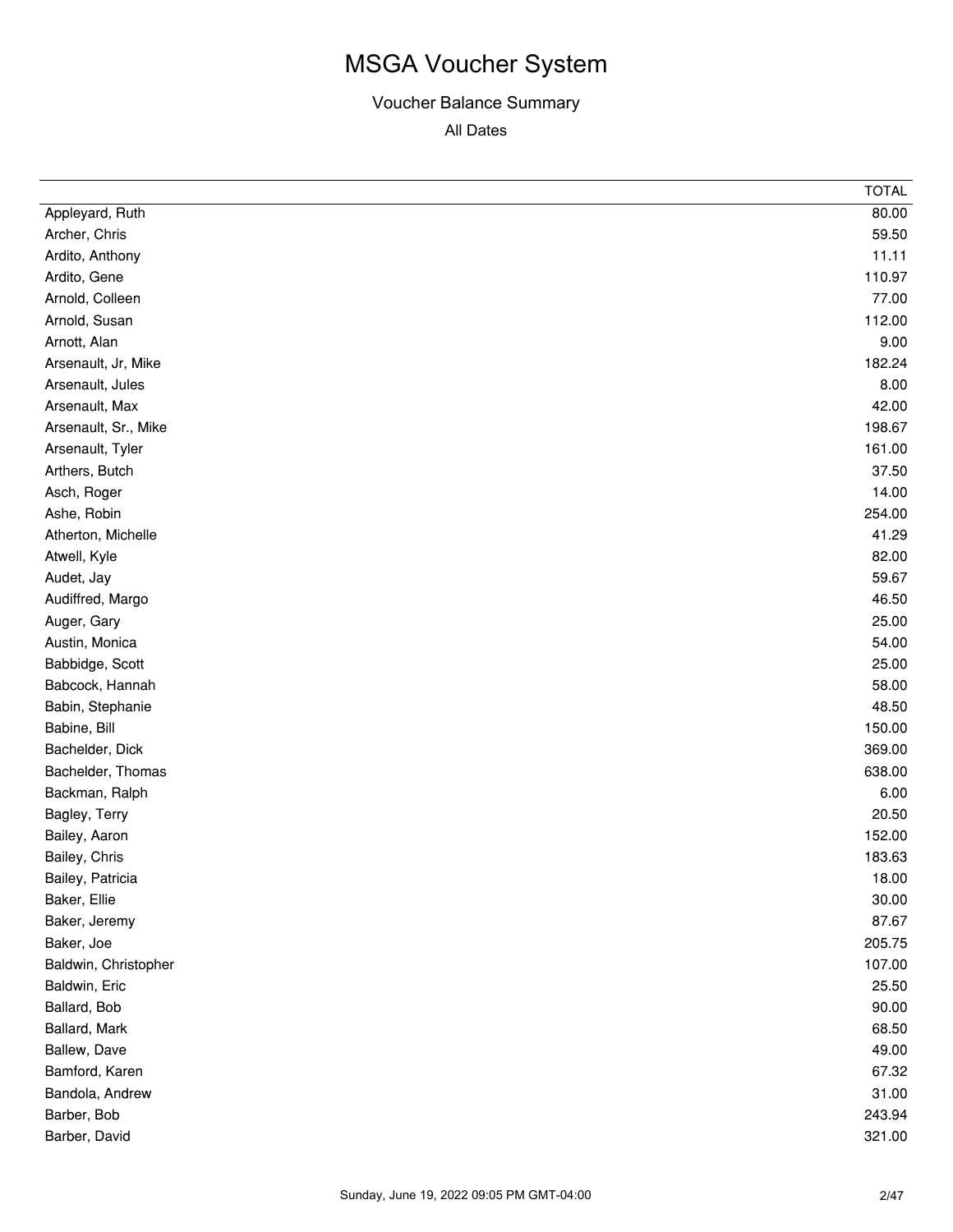|                    | <b>TOTAL</b> |
|--------------------|--------------|
| Barber, Jay        | 18.89        |
| Barden, Scott      | 26.00        |
| Barker, Brent      | 298.00       |
| Barker, Tom        | 36.00        |
| Barlow, Linda      | 153.00       |
| Barmore, Steve     | 171.00       |
| Barnes, Robert     | 37.50        |
| Baron, Jeremy      | 182.00       |
| Barrett, David     | 132.00       |
| Barrett, Nathan    | 105.00       |
| Barry, Deborah     | 79.50        |
| Barter, Phil       | 210.09       |
| Barthelemy, Mark   | 4.00         |
| Bartlett, Nicholas | 89.10        |
| Bartlett, Will     | 226.00       |
| Batchelder, Adam   | 63.00        |
| Batchelder, Dakota | 60.50        |
| Bate, Parker       | 121.00       |
| Batson III, Arthur | 16.67        |
| Bauman, John       | 417.00       |
| Beach, Jeff        | 62.79        |
| Bean Wendy         | 20.00        |
| Bean, Tom          | 1,073.85     |
| Bean, Wendy        | 340.00       |
| bearce, brandon    | 26.50        |
| Beatham, Mary Ann  | 14.42        |
| Beatty, John       | 62.00        |
| Beaulieu, Diane    | 90.50        |
| Beauregard, Justn  | 10.00        |
| Beckim, Matt       | 157.50       |
| Beckwith, Greg     | 72.00        |
| Bednar, Michael    | 54.00        |
| Belcher, Ken       | 80.00        |
| Bell, Clayton Todd | 5.00         |
| Bell, Kevin        | 98.00        |
| Bellamo, Dawn      | 120.00       |
| Belleau, Stephen   | 52.00        |
| Bellemare, Daniel  | 255.33       |
| Bellemare, Leo     | 44.33        |
| Bender, Matt       | 32.66        |
| Benenti, Vicki     | 32.00        |
| Benner, Arnie      | 108.00       |
| Berg, Bennett      | 56.25        |
| Berkowitz, Cody    | 21.00        |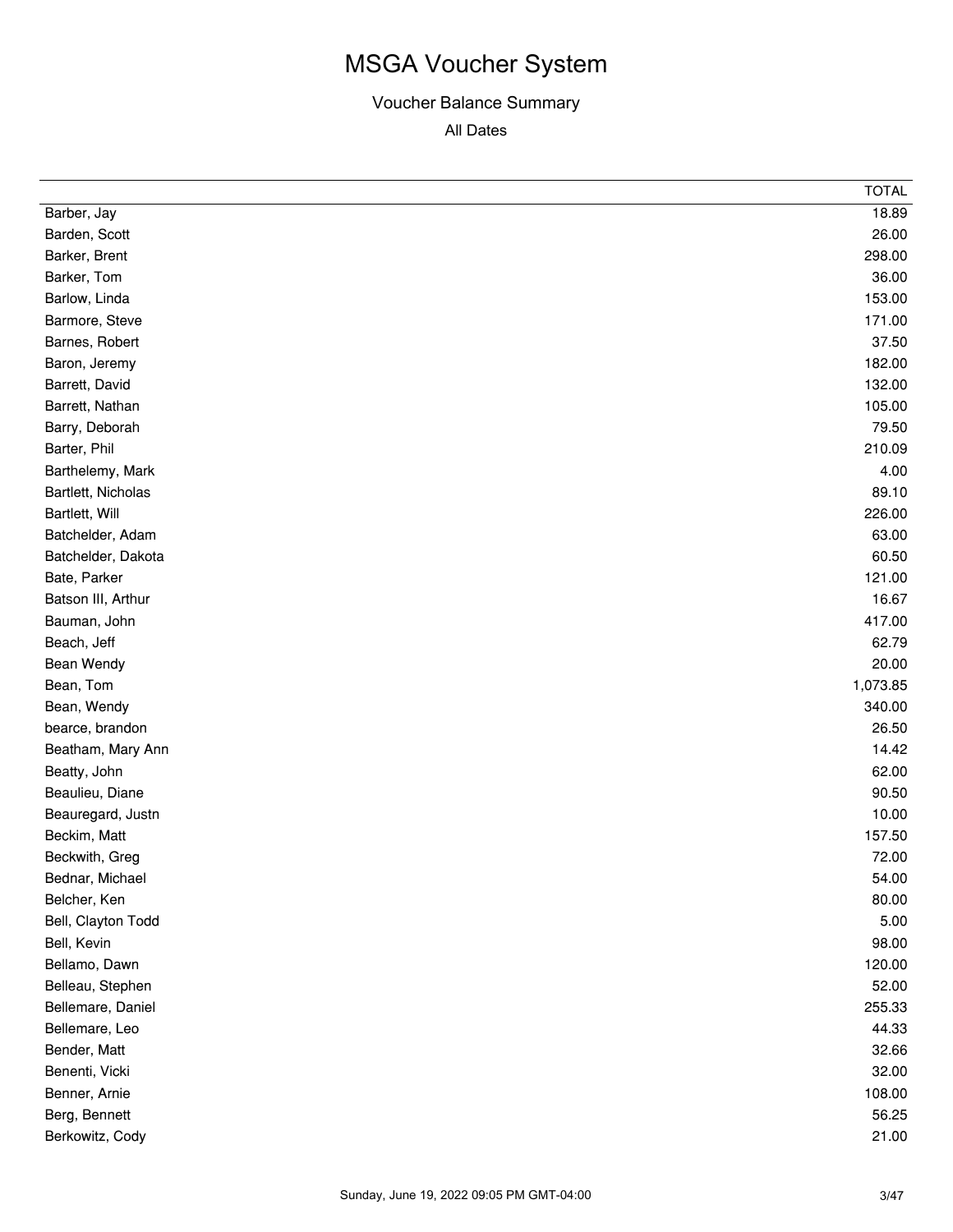|                    | <b>TOTAL</b> |
|--------------------|--------------|
| Berkowitz, Lindsey | 28.00        |
| Bernard, Barry     | 454.45       |
| Bernier, Lance     | 344.83       |
| Berry, Bobbi       | 121.18       |
| Berry, Brenda      | 31.00        |
| Berry, Edwin       | 102.00       |
| Berry, Randy       | 13.50        |
| Bertin, Skip       | 179.67       |
| Berube, Jim        | 11.50        |
| Bettney, Rita      | 162.00       |
| Bieber, Chris      | 76.13        |
| Bielenberg, Elaine | 12.00        |
| Biesecker, Lisa    | 77.00        |
| Bigney, Yukiko     | 89.00        |
| Bilodeau, Brian J  | 532.76       |
| Bilodeau, David    | 151.83       |
| Bilodeau, Philip   | 183.33       |
| Binette, Michael   | 17.00        |
| Birdsall, Reid     | 1,079.17     |
| Bishop, Peter      | 53.17        |
| Bisson, Derek      | 5.00         |
| Bisson, Raymond    | 84.00        |
| Bither, Gregory    | 206.00       |
| Bither, James      | 12.90        |
| Bither, Nancy      | 438.50       |
| Black, Maggie      | 51.00        |
| Blais, Bob         | 135.00       |
| Blais, Jim         | 16.50        |
| Blaisdell, George  | 233.00       |
| Blake, Chad        | 103.00       |
| Blake, Derek       | 25.00        |
| Blake, Lisa        | 33.00        |
| Blake, Marcia      | 82.00        |
| Blakeman, Linda    | 7.00         |
| Blanchette, Laura  | 218.00       |
| Blanchette, Robert | 9.50         |
| Blanchette, Ron    | 28.50        |
| Bloomer, Kathleen  | 17.00        |
| Blouin, Randy      | 25.00        |
| Blythe, Carew      | 24.50        |
| Boal, Jeff         | 1.00         |
| Boardman, Sandra   | 68.00        |
| Bodge, Stephen     | 13.00        |
| Boggs, Michelle    | 63.00        |
|                    |              |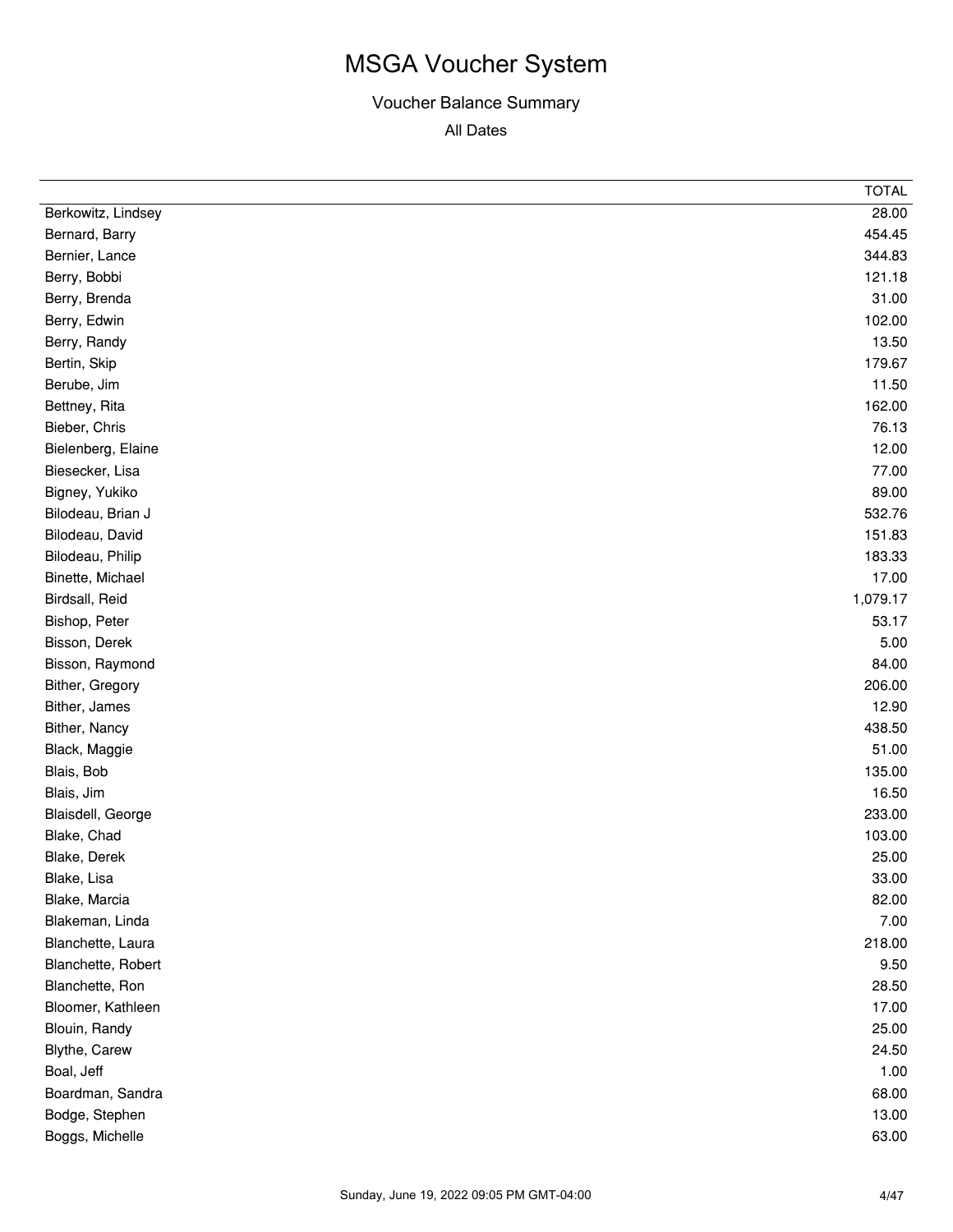|                      | <b>TOTAL</b> |
|----------------------|--------------|
| Boivin, Brenda       | 11.00        |
| Boivin, Mark         | 234.50       |
| Boivin, Riley        | 77.66        |
| Bolduc, Robert       | 10.50        |
| Boomhour, David      | 107.90       |
| Boonseng, Ben        | 23.25        |
| Boran, Tom           | 8.00         |
| Borelli, Geno        | 22.33        |
| Borelli, Roger       | 14.00        |
| Borkstrom, Doris     | 41.66        |
| Borsa, Barbara       | 34.00        |
| Bouchard, Alan       | 25.00        |
| Bouchard, Donna      | 123.50       |
| Bouchard, John       | 150.00       |
| Bouchard, Marty      | 74.50        |
| Boucher, Dan         | 119.00       |
| Boucher, Helen       | 45.00        |
| Boulier, Robert      | 25.00        |
| Bourassa, Kyle       | 8.00         |
| Bourassa, Luke       | 100.00       |
| Bournakel, Christina | 27.50        |
| Bourne, Shirley      | 102.00       |
| Bourque, Nancy       | 144.50       |
| Bousquet, Paul       | 216.00       |
| Bouthot, Steve       | 97.00        |
| Bouthot, Steven      | 954.00       |
| Boutin, Jamie        | 117.00       |
| Boutin, Richard      | 30.00        |
| Bouton, Patricia     | 246.50       |
| Bowden, Matthew      | 49.00        |
| Bowden, Roger        | 56.00        |
| Bowe, Matt           | 9.48         |
| Bowie, Nick          | 78.25        |
| Boyce, Aidan         | 343.50       |
| Boyce, David         | 18.00        |
| Boyd, Jason          | 11.00        |
| Boyer, Brian         | 133.00       |
| Boyington, William   | 23.00        |
| Boyink, Douglas      | 28.00        |
| Boyle, Catherine     | 162.50       |
| Boyle, Jan           | 6.63         |
| Boyle, Jonathan      | 57.00        |
| Boyle, Kate          | 14.50        |
| Boynton, Kelly       | 33.00        |
|                      |              |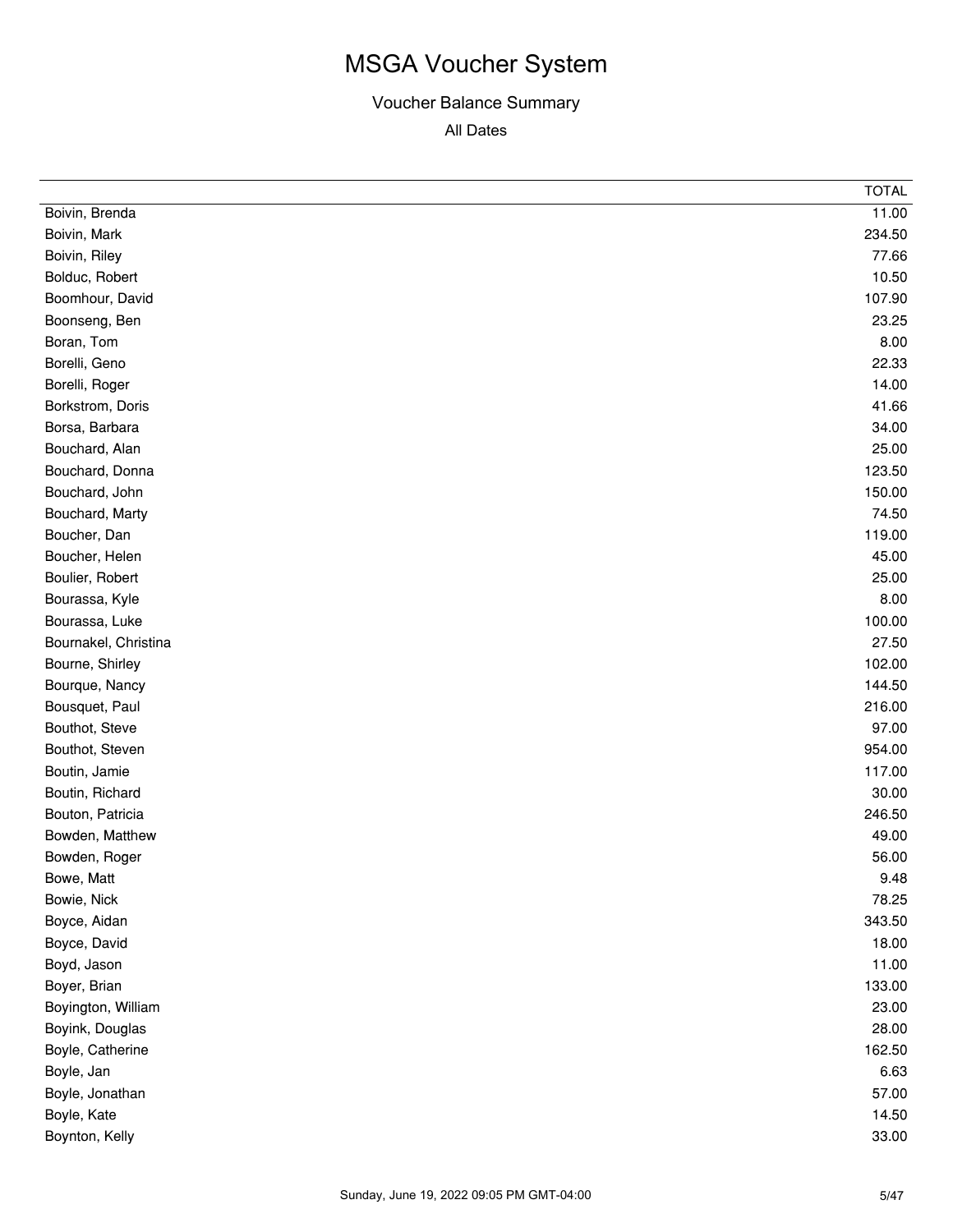|                        | <b>TOTAL</b> |
|------------------------|--------------|
| Bradbury, Clifton      | 23.00        |
| Bragg, Nan             | 86.00        |
| Bragg, Peter           | 54.00        |
| Brandes, Mary          | 135.00       |
| Brandt, David          | 10.40        |
| Brann, Chris           | 25.00        |
| Brasier, Bruce         | 1.00         |
| Braun, Caden           | 50.00        |
| Braun, Robert          | 374.67       |
| Brennan, Michael       | 120.50       |
| Brewer, Matt           | 11.00        |
| Brewster, Donna        | 85.00        |
| Brissette, Mike        | 1,690.00     |
| Bristow, Bruce         | 210.00       |
| Brocki, Paul           | 13.00        |
| Brocki, Sheila         | 329.00       |
| Brook, Chris           | 85.00        |
| Brooker, Matt          | 5.00         |
| Brooker, Steven        | 66.00        |
| Brooks, Charles (Chip) | 16.00        |
| Brooks, Matthew        | 38.00        |
| Brooks, Ned            | 102.97       |
| Brousseau, Ken         | 167.00       |
| Brown, Chris           | 59.00        |
| Brown, Dale            | 18.00        |
| Brown, Jean            | 134.18       |
| Brown, Kristian        | 42.00        |
| Brown, Mark            | 40.00        |
| Brown, Martin          | 7.67         |
| Brown, Nancy           | 31.00        |
| Brown, Ron             | 173.00       |
| Browne, Donna          | 43.00        |
| Browne, Kevin          | 186.00       |
| Bruce, Dylan           | 38.00        |
| Bruneau, Terri         | 30.00        |
| Brunette, Donna        | 33.00        |
| Brunette, Steve        | 80.42        |
| Bryant, Eileen         | 22.00        |
| Buck, Rayleen          | 24.00        |
| Buckley, Sharon        | 82.00        |
| Bucklin, Patrick       | 324.14       |
| Bufalino, Tom          | 58.50        |
| Buffum, Dick           | 31.25        |
| Bumford, Brady         | 36.11        |
|                        |              |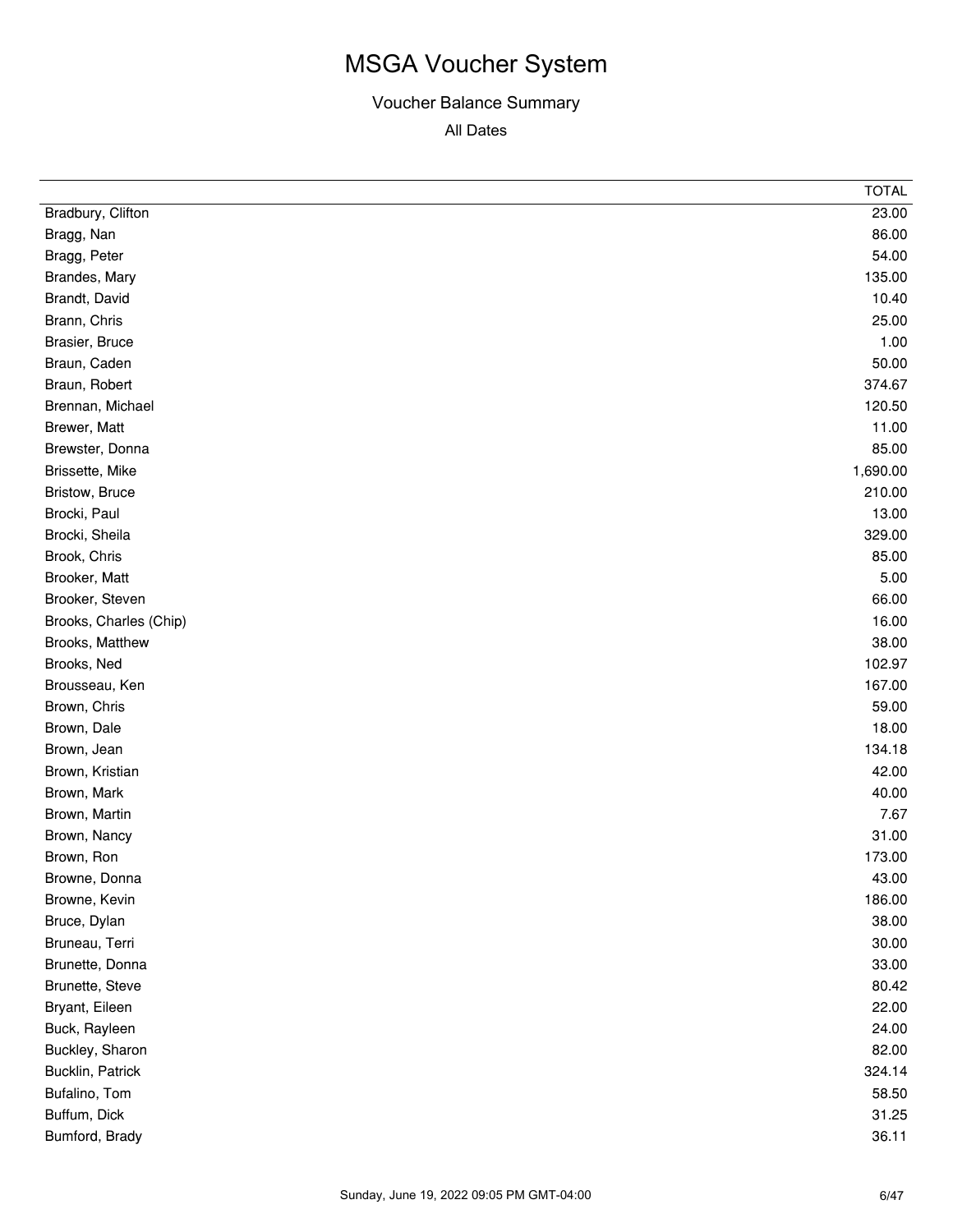|                        | <b>TOTAL</b> |
|------------------------|--------------|
| Bumford, Scott         | 43.89        |
| Bureau, June           | 337.50       |
| Burfeind, Curran       | 25.00        |
| Burian, Michael        | 440.50       |
| Burke, Terry           | 95.87        |
| Burnham, Carol         | 258.00       |
| Burnham, Keith         | 9.00         |
| Burnham, Kim           | 38.50        |
| Burns, Brewster        | 32.00        |
| Burrell, Jay           | 37.00        |
| Burt, Jack             | 48.00        |
| Burton, Dylan          | 67.00        |
| Burton, Jack           | 26.67        |
| Buteau, Tobey          | 132.50       |
| Buteau, Tucker         | 30.00        |
| Buttrick, Carolin      | 17.00        |
| Byrne, Kevin           | 475.00       |
| Cadorette, Nate        | 19.00        |
| Caiani, Gary           | 207.50       |
| Caine, David           | 31.00        |
| Calderwood, Stacy      | 207.00       |
| Caler, Jenna           | 51.00        |
| Cameron, Linda         | 268.00       |
| Campbell, Richard      | 1,891.25     |
| Campbell, Robert Scott | 295.50       |
| Caouette, Theodore     | 33.00        |
| Carbone, Andy          | 151.00       |
| Carey, Thomas          | 39.00        |
| Carlson, Nancy         | 142.31       |
| Carlson, Tim           | 45.00        |
| Carney, Pete           | 116.00       |
| Caron, Jim             | 555.34       |
| Caron, John            | 116.00       |
| Caron, Mike            | 155.00       |
| Caron, Sydney          | 46.00        |
| Caron, Thomas          | 167.50       |
| Carpenter, Maryellen   | 56.00        |
| Carpentier, Paul       | 41.00        |
| Carroll, Alexander     | 189.00       |
| Carroll, Matt          | 25.00        |
| Carroll, Matthew       | 32.00        |
| Carroll, Neil          | 60.00        |
| Casey, Adam            | 45.00        |
| Casey, Shawn           | 764.00       |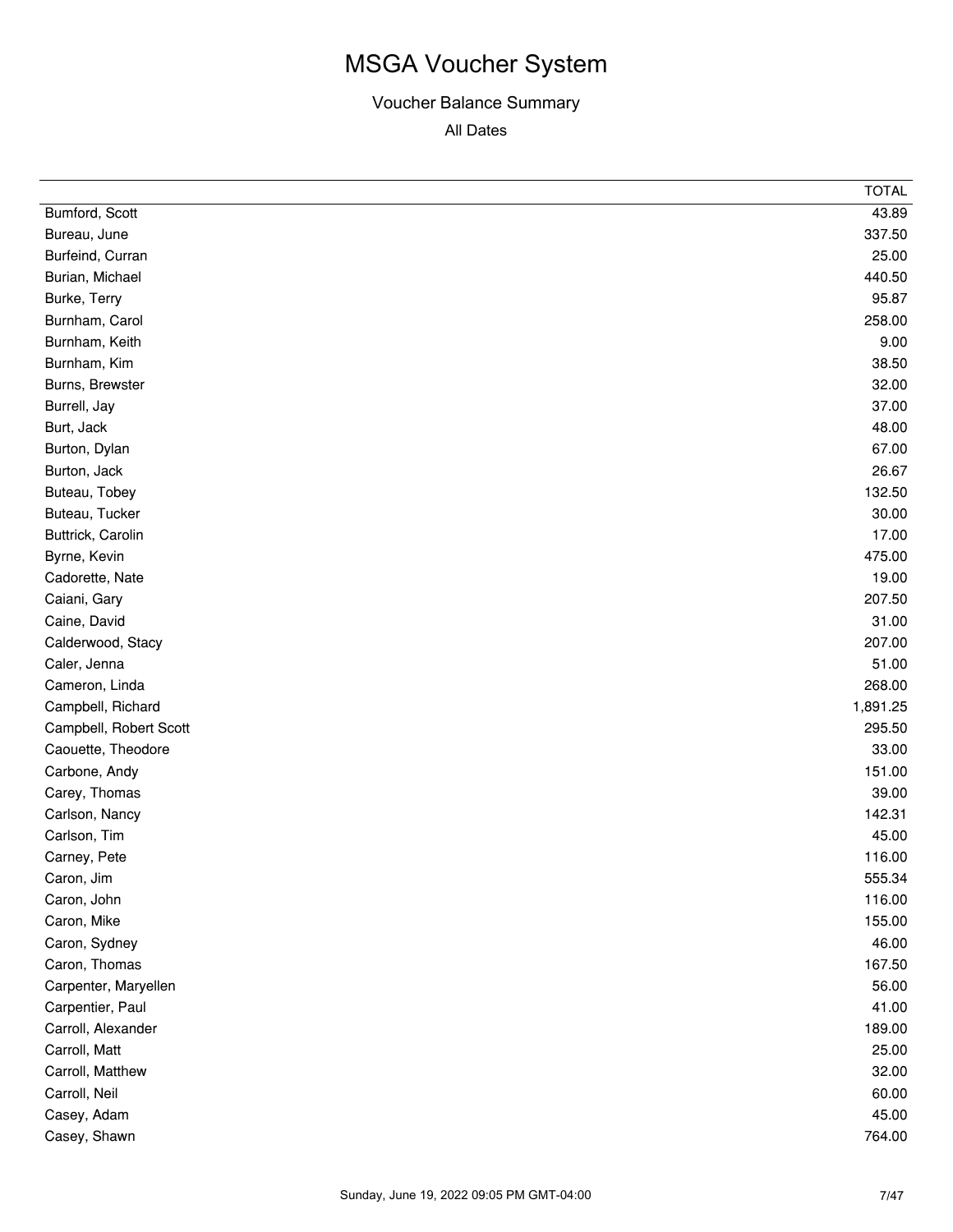|                       | <b>TOTAL</b> |
|-----------------------|--------------|
| Casey, Steve          | 99.00        |
| Casparius, Erik       | 66.00        |
| Cassidy, Jean         | 75.00        |
| Castles, Lucas        | 40.00        |
| Catell, Casey         | 195.50       |
| Cates, Kelly          | 1.67         |
| Cayer, Loren          | 29.50        |
| Centrella, Gail       | 78.00        |
| Chadbourne, David     | 112.87       |
| Chadwick, Lynn        | 18.00        |
| Chaine, Benjamin      | 150.00       |
| Chamberlain, Brian    | 40.00        |
| Chamberlain, Edward   | 52.50        |
| Chamberlain, SueEllen | 7.00         |
| Champagne, Kevin      | 196.00       |
| Champagne, Paul       | 270.50       |
| Champagne, Ray        | 54.00        |
| Champagne, Zack       | 5.00         |
| Chantigny, Marc       | 108.33       |
| Chantigny, Sue        | 23.00        |
| Chapman, Cheryl       | 92.00        |
| Chapman, Craig        | 105.58       |
| Chapman, Gary         | 229.50       |
| Chapman, Jeffrey      | 22.00        |
| Chapman, Jim          | 123.00       |
| Chard, Tom            | 25.00        |
| Charest, Annette      | 59.00        |
| Charleston, Norman    | 37.46        |
| Charron, Cade         | 90.50        |
| Charron, Daniel       | 85.00        |
| Chase, Abe            | 70.00        |
| Chase, Gerald         | 19.00        |
| Chausse, Caroline     | 98.00        |
| Chilles, Austin       | 25.00        |
| Choate, Cindy         | 152.00       |
| Christopher, Jon      | 149.00       |
| Christy, Emily        | 9.00         |
| Chute, Marcia         | 150.00       |
| Cianchette, Carolyn   | 11.00        |
| Cieslak, Jessica      | 32.00        |
| Cirbus, Kristin       | 33.00        |
| Civiello, Aaron       | 100.50       |
| Civiello, Mark        | 50.00        |
| Clancy, Blair         | 30.00        |
|                       |              |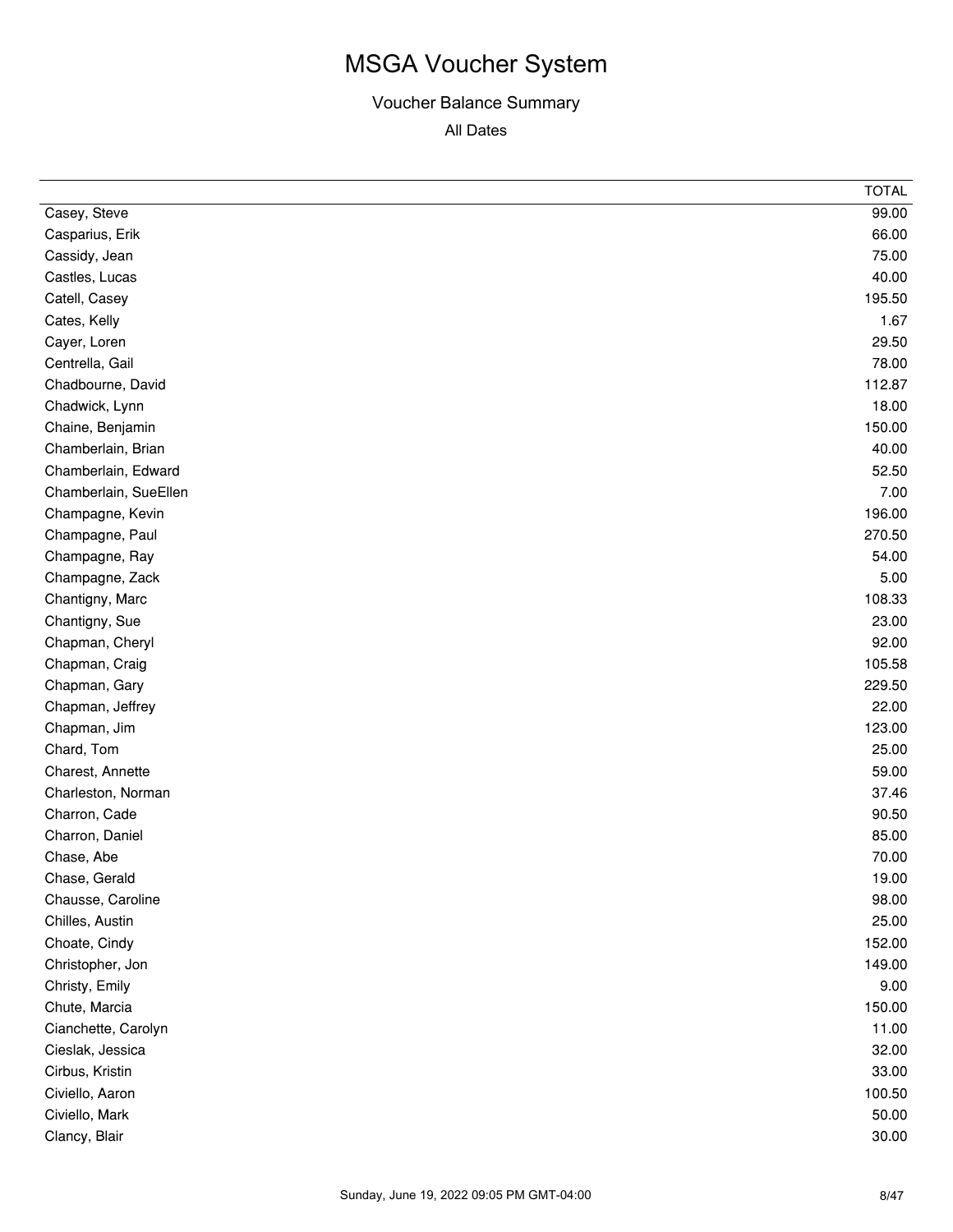| 300.00<br>Clark, Aaron<br>64.00<br>Clark, Brandon<br>163.50<br>Clark, Steve<br>199.00<br>Clark, William<br>67.48<br>Cleary, Michael<br>111.50<br>Clouatre, Justin<br>22.67<br>Cloutier, Anthony<br>Cloutier, Chris<br>54.25<br>15.00<br>Cloutier, Drew<br>19.67<br>Cloutier, Liam<br>Cloutier, Mark A<br>330.57<br>Cloutier, Michael<br>122.00<br>Cloutier, Paul<br>44.07<br>Cloutier, Thomas W<br>1,522.52<br>Cloutier, Tom A.<br>11.00<br>17.00<br>Clukey, Patti<br>Cobb, Alan<br>98.00<br>Cochrane, Scott<br>217.16<br>690.50<br>Coffin, Liz<br>81.00<br>Coffin, Susan<br>Coffman, Bob<br>400.65<br>Cogger, Jackson<br>60.00<br>52.00<br>Cogger, Scott<br>23.50<br>Cohen, Carmen<br>14.00<br>Cohen, Sid<br>124.67<br>Colby, Charles<br>Colby, Sheila<br>84.00<br>59.00<br>Cole, Charlotte<br>253.00<br>Cole, Cheryl<br>1,001.33<br>Cole, Jeffrey<br>Cole, Len<br>1,418.94<br>143.00<br>Cole, Roxane<br>Cole, Ryan<br>20.00<br>Coles, Pat<br>14.00<br>262.50<br>Collette, Mike<br>99.33<br>Collins, David A.<br>10.59<br>Collins, Joe<br>95.66<br>Collins, John<br>847.00<br>Collins, Maureen<br>Collins, Peter<br>4.00<br>Collins, Ryan<br>67.00<br>Collins, Scott<br>15.00<br>Collins, Susan<br>60.00<br>Collinsworth, David<br>23.00 | <b>TOTAL</b> |
|-------------------------------------------------------------------------------------------------------------------------------------------------------------------------------------------------------------------------------------------------------------------------------------------------------------------------------------------------------------------------------------------------------------------------------------------------------------------------------------------------------------------------------------------------------------------------------------------------------------------------------------------------------------------------------------------------------------------------------------------------------------------------------------------------------------------------------------------------------------------------------------------------------------------------------------------------------------------------------------------------------------------------------------------------------------------------------------------------------------------------------------------------------------------------------------------------------------------------------------------|--------------|
|                                                                                                                                                                                                                                                                                                                                                                                                                                                                                                                                                                                                                                                                                                                                                                                                                                                                                                                                                                                                                                                                                                                                                                                                                                           |              |
|                                                                                                                                                                                                                                                                                                                                                                                                                                                                                                                                                                                                                                                                                                                                                                                                                                                                                                                                                                                                                                                                                                                                                                                                                                           |              |
|                                                                                                                                                                                                                                                                                                                                                                                                                                                                                                                                                                                                                                                                                                                                                                                                                                                                                                                                                                                                                                                                                                                                                                                                                                           |              |
|                                                                                                                                                                                                                                                                                                                                                                                                                                                                                                                                                                                                                                                                                                                                                                                                                                                                                                                                                                                                                                                                                                                                                                                                                                           |              |
|                                                                                                                                                                                                                                                                                                                                                                                                                                                                                                                                                                                                                                                                                                                                                                                                                                                                                                                                                                                                                                                                                                                                                                                                                                           |              |
|                                                                                                                                                                                                                                                                                                                                                                                                                                                                                                                                                                                                                                                                                                                                                                                                                                                                                                                                                                                                                                                                                                                                                                                                                                           |              |
|                                                                                                                                                                                                                                                                                                                                                                                                                                                                                                                                                                                                                                                                                                                                                                                                                                                                                                                                                                                                                                                                                                                                                                                                                                           |              |
|                                                                                                                                                                                                                                                                                                                                                                                                                                                                                                                                                                                                                                                                                                                                                                                                                                                                                                                                                                                                                                                                                                                                                                                                                                           |              |
|                                                                                                                                                                                                                                                                                                                                                                                                                                                                                                                                                                                                                                                                                                                                                                                                                                                                                                                                                                                                                                                                                                                                                                                                                                           |              |
|                                                                                                                                                                                                                                                                                                                                                                                                                                                                                                                                                                                                                                                                                                                                                                                                                                                                                                                                                                                                                                                                                                                                                                                                                                           |              |
|                                                                                                                                                                                                                                                                                                                                                                                                                                                                                                                                                                                                                                                                                                                                                                                                                                                                                                                                                                                                                                                                                                                                                                                                                                           |              |
|                                                                                                                                                                                                                                                                                                                                                                                                                                                                                                                                                                                                                                                                                                                                                                                                                                                                                                                                                                                                                                                                                                                                                                                                                                           |              |
|                                                                                                                                                                                                                                                                                                                                                                                                                                                                                                                                                                                                                                                                                                                                                                                                                                                                                                                                                                                                                                                                                                                                                                                                                                           |              |
|                                                                                                                                                                                                                                                                                                                                                                                                                                                                                                                                                                                                                                                                                                                                                                                                                                                                                                                                                                                                                                                                                                                                                                                                                                           |              |
|                                                                                                                                                                                                                                                                                                                                                                                                                                                                                                                                                                                                                                                                                                                                                                                                                                                                                                                                                                                                                                                                                                                                                                                                                                           |              |
|                                                                                                                                                                                                                                                                                                                                                                                                                                                                                                                                                                                                                                                                                                                                                                                                                                                                                                                                                                                                                                                                                                                                                                                                                                           |              |
|                                                                                                                                                                                                                                                                                                                                                                                                                                                                                                                                                                                                                                                                                                                                                                                                                                                                                                                                                                                                                                                                                                                                                                                                                                           |              |
|                                                                                                                                                                                                                                                                                                                                                                                                                                                                                                                                                                                                                                                                                                                                                                                                                                                                                                                                                                                                                                                                                                                                                                                                                                           |              |
|                                                                                                                                                                                                                                                                                                                                                                                                                                                                                                                                                                                                                                                                                                                                                                                                                                                                                                                                                                                                                                                                                                                                                                                                                                           |              |
|                                                                                                                                                                                                                                                                                                                                                                                                                                                                                                                                                                                                                                                                                                                                                                                                                                                                                                                                                                                                                                                                                                                                                                                                                                           |              |
|                                                                                                                                                                                                                                                                                                                                                                                                                                                                                                                                                                                                                                                                                                                                                                                                                                                                                                                                                                                                                                                                                                                                                                                                                                           |              |
|                                                                                                                                                                                                                                                                                                                                                                                                                                                                                                                                                                                                                                                                                                                                                                                                                                                                                                                                                                                                                                                                                                                                                                                                                                           |              |
|                                                                                                                                                                                                                                                                                                                                                                                                                                                                                                                                                                                                                                                                                                                                                                                                                                                                                                                                                                                                                                                                                                                                                                                                                                           |              |
|                                                                                                                                                                                                                                                                                                                                                                                                                                                                                                                                                                                                                                                                                                                                                                                                                                                                                                                                                                                                                                                                                                                                                                                                                                           |              |
|                                                                                                                                                                                                                                                                                                                                                                                                                                                                                                                                                                                                                                                                                                                                                                                                                                                                                                                                                                                                                                                                                                                                                                                                                                           |              |
|                                                                                                                                                                                                                                                                                                                                                                                                                                                                                                                                                                                                                                                                                                                                                                                                                                                                                                                                                                                                                                                                                                                                                                                                                                           |              |
|                                                                                                                                                                                                                                                                                                                                                                                                                                                                                                                                                                                                                                                                                                                                                                                                                                                                                                                                                                                                                                                                                                                                                                                                                                           |              |
|                                                                                                                                                                                                                                                                                                                                                                                                                                                                                                                                                                                                                                                                                                                                                                                                                                                                                                                                                                                                                                                                                                                                                                                                                                           |              |
|                                                                                                                                                                                                                                                                                                                                                                                                                                                                                                                                                                                                                                                                                                                                                                                                                                                                                                                                                                                                                                                                                                                                                                                                                                           |              |
|                                                                                                                                                                                                                                                                                                                                                                                                                                                                                                                                                                                                                                                                                                                                                                                                                                                                                                                                                                                                                                                                                                                                                                                                                                           |              |
|                                                                                                                                                                                                                                                                                                                                                                                                                                                                                                                                                                                                                                                                                                                                                                                                                                                                                                                                                                                                                                                                                                                                                                                                                                           |              |
|                                                                                                                                                                                                                                                                                                                                                                                                                                                                                                                                                                                                                                                                                                                                                                                                                                                                                                                                                                                                                                                                                                                                                                                                                                           |              |
|                                                                                                                                                                                                                                                                                                                                                                                                                                                                                                                                                                                                                                                                                                                                                                                                                                                                                                                                                                                                                                                                                                                                                                                                                                           |              |
|                                                                                                                                                                                                                                                                                                                                                                                                                                                                                                                                                                                                                                                                                                                                                                                                                                                                                                                                                                                                                                                                                                                                                                                                                                           |              |
|                                                                                                                                                                                                                                                                                                                                                                                                                                                                                                                                                                                                                                                                                                                                                                                                                                                                                                                                                                                                                                                                                                                                                                                                                                           |              |
|                                                                                                                                                                                                                                                                                                                                                                                                                                                                                                                                                                                                                                                                                                                                                                                                                                                                                                                                                                                                                                                                                                                                                                                                                                           |              |
|                                                                                                                                                                                                                                                                                                                                                                                                                                                                                                                                                                                                                                                                                                                                                                                                                                                                                                                                                                                                                                                                                                                                                                                                                                           |              |
|                                                                                                                                                                                                                                                                                                                                                                                                                                                                                                                                                                                                                                                                                                                                                                                                                                                                                                                                                                                                                                                                                                                                                                                                                                           |              |
|                                                                                                                                                                                                                                                                                                                                                                                                                                                                                                                                                                                                                                                                                                                                                                                                                                                                                                                                                                                                                                                                                                                                                                                                                                           |              |
|                                                                                                                                                                                                                                                                                                                                                                                                                                                                                                                                                                                                                                                                                                                                                                                                                                                                                                                                                                                                                                                                                                                                                                                                                                           |              |
|                                                                                                                                                                                                                                                                                                                                                                                                                                                                                                                                                                                                                                                                                                                                                                                                                                                                                                                                                                                                                                                                                                                                                                                                                                           |              |
|                                                                                                                                                                                                                                                                                                                                                                                                                                                                                                                                                                                                                                                                                                                                                                                                                                                                                                                                                                                                                                                                                                                                                                                                                                           |              |
|                                                                                                                                                                                                                                                                                                                                                                                                                                                                                                                                                                                                                                                                                                                                                                                                                                                                                                                                                                                                                                                                                                                                                                                                                                           |              |
|                                                                                                                                                                                                                                                                                                                                                                                                                                                                                                                                                                                                                                                                                                                                                                                                                                                                                                                                                                                                                                                                                                                                                                                                                                           |              |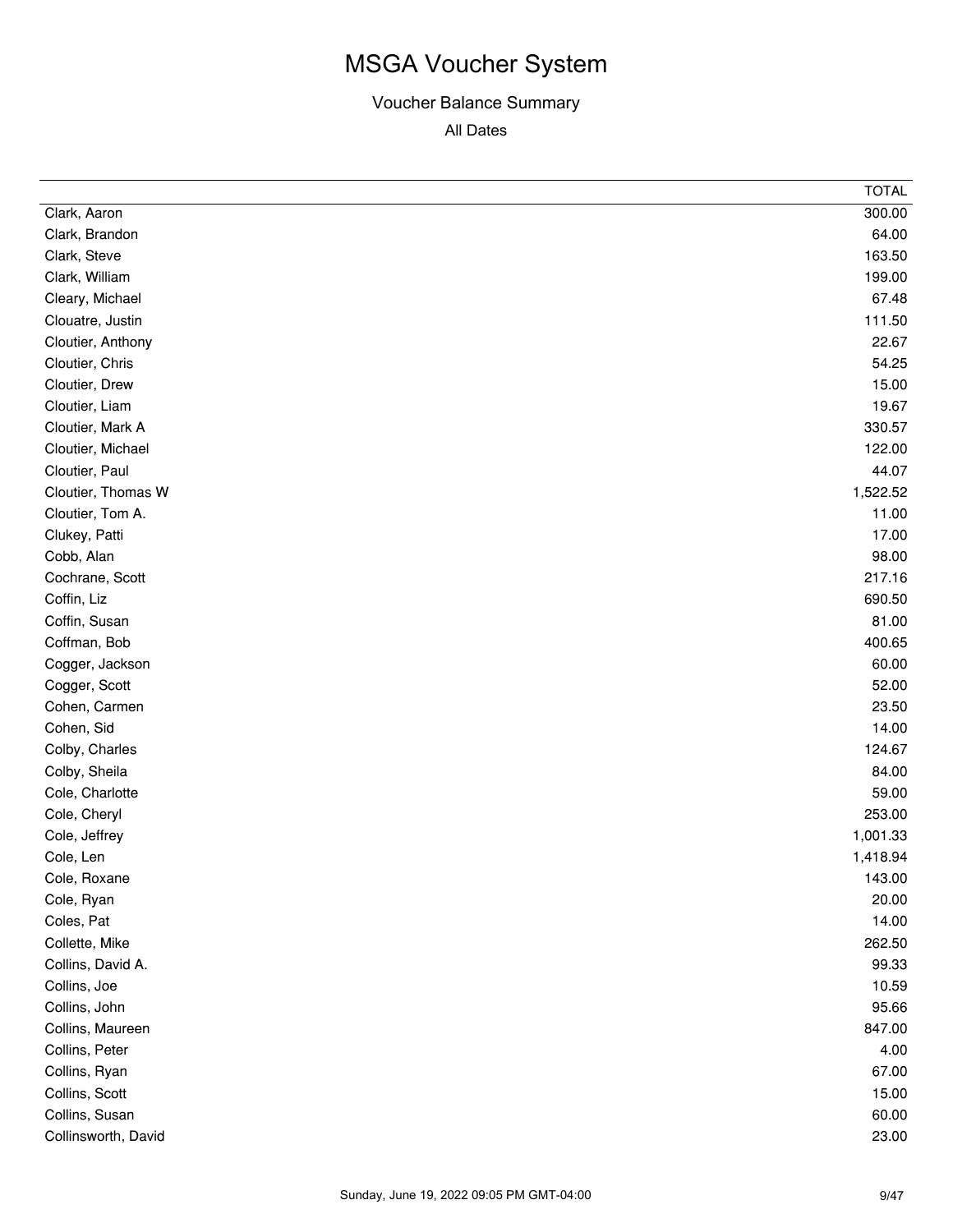|                    | <b>TOTAL</b> |
|--------------------|--------------|
| Colucci, Ruth      | 785.50       |
| Colwill, Sue       | 41.13        |
| Commeau, Heath     | 19.00        |
| Comstock, Kim      | 267.53       |
| Conant, Justin     | 410.68       |
| Condon, Jacob      | 364.00       |
| Conley, Jim        | 25.00        |
| Conley, Jocelyn    | 14.00        |
| Conley, John       | 111.56       |
| Connolly, Jack     | 6.00         |
| Connolly, Paul     | 63.00        |
| Conover, Vicki     | 47.00        |
| Constantine, Kathy | 108.50       |
| Conti, Mark        | 149.00       |
| Convery, Ray       | 50.00        |
| Conway, Douglas    | 39.00        |
| Cook, Carole       | 62.00        |
| Cook, Mary         | 60.50        |
| Cooley, Joyce      | 19.00        |
| Cooper, Holly      | 16.00        |
| Copp, Ronald       | 79.00        |
| Cormier, Beth      | 52.00        |
| Cormier, Don       | 62.00        |
| Cormier, Scott     | 91.67        |
| Cornelio, Jodi     | 238.00       |
| Cornelio, Scott    | 16.00        |
| Corson, Jeff       | $-5.00$      |
| Costedio, Jim      | 62.00        |
| Costigan, Dana     | 387.17       |
| Cota, Ken          | 159.00       |
| Cote, Bonnie       | 27.00        |
| Cote, Roland       | 125.90       |
| Cotsifas, Joan     | 139.00       |
| Cottrell, Marsha   | 5.00         |
| Coulombe, Paul     | 85.00        |
| Cowan, Heath       | 188.58       |
| Cowan, Ty          | 140.50       |
| Cox, Bruce         | 103.00       |
| Cox, William       | 125.00       |
| Coyne, Kevin       | 26.00        |
| Coyne, Michael     | 922.67       |
| Coyne, Richard     | 6.00         |
| Craib, Doug        | 241.50       |
| Crawford, Bill     | 66.00        |
|                    |              |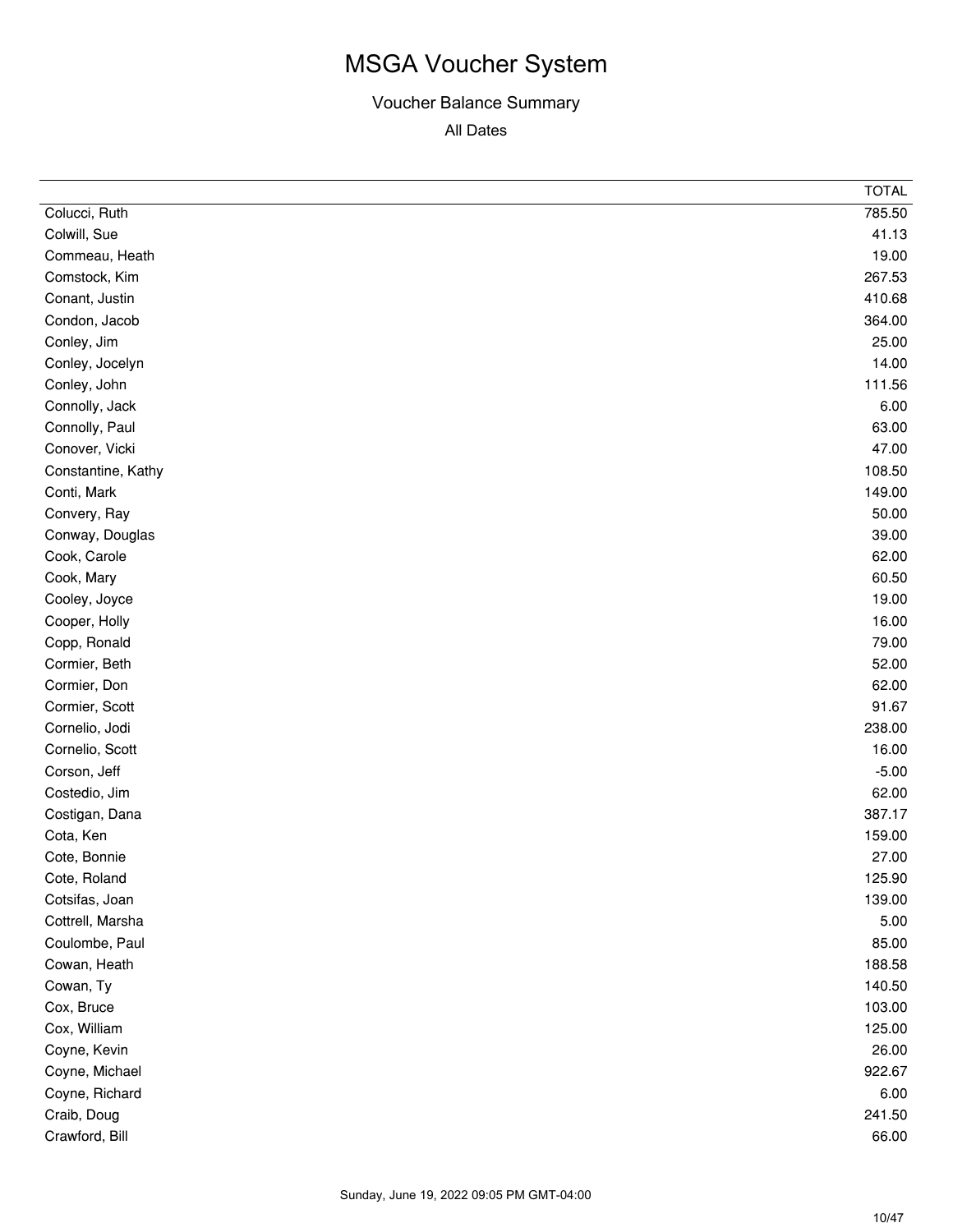| Cronan, Debbie<br>6.00<br>Cross, Abby<br>7.00<br>Croteau, Keith<br>252.23<br>Croteau, Steve<br>43.00<br>Crowell, Ed<br>$-1.00$<br>213.00<br>Cummings, Peggy<br>253.64<br>Cummings, Pennie<br>250.00<br>Curit, Nicholas<br>35.00<br>Curls, Jim<br>280.00<br>Currie, Brian<br>76.50<br>Curro, Sandra<br>5.00<br>Curry, Anne<br>Curtis, Billy<br>68.75<br>135.09<br>Curtis, Mark |
|-------------------------------------------------------------------------------------------------------------------------------------------------------------------------------------------------------------------------------------------------------------------------------------------------------------------------------------------------------------------------------|
|                                                                                                                                                                                                                                                                                                                                                                               |
|                                                                                                                                                                                                                                                                                                                                                                               |
|                                                                                                                                                                                                                                                                                                                                                                               |
|                                                                                                                                                                                                                                                                                                                                                                               |
|                                                                                                                                                                                                                                                                                                                                                                               |
|                                                                                                                                                                                                                                                                                                                                                                               |
|                                                                                                                                                                                                                                                                                                                                                                               |
|                                                                                                                                                                                                                                                                                                                                                                               |
|                                                                                                                                                                                                                                                                                                                                                                               |
|                                                                                                                                                                                                                                                                                                                                                                               |
|                                                                                                                                                                                                                                                                                                                                                                               |
|                                                                                                                                                                                                                                                                                                                                                                               |
|                                                                                                                                                                                                                                                                                                                                                                               |
|                                                                                                                                                                                                                                                                                                                                                                               |
| 46.00<br>Curtis, Steve                                                                                                                                                                                                                                                                                                                                                        |
| 23.50<br>Curtis, Susan                                                                                                                                                                                                                                                                                                                                                        |
| 25.00<br>Cusick, John                                                                                                                                                                                                                                                                                                                                                         |
| 25.76<br>Cuthbertson, Paula                                                                                                                                                                                                                                                                                                                                                   |
| 78.00<br>Cutter, Alex                                                                                                                                                                                                                                                                                                                                                         |
| 201.50<br>Cyr, Tom                                                                                                                                                                                                                                                                                                                                                            |
| 199.50<br>Cyr, Tony                                                                                                                                                                                                                                                                                                                                                           |
| 5.00<br>Daddona, George                                                                                                                                                                                                                                                                                                                                                       |
| 20.00<br>Dailey, Kathy                                                                                                                                                                                                                                                                                                                                                        |
| 52.00<br>Dains, Kevin                                                                                                                                                                                                                                                                                                                                                         |
| 101.50<br>Dale Williams                                                                                                                                                                                                                                                                                                                                                       |
| 16.00<br>Dalfonso, Dan                                                                                                                                                                                                                                                                                                                                                        |
| 146.50<br>Dalfonso, Melissa                                                                                                                                                                                                                                                                                                                                                   |
| Dalfonso, Nick<br>46.00                                                                                                                                                                                                                                                                                                                                                       |
| 29.60<br>Daly, Ryan                                                                                                                                                                                                                                                                                                                                                           |
| 14.92<br>Darbelnet, Mary Ann                                                                                                                                                                                                                                                                                                                                                  |
| Davies, Bob<br>60.00                                                                                                                                                                                                                                                                                                                                                          |
| 100.00<br>Davies, John                                                                                                                                                                                                                                                                                                                                                        |
| 6.33<br>Davies, William                                                                                                                                                                                                                                                                                                                                                       |
| Davis, Arlene<br>36.00                                                                                                                                                                                                                                                                                                                                                        |
| 32.00<br>Davis, Bob                                                                                                                                                                                                                                                                                                                                                           |
| 49.00<br>Davis, Brett                                                                                                                                                                                                                                                                                                                                                         |
| 18.00<br>Davis, Matthew                                                                                                                                                                                                                                                                                                                                                       |
| 175.00<br>Davis, Michele                                                                                                                                                                                                                                                                                                                                                      |
| 25.00<br>Davis, Peter H.                                                                                                                                                                                                                                                                                                                                                      |
| 35.36<br>Davis, Rick                                                                                                                                                                                                                                                                                                                                                          |
| 387.50<br>Davis, Thea                                                                                                                                                                                                                                                                                                                                                         |
| 180.00<br>Davison, Darlene                                                                                                                                                                                                                                                                                                                                                    |
| 16.13<br>Dawson, Gregory                                                                                                                                                                                                                                                                                                                                                      |
| Day, David<br>722.00                                                                                                                                                                                                                                                                                                                                                          |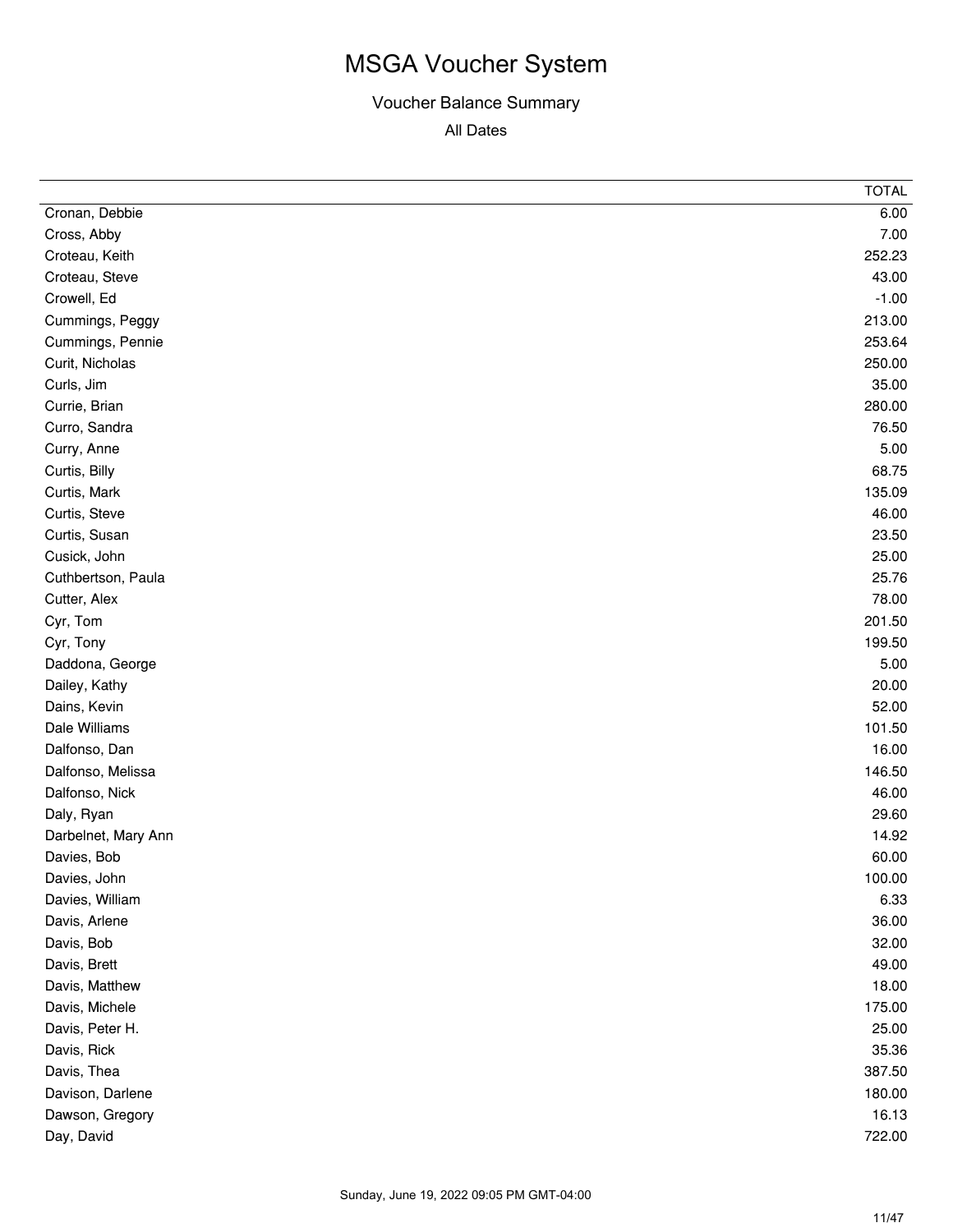|                      | <b>TOTAL</b> |
|----------------------|--------------|
| Day, Jeffrey         | 360.17       |
| Deacon, Ross         | 12.67        |
| Dean, Cecile         | 174.50       |
| Deblois, Jeff        | 178.00       |
| Deblois, Jeff 04     | 78.00        |
| DeFrancesco, Frank   | 21.00        |
| DeFrancesco, Julie   | 36.00        |
| Dehayes, Sharon      | 30.00        |
| Delp, Heidi          | 27.50        |
| DeLuca, Mike         | 9.00         |
| Demers, David P.     | 50.00        |
| Demmons Jr., Dennis  | 28.00        |
| Demmons, Carlton     | 264.00       |
| Demuro, Tony         | 34.25        |
| Denecker, Shawn      | 169.50       |
| Denison, Ryan        | 210.50       |
| Deroche, Christopher | 57.50        |
| Deroche, Peter       | 140.00       |
| DeRocher, Mark       | 3.00         |
| Dery, Dennis         | 473.00       |
| Dery, Ron            | 1,120.46     |
| Desmarais, Tim       | 490.14       |
| Desmarteau, Lisa     | 15.00        |
| Dettore, Paul        | 5.00         |
| DeWitt, Scott        | 1,017.16     |
| Dezelan, Mike        | 226.00       |
| Dibiase, Lisa        | 30.00        |
| Dickhaut, Eddie      | 14.50        |
| Didonato, Matt       | 21.00        |
| Dillenback, Kathryn  | 4.00         |
| Dillon, James        | 519.84       |
| Dillon, Scott        | 64.00        |
| DiMauro, Art         | 6.00         |
| Dimick, Taylor       | 96.00        |
| DiPhilippo, Mike     | 21.00        |
| DiPompo, Dan         | 88.50        |
| Dixon, John          | 20.00        |
| Dixon, Stephen       | 101.50       |
| Dodge, Sonny         | 10.00        |
| Doherty, Faith       | 127.00       |
| Dolan, Steve         | 125.00       |
| Dolley, Jason        | 4.00         |
| Dolomont, Sean       | 5.00         |
| Domas, Ed            | 45.00        |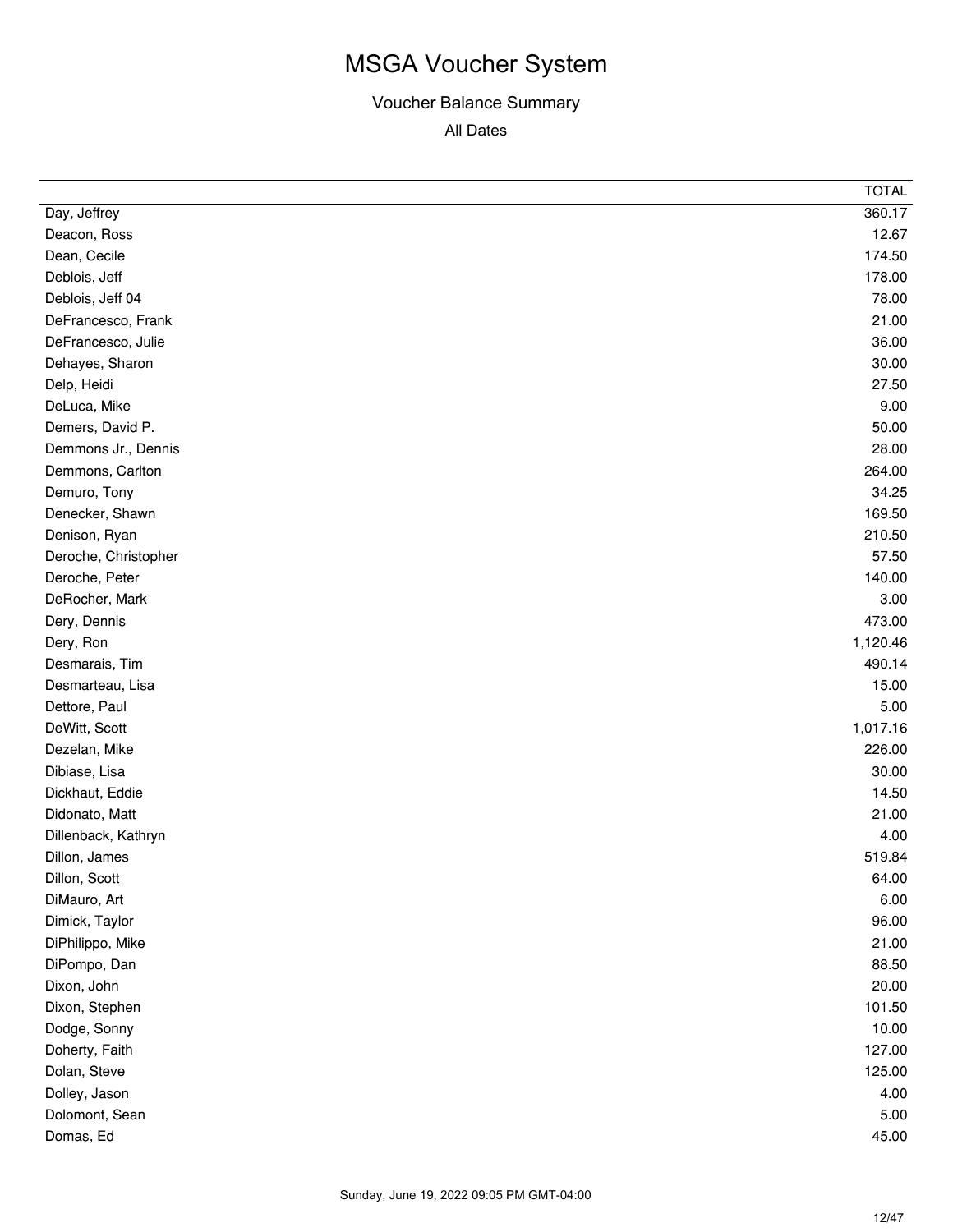|                     | <b>TOTAL</b> |
|---------------------|--------------|
| Donaldson, James    | 99.00        |
| Donoghue, Scott     | 49.60        |
| Donovan, Bill       | 292.00       |
| Doran, Mike         | 740.82       |
| Dorval, Trudy       | 14.00        |
| Dosedlo, Rick       | 41.00        |
| Dostie, Rick        | 14.00        |
| Dostie, Suzanne     | 20.00        |
| Doucette, Mer       | 143.00       |
| Doucette, Mike      | 13.49        |
| Doughty, Ed         | 42.00        |
| Doughty, Lloyd      | 31.90        |
| Douglass, Richard   | 189.50       |
| Doumas, lan         | 42.00        |
| Dow, Joshua         | 181.00       |
| Dow, Tim            | 172.00       |
| Downing, John       | 231.25       |
| Downs, Tom          | 11.00        |
| Doyle, Jr., Timothy | 91.50        |
| Doyon, Donald       | 34.00        |
| Drapeau, Jacquie    | 6.14         |
| Drew, Brendan       | 101.00       |
| Drew, Joseph        | 25.00        |
| Drillen, Shelley    | 35.00        |
| Driscoll, John      | 300.00       |
| Droge, Emily        | 59.50        |
| Dromgoole, Mark     | 140.00       |
| Drost, Bob          | 7.00         |
| Dubay, Adam         | 29.60        |
| Dubay, Beverly      | 26.17        |
| Dube, Bert          | 35.34        |
| Dube, Dennis        | 57.84        |
| Dube, Fabien        | 102.50       |
| Dube, Gervais       | 497.75       |
| Dube, Mike          | 27.00        |
| Dube, Phil          | 56.74        |
| Dube, Raymond       | 445.00       |
| Dubois, Michael     | 486.53       |
| Dubois, Paula       | 33.00        |
| Dubois, Tony        | 25.00        |
| Dubord, Edie        | 148.28       |
| Duchaine, Todd      | 12.00        |
| Ducharme, Judy      | 52.00        |
| Ducharme, Ron       | 85.00        |
|                     |              |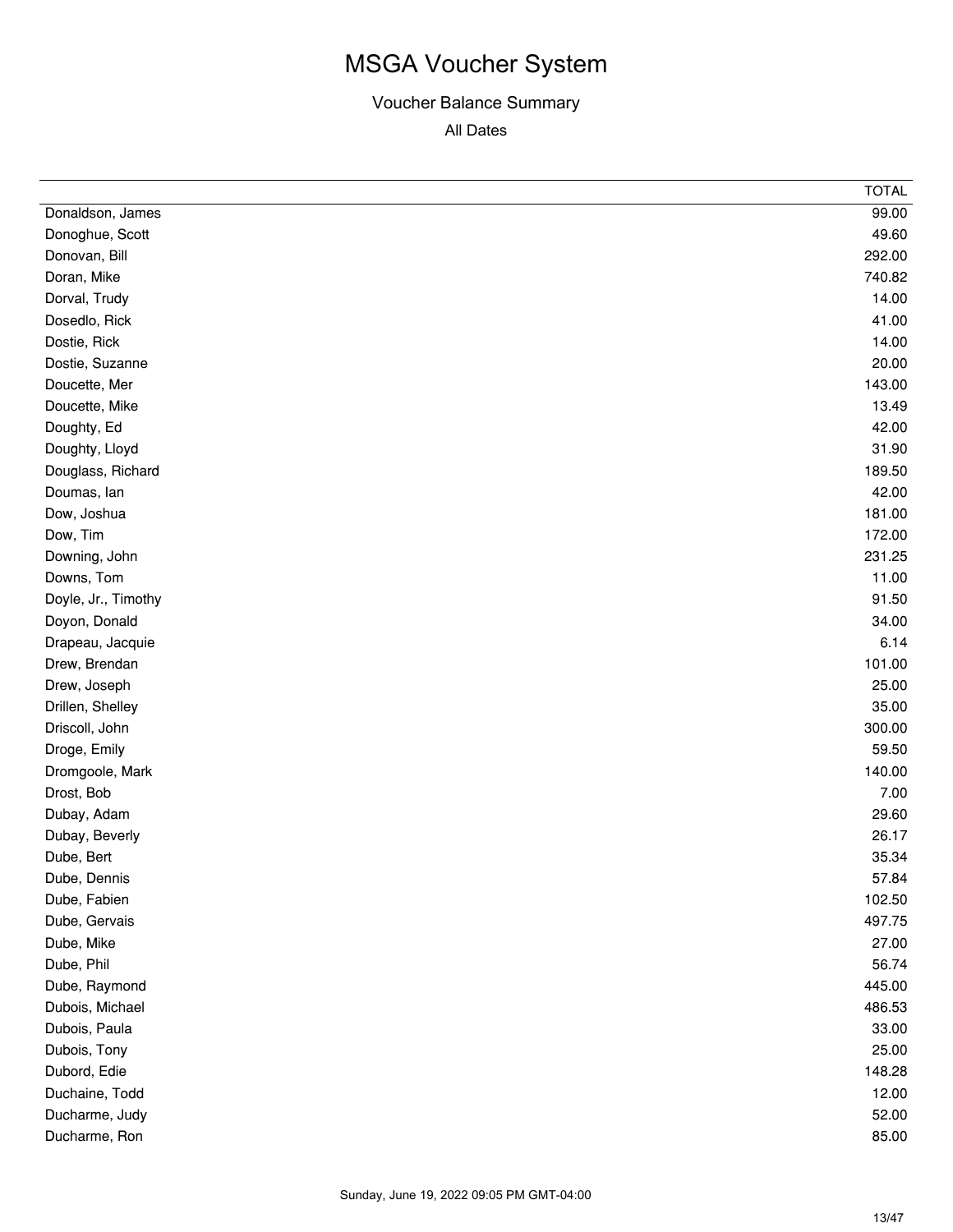|                     | <b>TOTAL</b> |
|---------------------|--------------|
| Ducharme, Ron 02    | 9.00         |
| Duffy, Marty        | 170.42       |
| Dugas, Eric         | 48.00        |
| Dugas, Gavin        | 82.00        |
| Duggan, Mike        | 8.17         |
| Dumais, Michael     | 638.40       |
| Dumont, Dawna       | 33.00        |
| Dunbar, Karen       | 66.43        |
| Dunham, David       | 15.00        |
| Dunkin, Sherry      | 103.00       |
| Duplisea, Dale      | 56.25        |
| Duplissis, John     | 49.80        |
| Dupuis, Thomas      | 10.50        |
| Duross, John        | 97.00        |
| Duross, Mathiew     | 22.00        |
| Duross, Prudie      | 50.00        |
| Durrell, Stewart    | 90.00        |
| Dutil, Morghan      | 81.00        |
| Dyer, Becky         | 66.50        |
| Dyer, Mary          | 78.00        |
| Dyer, Rick          | 30.00        |
| Eaton, Melinda      | 230.74       |
| Eaton, Mike         | 33.00        |
| Ecker, Sonny        | 277.00       |
| Economy, Richard    | 24.50        |
| Edgar, David        | 12.00        |
| Edgecomb, Judy      | 126.00       |
| Edwards, Kristi     | 17.00        |
| Ellis, Gail         | 26.00        |
| Ellsworth, Tom      | 884.67       |
| Elwell, Lauriane    | 110.00       |
| Emerson, Ed         | 279.50       |
| Emerson, Jocko      | 2.00         |
| Emerson, John T.    | 92.59        |
| Emmi, Kathy-Rae     | 28.00        |
| Engel, Jeremy       | 66.90        |
| England, Dawn       | 7.46         |
| Eon, Joy            | 449.00       |
| Eon, Kenneth        | 100.50       |
| Epperson, Gerry     | 169.00       |
| Erikson, Keith      | 78.00        |
| Ernst, Joe          | 106.67       |
| Ertz, David         | 317.40       |
| Estabrook, Benjamin | 50.00        |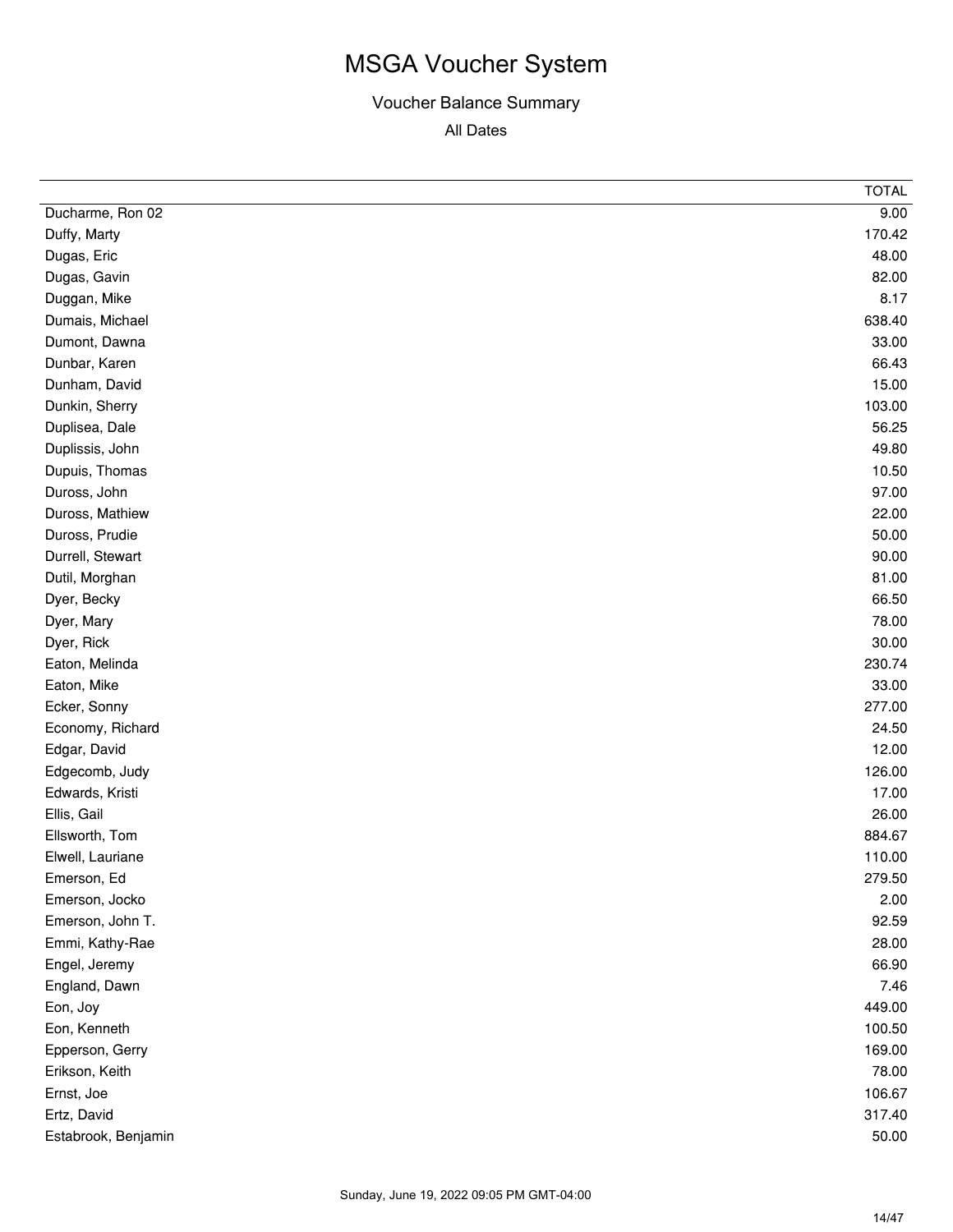|                           | <b>TOTAL</b> |
|---------------------------|--------------|
| Estabrook, Timothy        | 15.00        |
| Estrella, Mark            | 170.00       |
| Everest, Lisa             | 23.00        |
| Falcone, Dan              | 262.46       |
| Farnsworth, Paul          | 16.00        |
| Farnsworth, Sean          | 68.00        |
| Farrell, Jean             | 81.00        |
| Farris, Greg              | 162.50       |
| Farthing, Bob             | 50.00        |
| Fasulo, Fred (Purpoodock) | 61.00        |
| Fasulo, Fred J            | 219.75       |
| Feder, Daniel             | 33.00        |
| Fenderson, Bill           | 143.00       |
| Fennessey, Sean           | 191.08       |
| Field, Nancy              | 121.50       |
| Fifield, Ashley           | 152.32       |
| Fifield, Cathy            | 20.00        |
| Fifield, Gary             | 42.00        |
| Fifield, Gil              | 126.00       |
| Fillebrown, Jacob         | 72.00        |
| Fillion, Eric             | 41.00        |
| Fillion, Glen             | 23.00        |
| Fillion, Paul             | 1.00         |
| Fillmore, Jonathan        | 0.00         |
| Fillmore, Mark            | 111.20       |
| Finn, Brayden             | 30.00        |
| Finn, Robert              | 30.00        |
| Fitton, Mike              | 164.75       |
| Fitzgerald, Matt          | 64.67        |
| Fitzgerald, Timothy       | 23.00        |
| Fitzhebert, Thomas        | 7.00         |
| Fitzpatrick, Jan          | 27.00        |
| Flagg, Will               | 17.00        |
| Flaherty, Ed              | 61.00        |
| Flaherty, Lucas           | 5.67         |
| Flaherty, Regan           | 28.00        |
| Flaherty, Tim             | 216.00       |
| Flanagan, Abby            | 141.00       |
| Flanagan, Donald          | 287.50       |
| Flanagan, Mike            | 59.00        |
| Flanagan, Reilly          | 60.00        |
| Flanagan, Tim             | 176.00       |
| Flanagan, Trevor          | 433.50       |
| Flower, Jane              | 89.00        |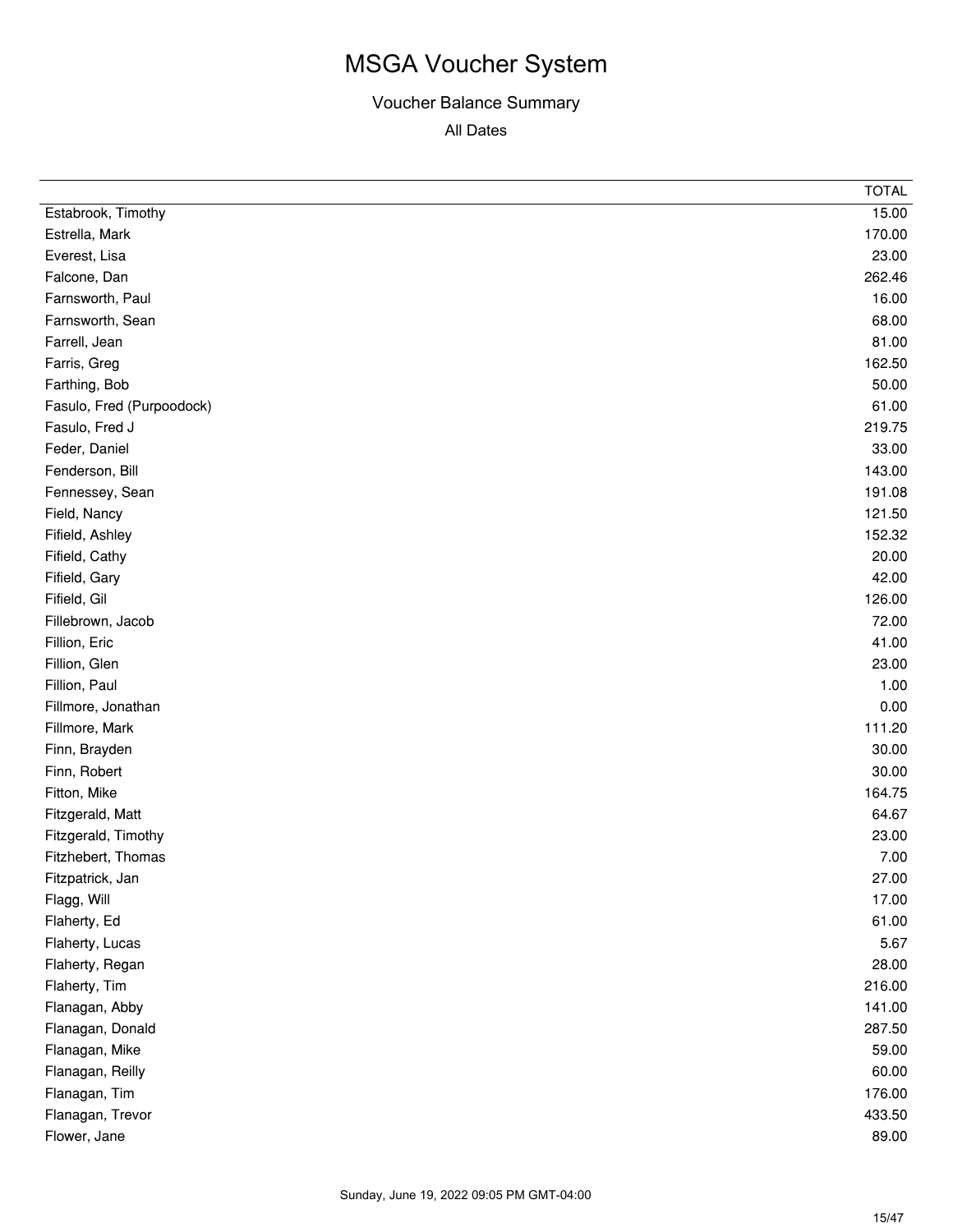|                    | <b>TOTAL</b> |
|--------------------|--------------|
| Flower, Jay        | 101.67       |
| Fogarty, Madolin   | 50.00        |
| Fogarty, Nate      | 30.00        |
| Fogarty, Sean      | 50.00        |
| Fogel, Alison      | 13.00        |
| Fogel, Dave        | 139.00       |
| Foley, Jim         | 19.00        |
| Foley, Tom         | 108.33       |
| Fontaine, Lisa     | 97.00        |
| Fontaine, Mark     | 5.67         |
| Ford, Dan          | 25.00        |
| Forest, Bobbie     | 72.00        |
| Forsley, Teddy     | 2.00         |
| Fortier, Ed        | 60.00        |
| Fortier, Rick      | 823.00       |
| Fortin, Mary       | 23.00        |
| Fortin, Michael    | 129.00       |
| Fortson, Tomas     | $-16.00$     |
| Foster, Wyatt      | 60.50        |
| Fotter, Ronald     | 32.00        |
| Fournell, Roger    | 159.33       |
| Fowle, Eric        | 150.00       |
| Fox, John          | 8.00         |
| Francoeur, Mike    | 38.00        |
| Freedman, Bill     | 10.00        |
| Freeman, Dustin    | 259.00       |
| Freeman, Jeff      | 111.00       |
| Frey, Thomas       | 111.33       |
| Freyer, Peter      | 392.13       |
| Frizzell, Laurie   | 21.00        |
| Frost, Jr., James  | 101.25       |
| Frost, Lori        | 272.00       |
| Frye, John         | 39.00        |
| Furth, Glenn       | 146.50       |
| Gagne, Gail        | 10.00        |
| Gagne, Patti       | 151.50       |
| Galietta, Michael  | 172.50       |
| Gall, Jason        | 1,998.17     |
| Gall, Lynn         | 10.00        |
| Gallagher, Josh    | 30.00        |
| Gallagher, Matthew | 86.00        |
| Gallagher, Stephen | 438.00       |
| Gallant, Matt      | 30.00        |
| Gammon, Reginald   | 8.00         |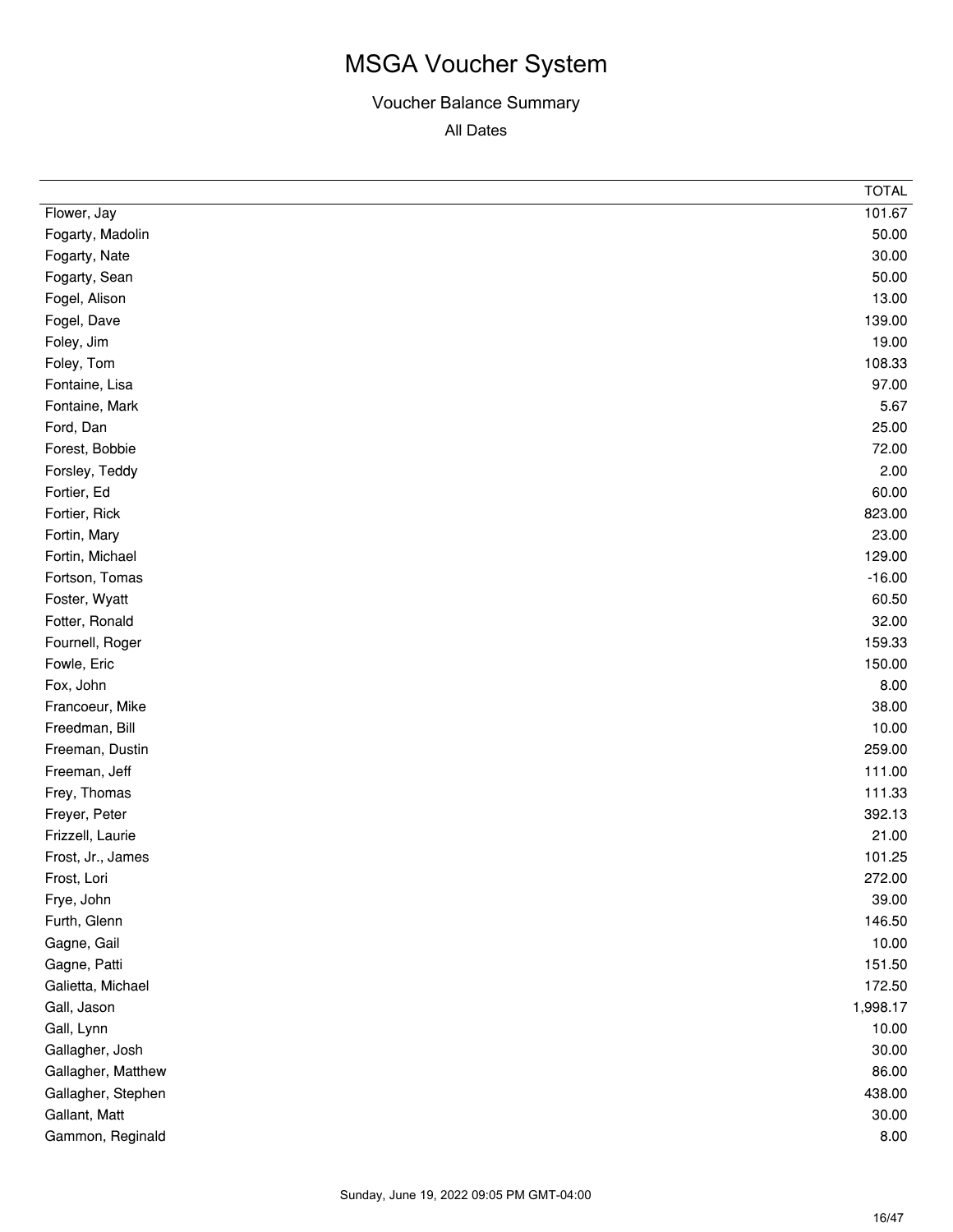|                    | <b>TOTAL</b> |
|--------------------|--------------|
| Gammon, Richard    | 60.92        |
| Gannett, Stu       | 37.00        |
| Gardner, Debby     | 561.00       |
| Garland, Corleen   | 323.00       |
| Garland, Scott     | 56.25        |
| Garrepy, Mark      | 341.00       |
| Garrity, Jon       | 1,326.25     |
| Garrity, Mike      | 42.00        |
| Garvey, Daniel     | 121.00       |
| Gasbarrone, Joe    | 19.50        |
| Gasbarrone, Marco  | 49.00        |
| Gasink, Nancy      | 11.00        |
| Gates, Bill        | 93.00        |
| Gaudette, Bob      | 55.00        |
| Gaudreau, Victor   | 885.76       |
| Gaul, Phillis      | 7.46         |
| Gauthier, Michael  | 20.00        |
| Gay, Ryan          | 316.67       |
| Geaumont, Craig    | 106.00       |
| Gebhardt, Elaine   | 100.00       |
| Geis, Lila         | 99.50        |
| Gelinas, Cindy     | 100.00       |
| Genest, Mark       | 332.66       |
| Georg, George      | 106.00       |
| George, Rick       | 2.00         |
| Gerding, Mark      | 18.89        |
| Gerding, Zachary   | 11.11        |
| Gerry, Noah        | 262.50       |
| Gerry, Noah 13     | 55.50        |
| Gervais, Porter    | 28.00        |
| Gibson, Gail       | 90.89        |
| Gifford, Candy     | 45.00        |
| Gifford, Peggy     | 31.50        |
| Gifford, Randy     | 60.50        |
| Gifford, Steve     | 676.38       |
| Gignac, Phil       | 6.50         |
| Gilbert, Brad      | 6.00         |
| Gilbert, Colby     | 70.00        |
| Gilbert, John      | 43.00        |
| Gilbert, Mariliese | 32.00        |
| Gildart, Joe       | 146.27       |
| Gillespie, Scott   | 8.00         |
| Gilmartin, John    | 230.00       |
| Gilpatric, Susan   | 278.50       |
|                    |              |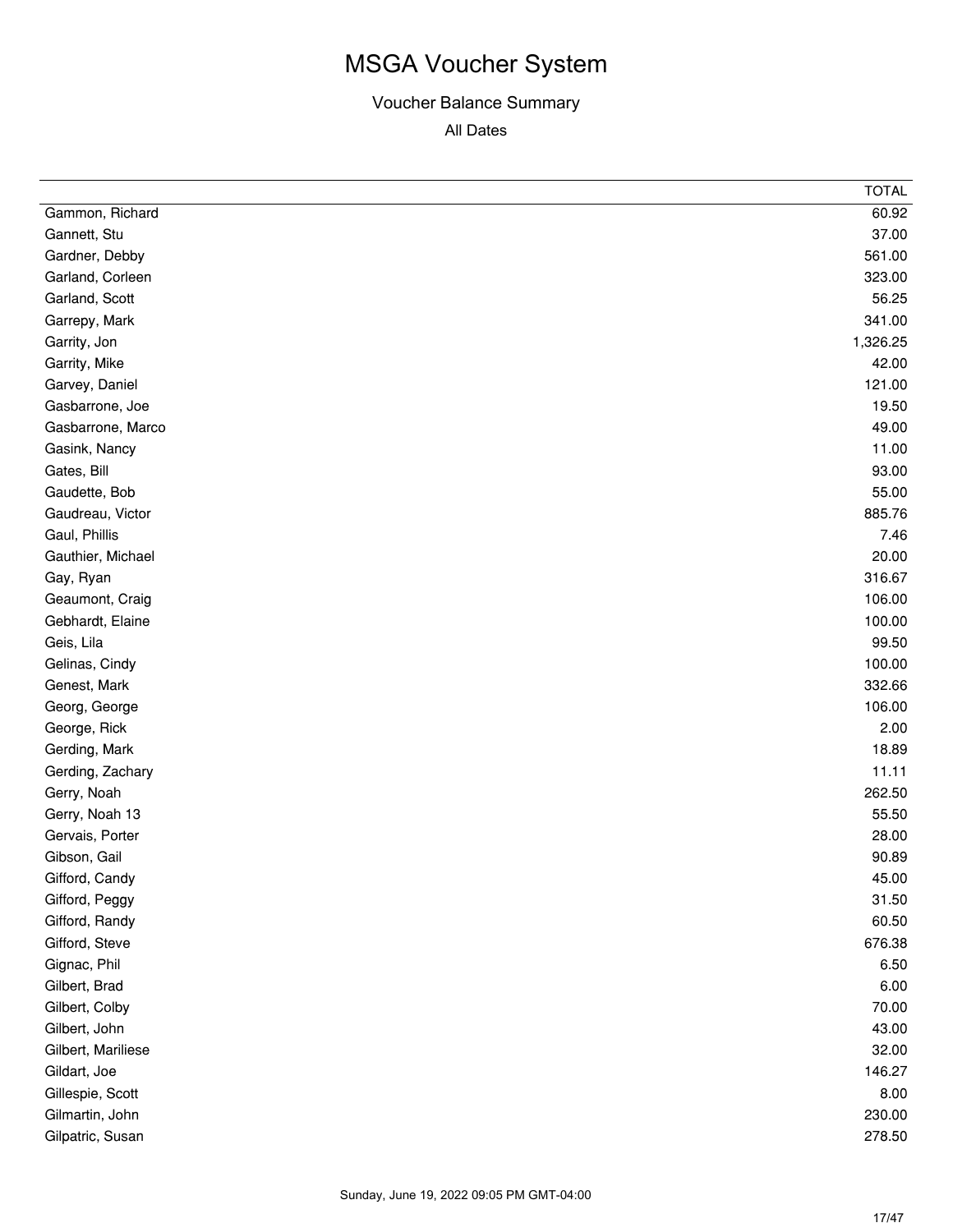|                         | <b>TOTAL</b> |
|-------------------------|--------------|
| Girardin, Dave          | 181.00       |
| Girr, Patti             | 123.50       |
| Githens, Richard        | 80.00        |
| Glasheen, Andrew        | 821.72       |
| Glasheen, Diana         | 6.00         |
| Glicos, Sam             | 56.00        |
| Glidden, Jerry          | 35.00        |
| Glidden, Mark           | 272.00       |
| Globush, Cindy          | 15.00        |
| Godin, Ryan             | 421.25       |
| Goldstein, Cheryl       | 5.00         |
| Golojuch, Donald        | 20.00        |
| Golojuch, Zachary       | 1,430.00     |
| Golter, Barbara         | 99.00        |
| Gonyar, David           | 204.62       |
| Good, Patty             | 413.00       |
| Goodall, Ben            | 72.50        |
| Goodman, Jeffrey        | 1.00         |
| Goodrow, Kent           | 121.33       |
| Goodspeed, George       | 55.00        |
| Goodspeed, Gregory      | 5.00         |
| Goodwin, Elizabeth      | 272.00       |
| Goodwin, Jeffrey        | 291.00       |
| Gordon, Susan           | 62.00        |
| Gorman, Kelly           | 46.00        |
| Gorman, Lisa            | 12.50        |
| Gosline (jr), Nelson G. | 35.00        |
| Gosline (sr), E. Nelson | 233.00       |
| Goss, Rick              | 15.00        |
| Gosselin, Benjamin      | 25.00        |
| Gosselin, Marc          | 39.00        |
| Gould, Austin           | 30.00        |
| Gould, Bob              | 50.00        |
| Gould, lan              | 55.00        |
| Gould, Shawn            | 85.00        |
| Goyet, David            | 65.00        |
| Grace, Mike             | 30.00        |
| Graceffa, Al            | 150.00       |
| Graceffa, Natalie       | 18.00        |
| Graffam, Susan          | 46.50        |
| Graham, Evie            | 67.15        |
| Graney, Sean            | 40.00        |
| Grant, Gerald           | 130.92       |
| Grant, Jonathan         | 69.00        |
|                         |              |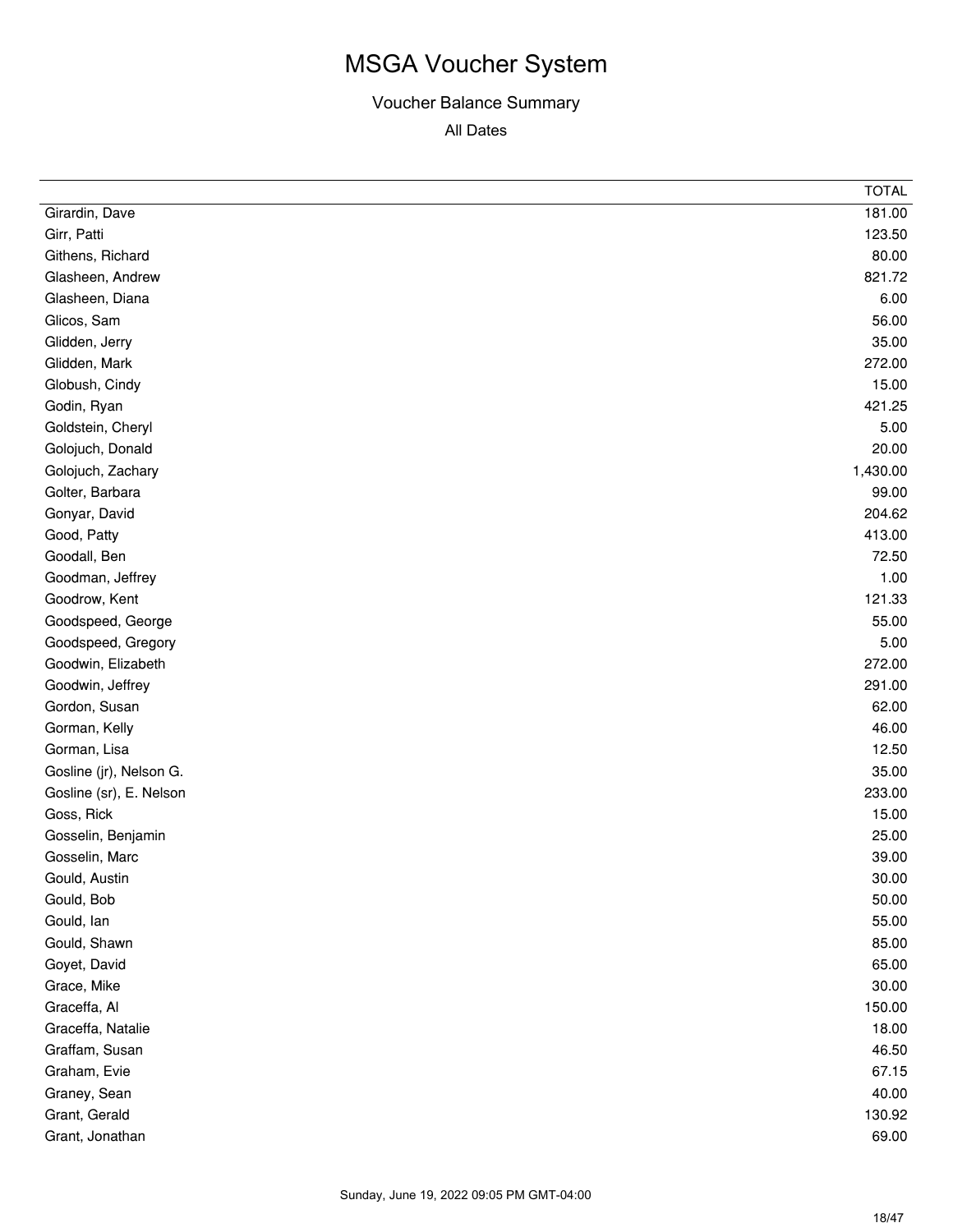|                    | <b>TOTAL</b> |
|--------------------|--------------|
| Grant, Mitchell    | 22.50        |
| Grant, Paul        | 4.00         |
| Grass, Nick        | 53.00        |
| Grassetti, Bob     | 131.00       |
| Gravel, Susie      | 95.00        |
| Graves, Cody       | 175.42       |
| Gray, Charles      | 35.00        |
| Gray, Harriet      | 10.00        |
| Gray, Jr., Vance   | 1,155.25     |
| Graybeal, Clay     | 60.25        |
| Greatorex, Joel    | 25.00        |
| Green, Kevin       | 6.00         |
| Green, Richard     | 3.00         |
| Greenleaf, Matt    | 97.00        |
| Greenwood, Peter   | 13.00        |
| Greenwood, Rich    | 34.67        |
| Greer, Vicki       | 34.50        |
| Grenier, Reggie    | 144.00       |
| Grimes, Jim        | 15.00        |
| Grindle, Shane     | 20.00        |
| Grose, John        | 98.00        |
| Guenther, Leslie   | 1,813.96     |
| Guerette, Ethan    | 371.00       |
| Guerette, Greg     | 4.00         |
| Guerin, Penny      | 152.00       |
| Guerrette, Greg    | 244.07       |
| Guillerault, Roger | 52.00        |
| Guillory, Bob      | 71.00        |
| Guimond, Scott     | 17.00        |
| Gunning, Kathie    | 88.00        |
| Gushee, David      | 30.00        |
| Gushee, Wendy      | 955.00       |
| Guyer, Mark        | 62.00        |
| Haag, Ethan        | 70.00        |
| Haase, Paul        | 263.00       |
| Hachborn, Len      | 183.00       |
| Hachey, Richard    | 7.00         |
| Hachey, Steve      | 45.00        |
| Hackett, Wayne     | 23.00        |
| Hall, Charlotte    | 49.39        |
| Hall, Evan         | 30.63        |
| Hall, Harry        | 19.88        |
| Hall, Joanna       | 17.00        |
| Hallenbeck, Todd   | 3.75         |
|                    |              |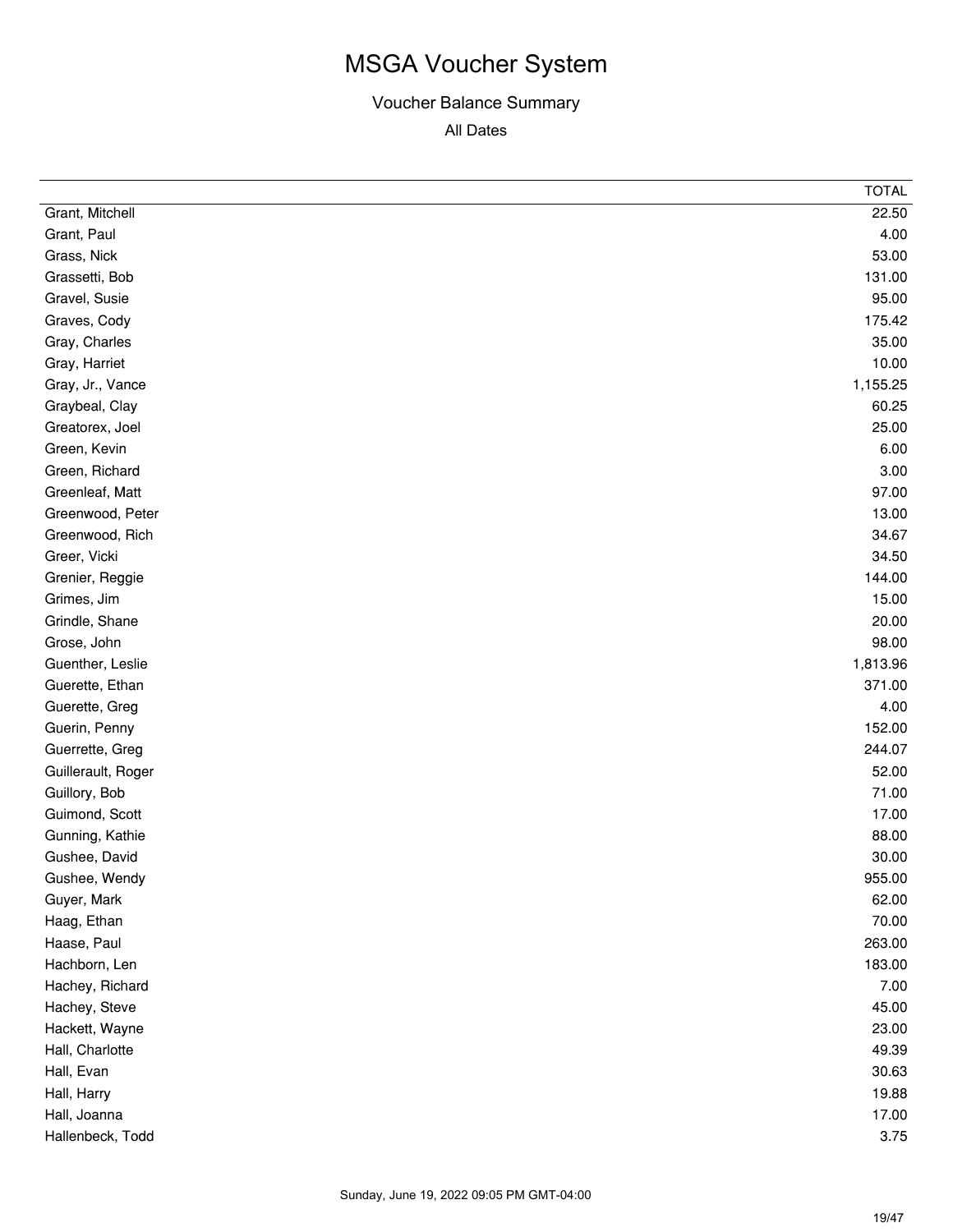|                        | <b>TOTAL</b> |
|------------------------|--------------|
| Hamel, June            | 45.00        |
| Hamilton, Joseph       | 519.58       |
| Hammond, Mark          | 126.00       |
| Hand, Whitney          | 102.54       |
| Handville, Robert      | 568.50       |
| Hanley, Jane           | 149.00       |
| Hanley, Mark           | 101.00       |
| Hanley, Tina           | 90.00        |
| Hannon, Cliff          | 35.00        |
| Hanscom, Thomas        | 130.00       |
| Hansen, Joe            | 40.00        |
| Hansen, Tom            | 100.00       |
| Hanson, Donna          | 76.18        |
| Hanson, Thomas         | 8.00         |
| Hardy, Jonathan        | 55.75        |
| Harkins, Jack          | 151.50       |
| Harkins, Michael Scott | 123.00       |
| Harkins, Mike          | 11.00        |
| Harnden, Michael       | 11.50        |
| Harrington, Cheryl     | 31.81        |
| Harrington, Diantha    | 67.50        |
| Harrington, Lynn       | 34.00        |
| Harrington, Mark M     | 5.00         |
| Harris, Cameron        | 77.67        |
| Hart, Deb              | 11.00        |
| Hart, John             | 11.50        |
| Hart, Nancy            | 512.00       |
| Harvey, Jason          | 448.00       |
| Haseltine, Ace         | 426.17       |
| Hass, Michael          | 135.00       |
| Hatch, Brian           | 119.00       |
| Hatch, Jim             | $-6.00$      |
| Hawkes, Joel           | 30.00        |
| Hawkes, Judi           | 22.50        |
| Hayes IV, Johnny       | 512.00       |
| Hayes, Michael         | 67.67        |
| Haylock, Harry         | 178.50       |
| Haylock, Heidi         | 91.50        |
| Haylock, Jade          | 115.00       |
| Haylock, Ruby          | 44.00        |
| Hayner, Kenneth        | 72.00        |
| Heaton, Kathy          | 73.00        |
| Heavey, Blair          | 125.00       |
| Heffernan, Tom         | 21.00        |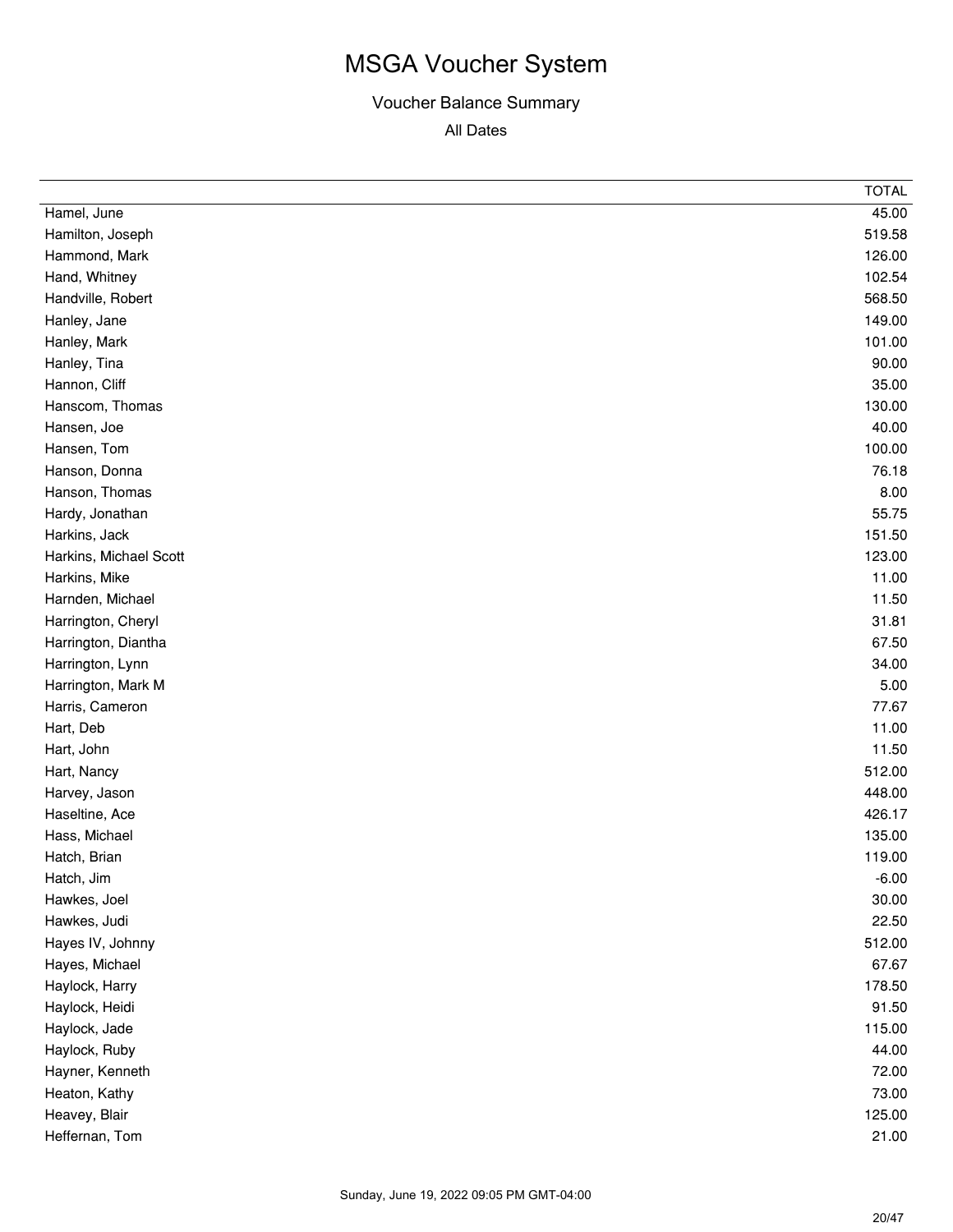|                   | <b>TOTAL</b> |
|-------------------|--------------|
| Henderson, Brian  | 25.00        |
| Henderson, Steve  | 12.00        |
| Hennessey, Susan  | 14.00        |
| Herbert, Darrell  | 193.00       |
| Herbert, Ron      | 12.50        |
| Herring, Diane    | 618.71       |
| Hevey, Dana       | 58.00        |
| Hevey, Jeff       | 49.00        |
| Hickey, Carolyn   | 13.00        |
| Hicks, Richard    | 39.00        |
| Hiera, Diane      | 2.00         |
| Higgins, Karen    | 51.15        |
| Higgins, Lorri    | 80.50        |
| Higgins, Sue Anne | 85.00        |
| Higgins, Thomas   | 232.00       |
| Hill, Darin       | 10.00        |
| Hill, Janet       | 74.00        |
| Hillier, Andrew   | 204.66       |
| Hillier, Chris    | 24.66        |
| Hillman, Margaret | 204.00       |
| Hiney, Chris      | 42.00        |
| Hinton, Artie     | 60.00        |
| Hintze, Barb      | 102.00       |
| Hintze, Robert    | 57.00        |
| Hlavacek, Jay     | 25.00        |
| Hodge, Steve      | 20.25        |
| Hodgen, Susan     | 10.00        |
| Hoffman, Polly    | 33.00        |
| Hogan, George     | 268.75       |
| Holbrook, Jason   | 36.00        |
| Holden, Don       | 99.00        |
| Holden, Robert    | 53.33        |
| Holly, Bill       | 136.17       |
| Holmes, Ben       | 478.15       |
| Holmes, Betty     | 57.00        |
| Holmes, Bill      | 31.00        |
| Holmes, Jeff      | 237.00       |
| Holmes, Linda     | 273.73       |
| Holmes, Lori      | 45.00        |
| Holmstrom, Don    | 1.00         |
| Homich, Matt      | 25.00        |
| Honan, Ellen      | 71.50        |
| Hoopes, Claude    | 279.00       |
| Horgan, Adam      | 41.00        |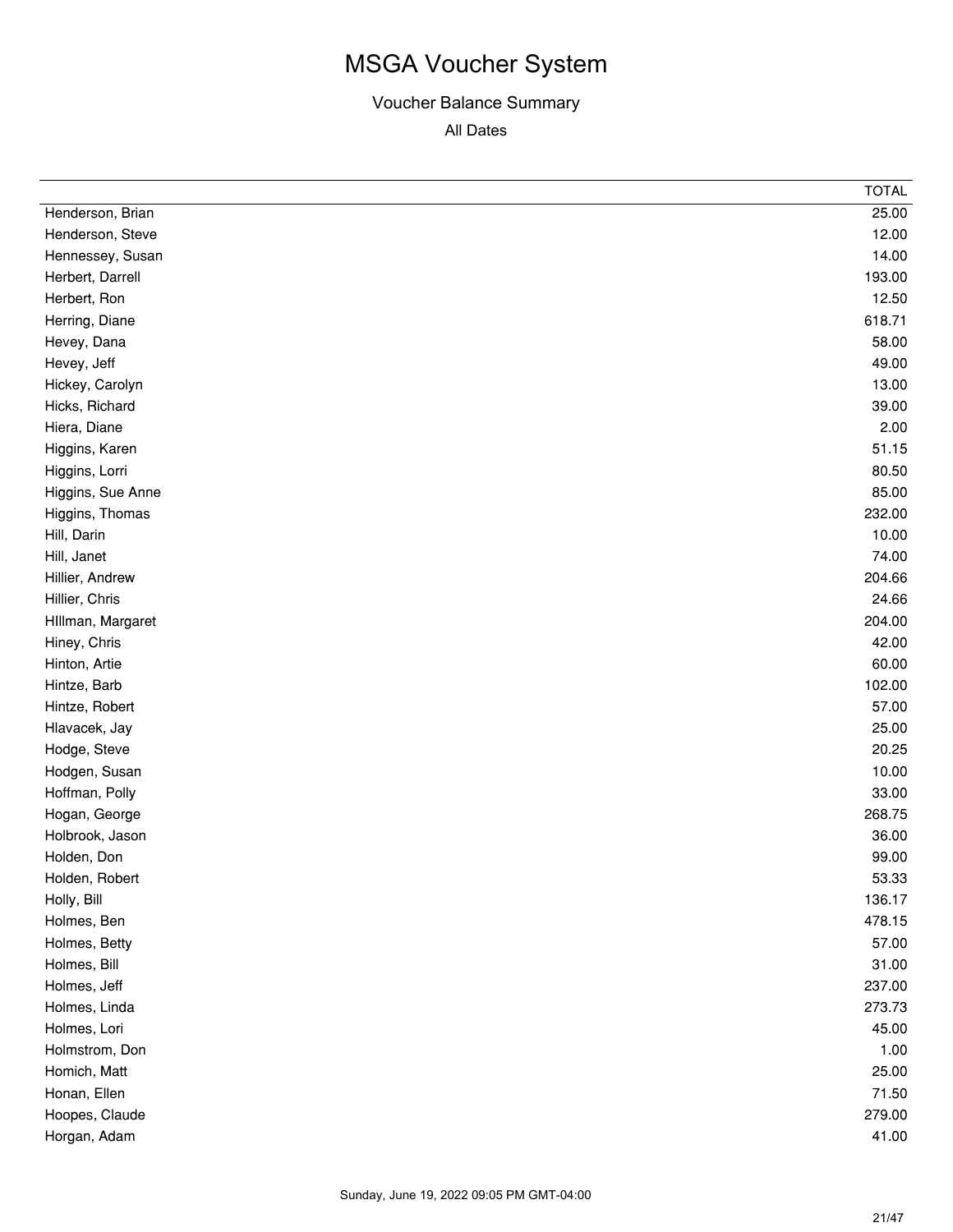|                      | <b>TOTAL</b> |
|----------------------|--------------|
| Horn, Jim            | 612.25       |
| Hornberger, Mia      | 21.00        |
| Hornberger, Prudence | 62.00        |
| Hoskin, Janet        | 62.00        |
| Houle, Sharon        | 32.00        |
| Houlihan, Barbara    | 30.00        |
| Hovey, Brian         | 164.00       |
| Howard, Joann        | 83.00        |
| Howard, Michelle     | 111.00       |
| Howard, Rita         | 58.00        |
| Howell, Douglas      | 178.25       |
| Howell, Sam          | 14.00        |
| Howland, Sarah       | 21.00        |
| Hudson, Daniel       | 25.67        |
| Hughes, Kris         | 226.50       |
| Hughes, Marilyn      | 22.39        |
| Hughes, Peter        | 445.00       |
| Hughes, Peter 2      | 130.00       |
| Humphrey, Jon        | 13.00        |
| Hurley, Carol        | 43.00        |
| Hussey, Jane         | 16.00        |
| Hyndman, Laurie      | 524.00       |
| Hyszczak, Ramona     | 27.00        |
| Ingraham, Judy       | 69.50        |
| Ingraham, Phil       | 256.01       |
| Inman, Harry         | 6.00         |
| Inosencio, Randy     | 174.00       |
| Irish, Justin 1      | 83.73        |
| Irvin, Ken           | 85.00        |
| Jackson, Ed          | 106.00       |
| Jacobson, George     | 32.00        |
| Jala, Ted            | 29.33        |
| Jalette, Denver      | 83.00        |
| Janco, Scott         | 97.00        |
| Jandreau, Pam        | 82.00        |
| Janes, Karen         | 26.00        |
| Janes, Ken           | 63.00        |
| Jensen, Darren       | 83.16        |
| Johnson, Donald      | 17.13        |
| Johnson, F. Mike     | 131.87       |
| Johnson, Ginger      | 9.00         |
| Johnson, Jeff        | 34.00        |
| Johnson, Jesse       | 103.00       |
| Johnson, John M.     | 47.50        |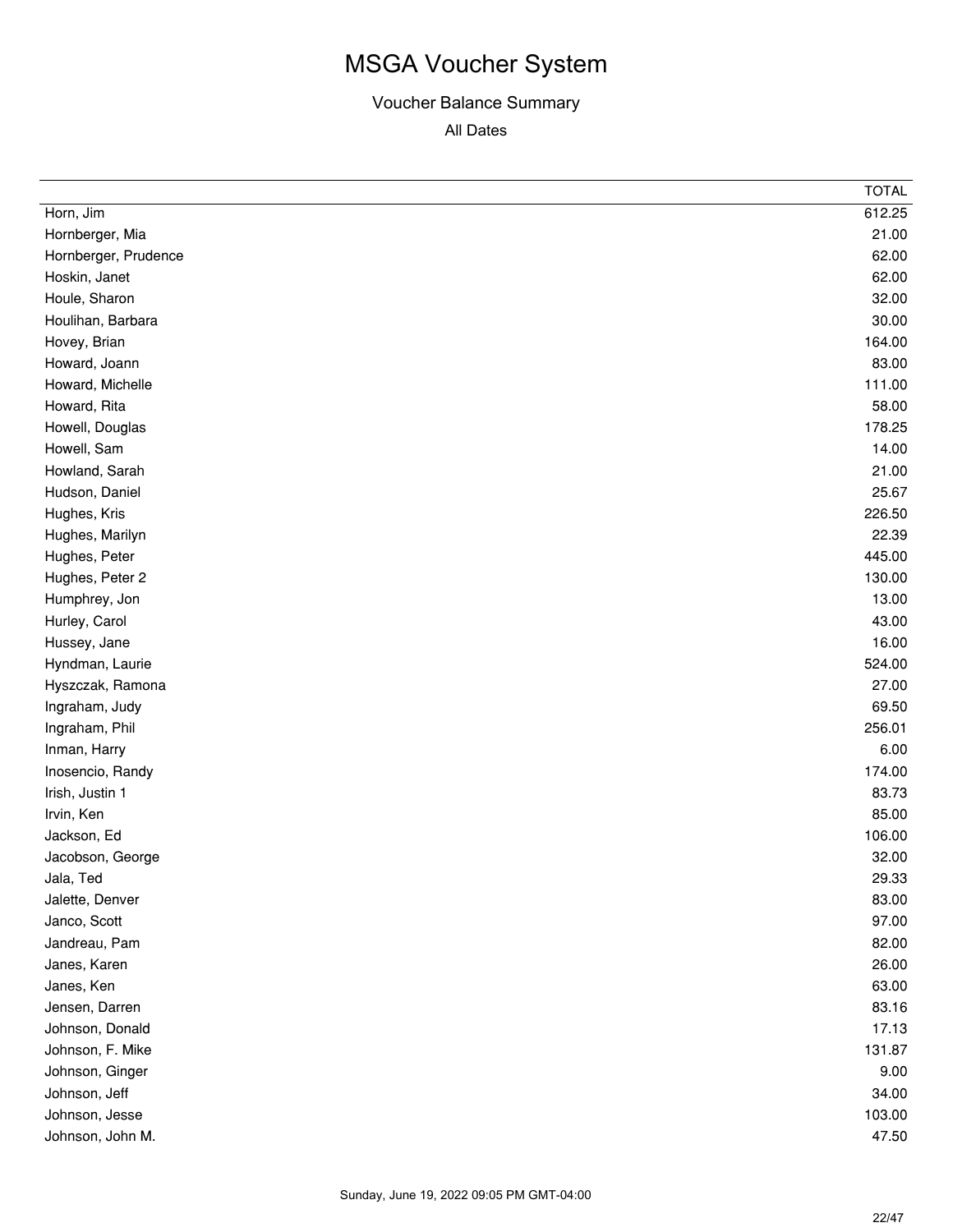|                        | <b>TOTAL</b> |
|------------------------|--------------|
| Johnson, Josh          | 19.67        |
| Johnson, Jr., Kent     | 22.00        |
| Johnson, Kent          | 133.00       |
| Johnson, Melissa       | 420.50       |
| Johnson, Michael S.    | 121.00       |
| Johnson, Pam           | 27.00        |
| Johnson, Scott         | 53.00        |
| Johnson, Tim           | 23.67        |
| Johnson, Tracy         | 64.11        |
| Johnson, Wayne         | 111.92       |
| Johnston, John         | 5.00         |
| Jones, Carroll         | 118.00       |
| Jones, Dodie           | 33.00        |
| Jones, Emily           | 206.00       |
| Jones, Jordan          | 54.67        |
| Jones, Joshua          | 720.00       |
| Jones, Juliette        | 38.50        |
| Jones, Martha          | 10.00        |
| Jones, Marty           | 185.05       |
| Jones, Ricky           | 228.00       |
| Jones, Scott           | 402.00       |
| Jordan, Curtis         | 151.67       |
| Jordan, Mark           | 40.55        |
| Juchnik, Carol         | 8.05         |
| Juhl, Ed               | 314.50       |
| Juntura, Christopher   | 202.66       |
| Kahill, David          | 143.00       |
| Kane, Joe              | 19.00        |
| Kannegieser, Kristin   | 1,226.00     |
| Kannegieser, Kristin 9 | 21.50        |
| Kannegieser, Will      | 2,814.00     |
| Karlin, Mim            | 22.00        |
| Katz, Josh             | 185.09       |
| Kavanaugh, AJ          | 41.00        |
| Kaye, Ann              | 30.00        |
| Kaye, Charlie          | 30.00        |
| Keaten, Darian         | 80.00        |
| Keeley, Catherine      | 4.00         |
| Keenan, Kyle           | 29.50        |
| Kelleher, Gail         | 105.00       |
| Kelleher, Patrick      | 11.00        |
| Kelley, Barbara        | 28.00        |
| Kelley, Becky          | 4.00         |
| Kelley, Theresa        | 315.50       |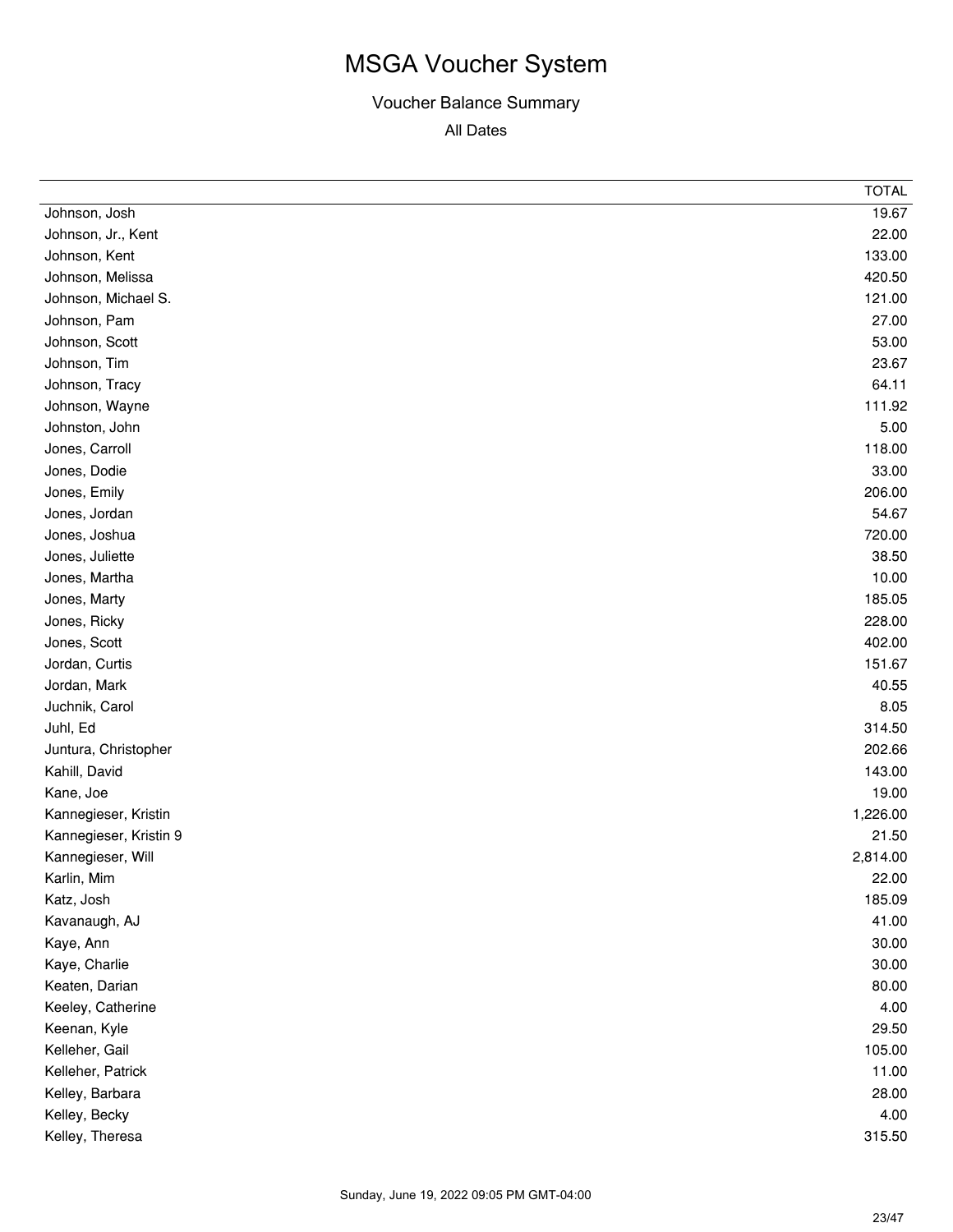|                     | <b>TOTAL</b> |
|---------------------|--------------|
| Kelly, Cole         | 6.00         |
| Kelton, Ron         | 25.00        |
| Kelton, Ronald J.   | 1,210.00     |
| Kemp, Viola         | 80.00        |
| Kennedy, Butch      | 133.67       |
| Kenney, Eric        | 23.00        |
| Kenney, Maura       | 10.00        |
| Kennison, Tom       | 113.00       |
| Kent, Bob           | 183.00       |
| Kent, Frederick     | 6.00         |
| Kent, Jeffrey       | 41.00        |
| Kent, Jon           | 61.00        |
| Kent, Mark          | 128.67       |
| Kerbel, John        | 16.00        |
| Kibbe, Nate         | 115.00       |
| Kilmister, Maddie   | 66.00        |
| Kimball, John       | 343.50       |
| King, Christopher   | 270.83       |
| King, Jon           | 250.00       |
| Kinney, Drew        | 62.00        |
| Kinney, Gail        | 18.00        |
| Kinney, KC          | 45.00        |
| Kirste, Larry       | 47.00        |
| Kivus, Jack         | 251.00       |
| Klages, Jon         | 50.00        |
| Klein, Andrew       | 50.00        |
| Klein, Peter        | 50.00        |
| Kleiner, Sandra     | 6.00         |
| Knapp, Brent        | 29.60        |
| Knauer, Ken         | 40.00        |
| Knipp, Brian        | 10.67        |
| Knox, Mike          | 20.00        |
| Koerner, Mark       | 16.00        |
| Koerner, Meredith   | 120.50       |
| Koperniak, Jonathan | 42.00        |
| Koshliek, Vicki     | 33.00        |
| Kostis, Cindi       | 614.50       |
| Kostis, Sandy       | 70.00        |
| Koulovatos, Karen   | 92.50        |
| Koutalakis, George  | 76.40        |
| Kregling, Wayne     | 100.00       |
| Kremin, Jared J     | 172.00       |
| Kropp-Anderson, Pam | 48.92        |
| Kuvaja, Wayne       | 68.50        |
|                     |              |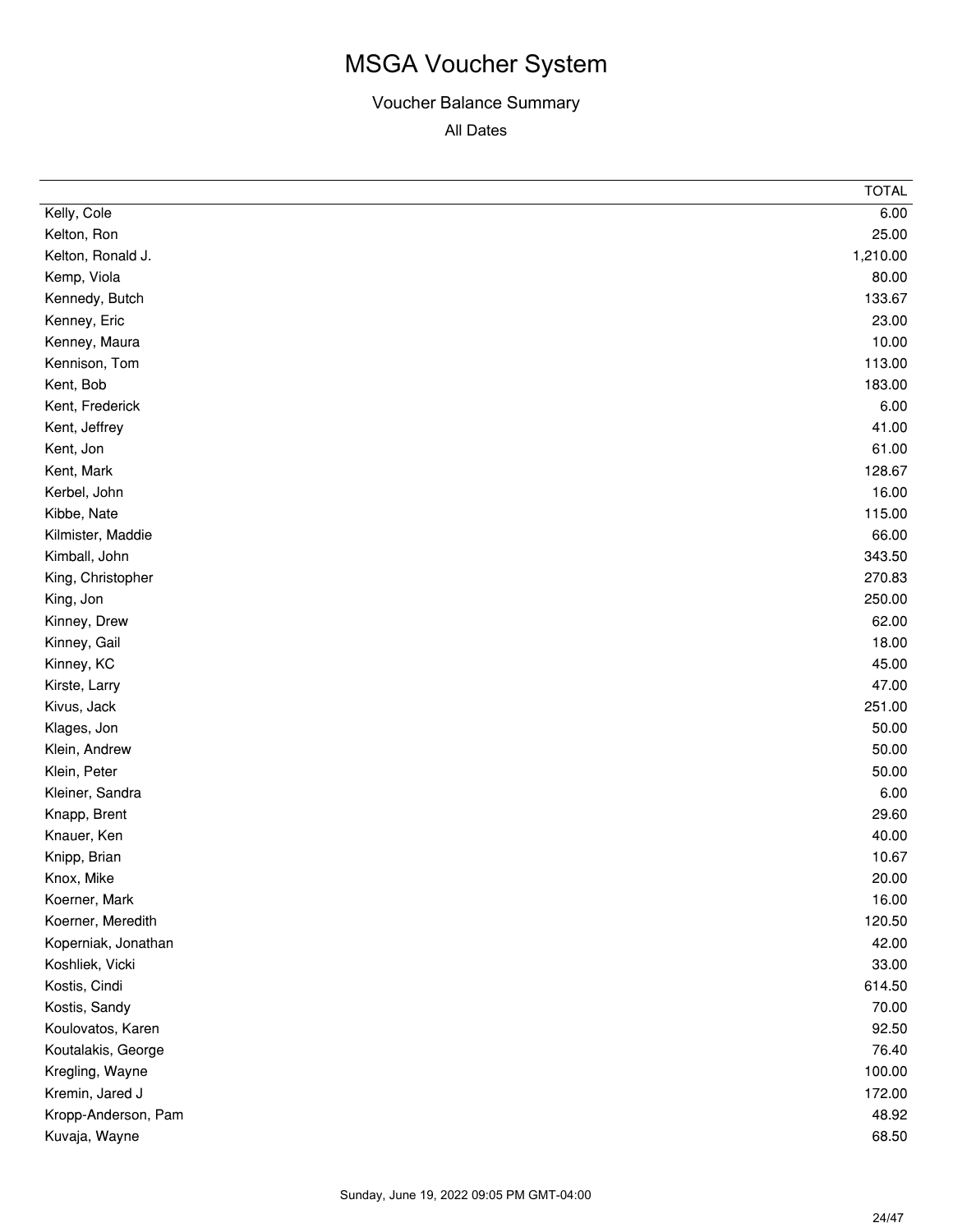|                      | <b>TOTAL</b> |
|----------------------|--------------|
| L'Heureux, Karol     | 39.00        |
| L'Heureux, Paul      | 11.00        |
| Laberge, Scott       | 274.36       |
| LaBonte, Mike        | 215.00       |
| Labrecque, Brandon   | 38.00        |
| Labrecque, Guy       | 119.00       |
| Labree, Kathleen     | 10.00        |
| Labree, Kevin        | 204.90       |
| Lachance, Justin     | 110.16       |
| Lachance, Peter      | 173.63       |
| LaClair, Thomas      | 2.00         |
| Lacognata, Elizabeth | 7.46         |
| Ladd, Jon            | 67.67        |
| LaFlamme, Charles    | 39.67        |
| Laflamme, Janet      | 61.00        |
| Lage, Patricia       | 308.50       |
| Lailer, Mark         | 6.63         |
| Lalemand, Debbie     | 201.00       |
| Lalezari, Sam        | 56.05        |
| Laliberte, Gary      | 23.00        |
| Laliberte, Rebecca   | 259.13       |
| Lambert, Gwen        | 65.00        |
| Lamberth, Gary       | 13.33        |
| Lamontagne, Guy      | 100.00       |
| Lamontagne, Paul     | 289.32       |
| Landes, Allison      | 206.50       |
| Landry, Lisa         | 11.11        |
| Landry, Steve        | 69.83        |
| Landry, Tim          | 140.00       |
| Lane, Richard        | 294.33       |
| Langbein, William    | 156.00       |
| Langevin, Carrie     | 535.50       |
| Langevin, Lenny      | 439.00       |
| Langlois, Bob        | 251.00       |
| Langsdorf, Stephen   | 76.00        |
| Lano, Maureen        | 52.00        |
| LaPierre, Craig      | 2,099.67     |
| Lapierre, Gary       | 29.00        |
| Lapierre, Ryan       | 61.63        |
| LaPierre, Spencer    | 103.50       |
| Laplante, Jeanne     | 86.00        |
| Laplume, Jordan      | 740.00       |
| Lariviere, Joseph    | 366.50       |
| Larlee, Clifford     | 17.00        |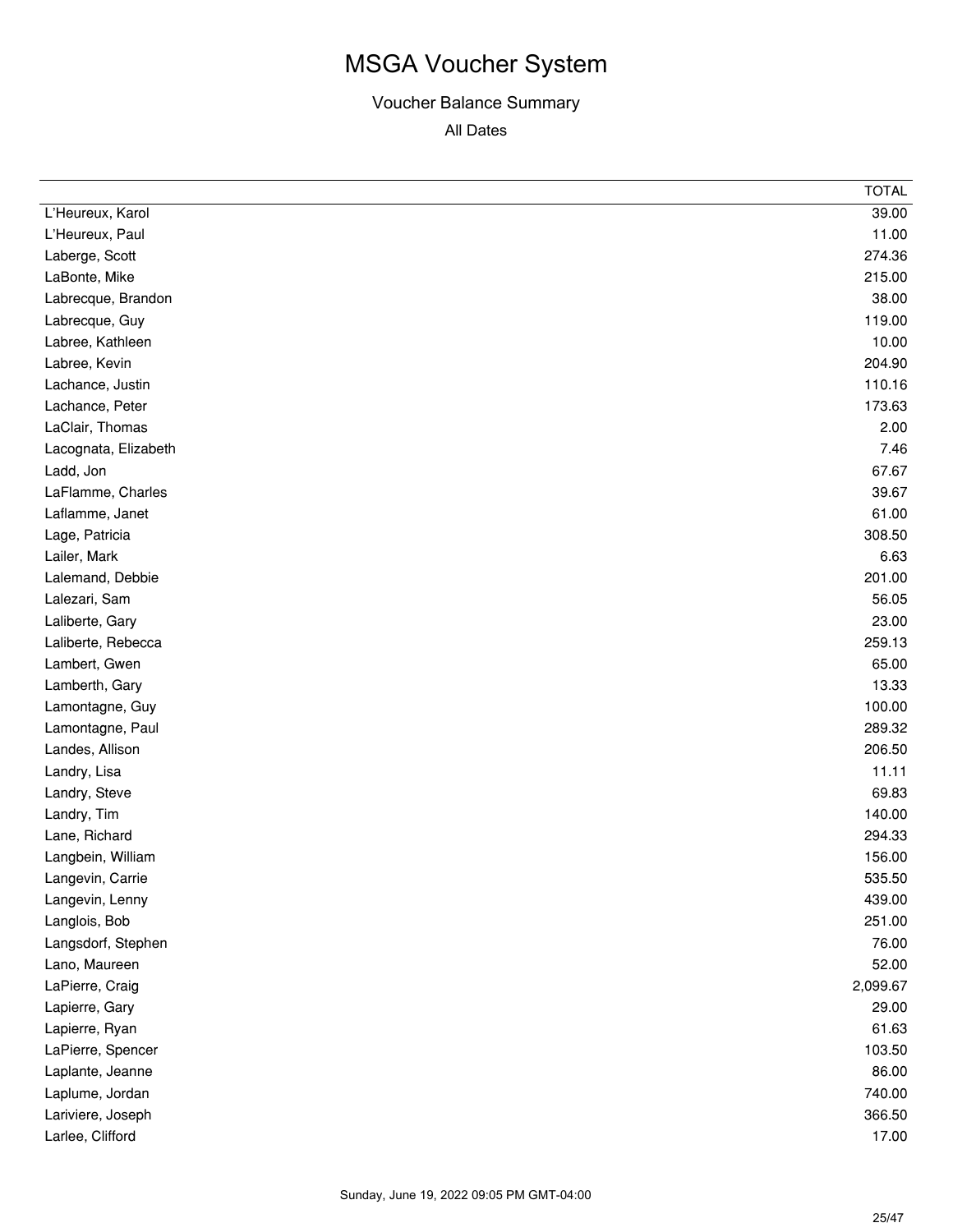| LaRoche, Mindy<br>LaRoche, Patrick<br>Larochelle, Guy<br>LaRose, David<br>Larrabee, Peggy<br>Lasarso, Nicholas<br>Lashar, Jay | 24.00<br>957.53<br>12.00<br>88.50<br>3.00<br>213.00<br>26.00<br>6.00<br>16.00<br>123.00<br>$-9.00$<br>465.00 |
|-------------------------------------------------------------------------------------------------------------------------------|--------------------------------------------------------------------------------------------------------------|
|                                                                                                                               |                                                                                                              |
|                                                                                                                               |                                                                                                              |
|                                                                                                                               |                                                                                                              |
|                                                                                                                               |                                                                                                              |
|                                                                                                                               |                                                                                                              |
|                                                                                                                               |                                                                                                              |
|                                                                                                                               |                                                                                                              |
| Lashar, Laurel                                                                                                                |                                                                                                              |
| Laskey, Dan                                                                                                                   |                                                                                                              |
| Laskey, Daniel                                                                                                                |                                                                                                              |
| Lasky, Marc                                                                                                                   |                                                                                                              |
| Latini, Mary                                                                                                                  |                                                                                                              |
| Laubauskas, Ryan                                                                                                              | 54.50                                                                                                        |
| Laughlin, Linda                                                                                                               | 296.50                                                                                                       |
| Laurel, Lasher                                                                                                                | 23.00                                                                                                        |
| Lauzier, Wayne                                                                                                                | 16.00                                                                                                        |
| Lavallee, Don                                                                                                                 | 132.84                                                                                                       |
| Lavoie, Mike                                                                                                                  | 33.00                                                                                                        |
| Lawlor, Peter                                                                                                                 | 162.00                                                                                                       |
| Lawry, Silas                                                                                                                  | 125.00                                                                                                       |
| Lawson, Paul                                                                                                                  | 156.00                                                                                                       |
| Lazenby, Kimberly                                                                                                             | 372.00                                                                                                       |
| Leaver, Dennis                                                                                                                | 34.00                                                                                                        |
| Leblanc, Cathy                                                                                                                | 158.66                                                                                                       |
| Leclair, Jack                                                                                                                 | 3.00                                                                                                         |
| Leclair, Steve                                                                                                                | 7.00                                                                                                         |
| Leclair, Thomas                                                                                                               | 125.00                                                                                                       |
| LeConte, Andy                                                                                                                 | 50.00                                                                                                        |
| Leconte, Kevin                                                                                                                | 48.00                                                                                                        |
| Lederer, Caren                                                                                                                | 51.00                                                                                                        |
| Lee, Bob                                                                                                                      | 4.00                                                                                                         |
| Lee, Brian                                                                                                                    | 50.00                                                                                                        |
| Lee, Janet                                                                                                                    | 48.00                                                                                                        |
| Lee, Jonathan                                                                                                                 | 44.25                                                                                                        |
| Lee, Mike                                                                                                                     | 73.63                                                                                                        |
| Leeman, Robert                                                                                                                | 28.33                                                                                                        |
| Leeman, Ron                                                                                                                   | 37.40                                                                                                        |
| Lefebvre, John                                                                                                                | 2.00                                                                                                         |
| Lefebvre, Keith                                                                                                               | 612.74                                                                                                       |
| Lefebvre, Tyler                                                                                                               | 50.00                                                                                                        |
| Legacy, Linda                                                                                                                 | 158.01                                                                                                       |
| Legge, Austin                                                                                                                 | 337.00                                                                                                       |
| Legge, Peter                                                                                                                  | 25.00                                                                                                        |
| Leighton, Donna                                                                                                               | 1.00                                                                                                         |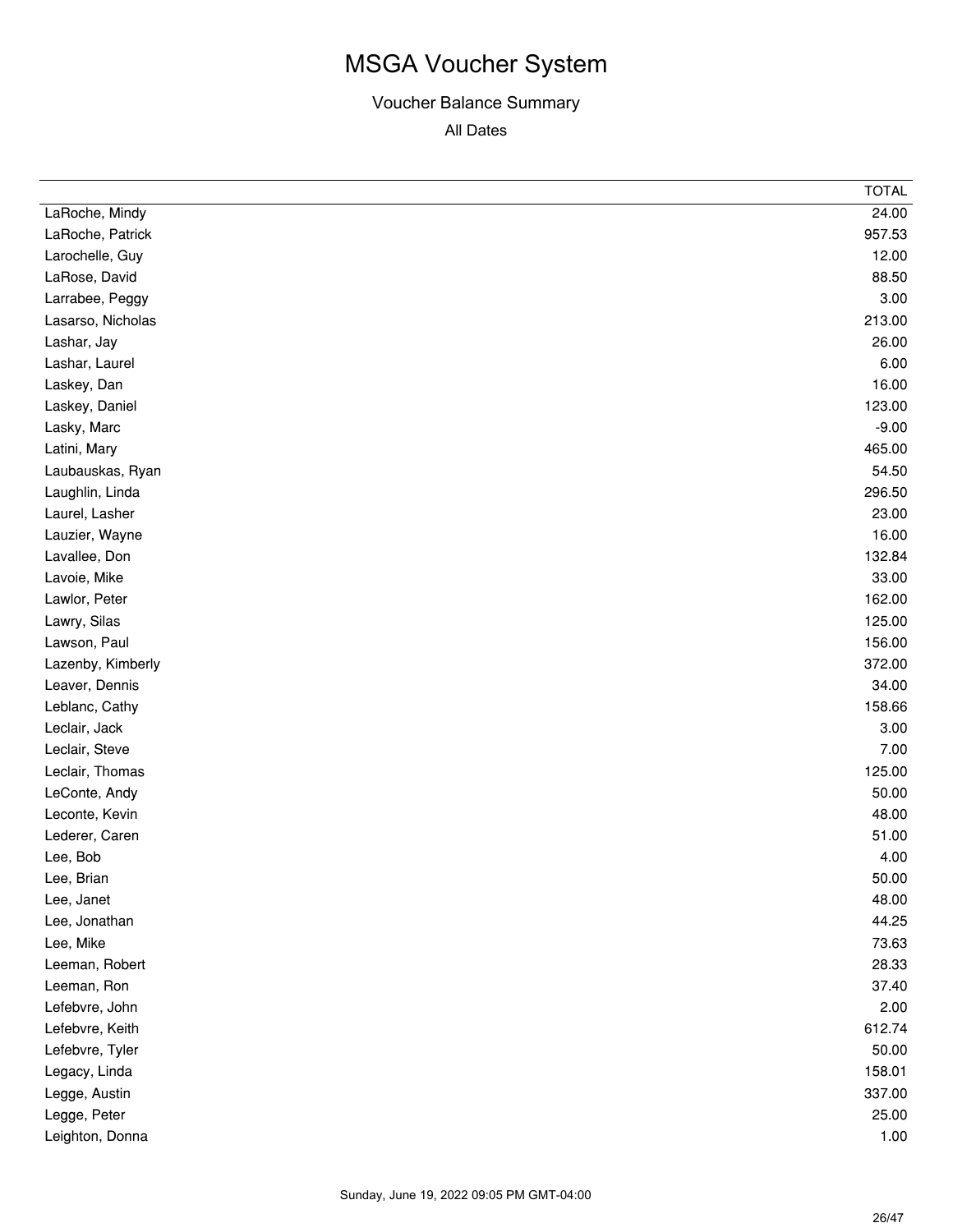|                      | <b>TOTAL</b> |
|----------------------|--------------|
| Leighton, Greg       | 48.00        |
| Leland, Erin         | 472.00       |
| Lemieux, Deb         | 19.23        |
| Lenkowski, Priscilla | 18.00        |
| Leonard, Lisa        | 25.00        |
| LeRoyer, Charles     | 46.00        |
| Leslie, Tony         | 168.78       |
| Lesmerises, Armand   | 14.00        |
| Lesure, Whit         | 183.83       |
| Levasseur, Jay       | 76.00        |
| Lever, Scott         | 25.00        |
| Levesque, Peter      | 132.00       |
| Levesque, Richard    | 11.00        |
| Levin, Brett         | 72.50        |
| Levin, Remy          | 35.00        |
| Levinson, Barbara    | 16.00        |
| Lewis, Jason         | 67.00        |
| Lewis, Richard       | 75.00        |
| Libby, David         | 45.00        |
| Libby, Jr., Bob      | 417.17       |
| Libby, Truman        | 350.00       |
| Lieb, Dawn           | 37.00        |
| Lilly, Judy          | 12.50        |
| Lincoln, Felix       | 64.00        |
| Lindahl, Paul        | 30.50        |
| Lindquist, Vicki     | 245.00       |
| Line, Cathy          | 45.00        |
| Line, John           | 209.00       |
| Linkovich, Victor    | 13.75        |
| Lipman, Laura        | 99.50        |
| Littlefield, Andrea  | 23.00        |
| Littlefield, Cheryl  | 23.00        |
| Littlefield, David   | 546.16       |
| Lizzotte, Judy       | 46.00        |
| Lobello, Vinny       | 20.00        |
| Lombardo, Jarine     | 25.00        |
| Lombardo, Kathleen   | 100.00       |
| Longfellow, Chandler | 26.00        |
| Longstaff, Jill      | 186.50       |
| Looman, Ron          | 24.00        |
| Lord, Deborah        | 30.00        |
| Loring, Greg         | 246.40       |
| Loring, Harry        | 218.40       |
| Lothridge, Chris     | 35.00        |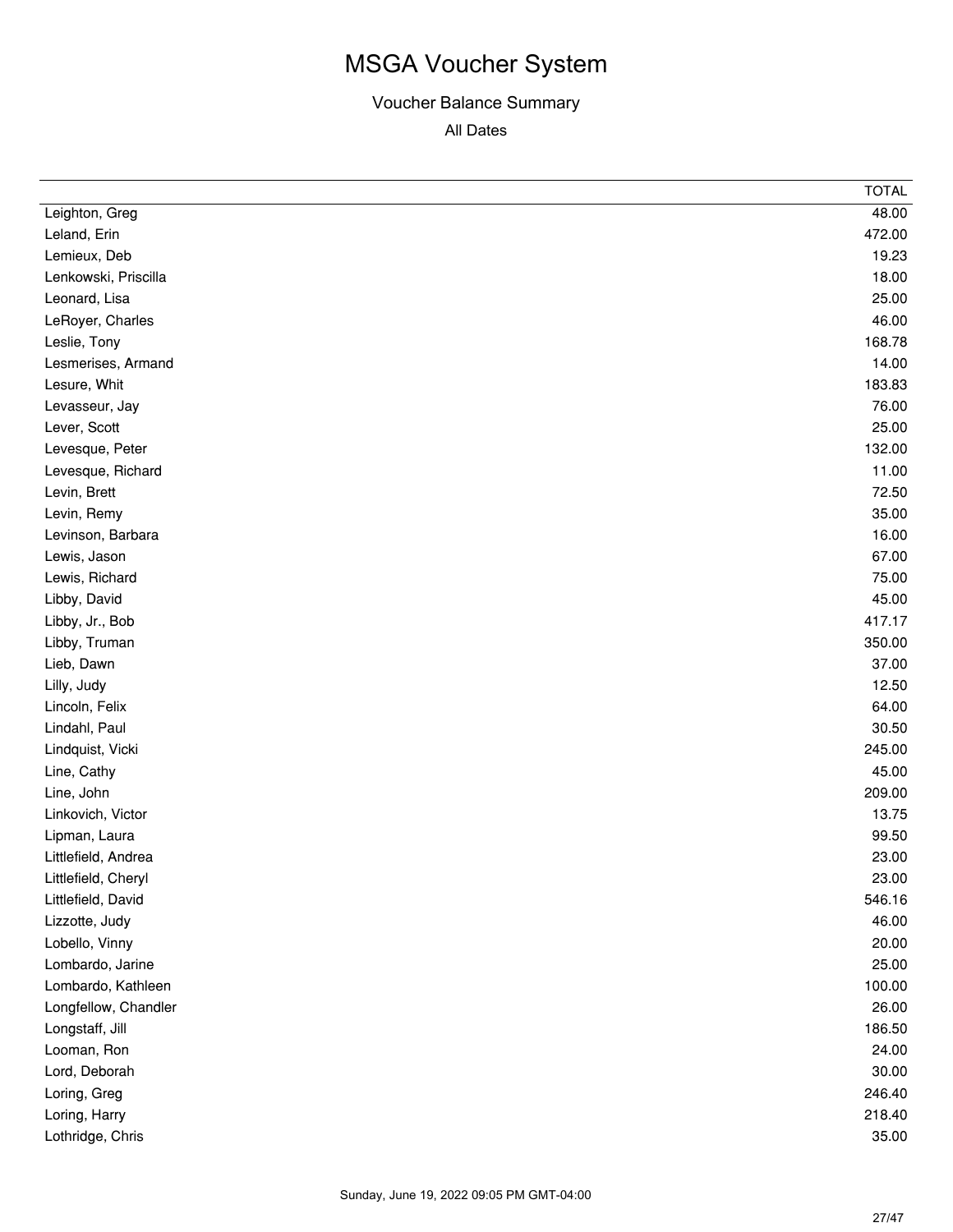|                     | <b>TOTAL</b> |
|---------------------|--------------|
| Love, Lisa          | 514.00       |
| Lovejoy, Johanne    | 59.50        |
| Loveless, Michael   | 5.00         |
| Low, Ryan           | 125.00       |
| Luce, David         | 183.09       |
| Luce, Ken           | 18.00        |
| Luce, Nick          | 96.00        |
| Luce, Zack          | 370.08       |
| Lucier, Blake       | 18.89        |
| Lucier, Leonard     | 11.11        |
| Lycette, Steve      | 153.00       |
| Lyford, Jody        | 284.47       |
| Lyman, Heidi        | 84.00        |
| Lynch, Adam         | 375.25       |
| Lynch, David        | 80.00        |
| Lynch, Peter        | 112.00       |
| Lyon, Meg           | 14.50        |
| Lyons, Kathy        | 276.00       |
| Lyons, Rosemary     | 203.00       |
| MacDonald, Brian    | 489.60       |
| MacDonald, Jason    | 108.50       |
| MacDonald, Luanne   | 34.00        |
| MacDonald, Patricia | 30.23        |
| MacDonald, Quinn    | 34.00        |
| MacDonald, Richard  | 34.00        |
| MacKenzie, Michael  | 56.00        |
| MacKinnon, Michael  | 73.83        |
| Macklin, James      | 314.67       |
| MacMillan, Terry    | 12.63        |
| Macomber, Campell   | 49.50        |
| Macpherson, Kathy   | 11.25        |
| Madden, Mark        | 48.89        |
| Madden, Michael     | 41.11        |
| Madore, Jerry       | 88.50        |
| Madsen, Rolf        | 137.00       |
| Magno, Josh         | 22.00        |
| Magoon, Frank       | 25.00        |
| Magoon, Julie       | 25.00        |
| Maguire, Ryan       | 2.25         |
| Mailman, Gordon     | 13.00        |
| Mailman, Pam        | 21.00        |
| Mailman, Ray        | 119.00       |
| Maines, Rita        | 33.00        |
| Maines, Ryan        | 80.00        |
|                     |              |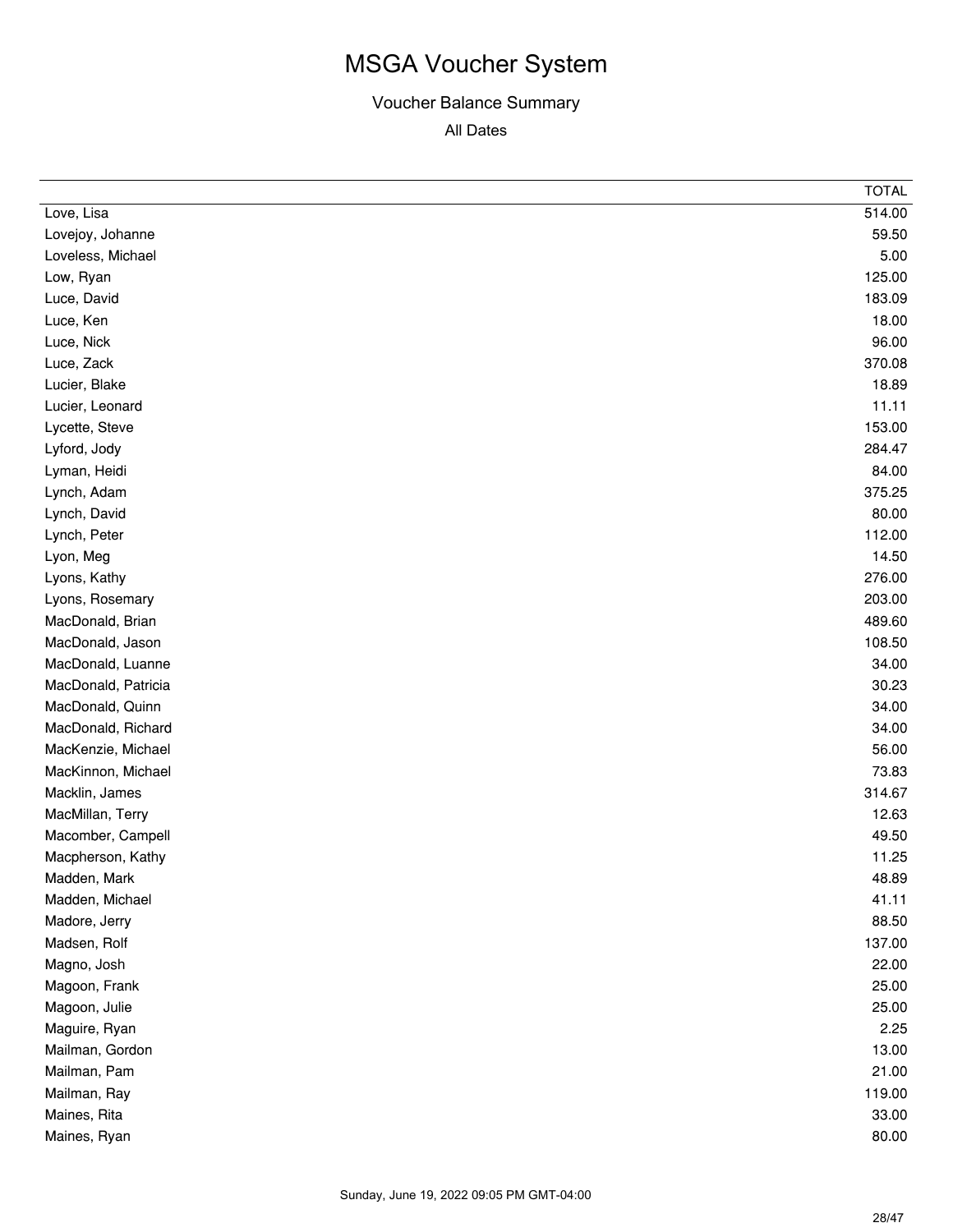|                    | <b>TOTAL</b> |
|--------------------|--------------|
| Maiorino, Donna    | 22.00        |
| Malia, Tim         | 34.00        |
| Mann, Bob          | 56.50        |
| Manoogian, Gary    | 269.89       |
| Mansfield, Jerry   | 540.50       |
| Mansir, Mike       | 23.00        |
| Manuel, Caleb      | 2,109.00     |
| Manzi, Mark        | 217.50       |
| March, Mindy       | 47.00        |
| Marco, Chris       | 93.50        |
| Mariano, Timothy   | 158.00       |
| Mario, Jun         | 25.00        |
| Markakis, Alex     | 3.00         |
| Marquis, Leo       | 358.90       |
| Marquis, Linda     | 136.00       |
| Marr, Rebecca      | 17.00        |
| Martin, Jordan     | 149.91       |
| Martin, Judy       | 197.50       |
| Martin, Wally      | 358.33       |
| Masse, Dennis      | 123.50       |
| Masse, Ryan        | 73.95        |
| Masteller, Ryan    | 10.00        |
| Matel, Seward      | 210.00       |
| Mathieu, Drew      | 24.00        |
| Matteau, James     | 19.00        |
| Maxsimic, Cindy    | 11.00        |
| May, Ann           | 40.00        |
| May, Dan           | 10.17        |
| May, Tim           | 11.00        |
| Mayer, Paul        | 180.00       |
| Mazerolle, Joyce   | 53.00        |
| Mazurek, Nicholas  | 61.00        |
| Mazza, Stephen     | 25.00        |
| McAlary, Brian     | 179.64       |
| McAlary, Matthew   | 11.11        |
| McCalmon, Bill     | 60.00        |
| McCamic, Linda     | 61.00        |
| McCann, Dick       | 148.00       |
| McCann, Rick       | 2.00         |
| McCarn, Steven     | 183.00       |
| McCarron, Dan      | 209.00       |
| McClure, Erik      | 215.00       |
| McConnon, Jim      | 72.00        |
| McCormack, Gregory | 394.83       |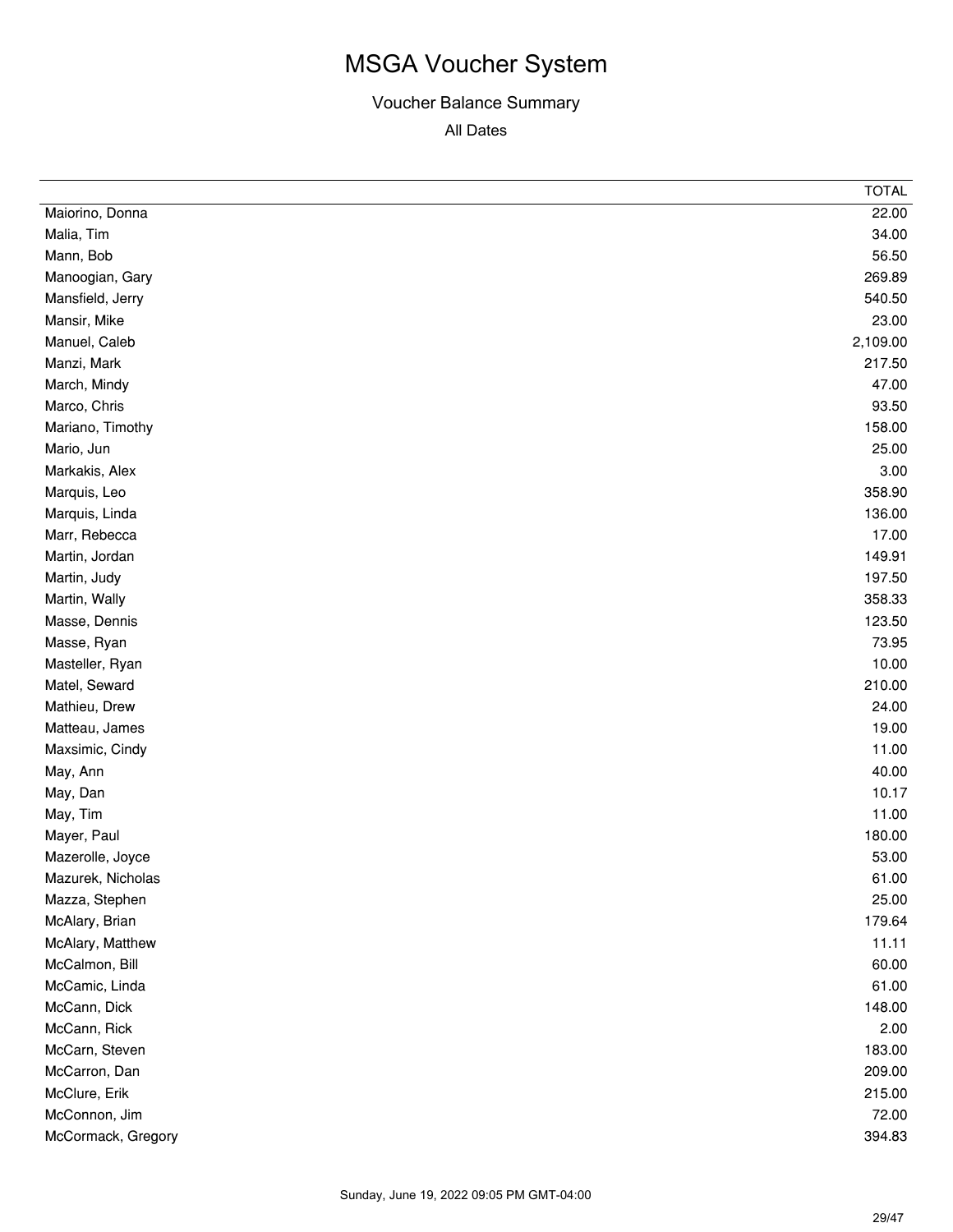|                    | <b>TOTAL</b> |
|--------------------|--------------|
| McCormick, Alexis  | 78.00        |
| McCue, Bob         | 50.00        |
| McCue, Nate        | 62.69        |
| McDaniel, Greg     | 7.00         |
| McDonald, Dennis   | 19.50        |
| McDonald, Lou      | 294.38       |
| McDonald, Patty    | 573.00       |
| McDonough, Ed      | 73.00        |
| McFarlane, Alex    | 212.00       |
| McFarlane, Jim     | 104.50       |
| McFarlane, Reese   | 782.50       |
| McGarvey, Bea      | 106.00       |
| McGinn, Susan      | 87.00        |
| McGonagle, Alex    | 512.50       |
| McGonagle, Tom     | 42.17        |
| McGovern, Dan      | 25.50        |
| McGovern, Terrance | 8.00         |
| McGowan, James     | 6.50         |
| McGray, Bruce      | 16.00        |
| McGuire, Mike      | 105.00       |
| McGuire, William   | 69.00        |
| McKague, Shawn     | 166.50       |
| McKay, James       | 143.00       |
| McKee, Sharon      | 17.00        |
| McKenzie, Lester   | 110.13       |
| McKeon, Mark       | 87.00        |
| McKew, Mike        | 367.90       |
| McLain, Ira        | 10.00        |
| McLain, Susan      | 101.00       |
| McManama, Taylor   | 3.50         |
| McMillan, Carroll  | 0.00         |
| McNaboe, Mike      | 143.00       |
| McNally, Marianne  | 5.00         |
| McNaught, DJ       | 9.00         |
| McNaught, Ted      | 53.00        |
| McNeice, Michael   | 120.00       |
| McNeice, Steve     | 40.00        |
| McNeil, Scott      | 18.00        |
| McNulty, Brain     | 13.50        |
| Meader, Bruce      | 20.00        |
| Meader, Sheila     | 8.05         |
| Means, Donald      | 36.00        |
| Meas, Khan         | 43.00        |
| Meas, Sokha        | 190.50       |
|                    |              |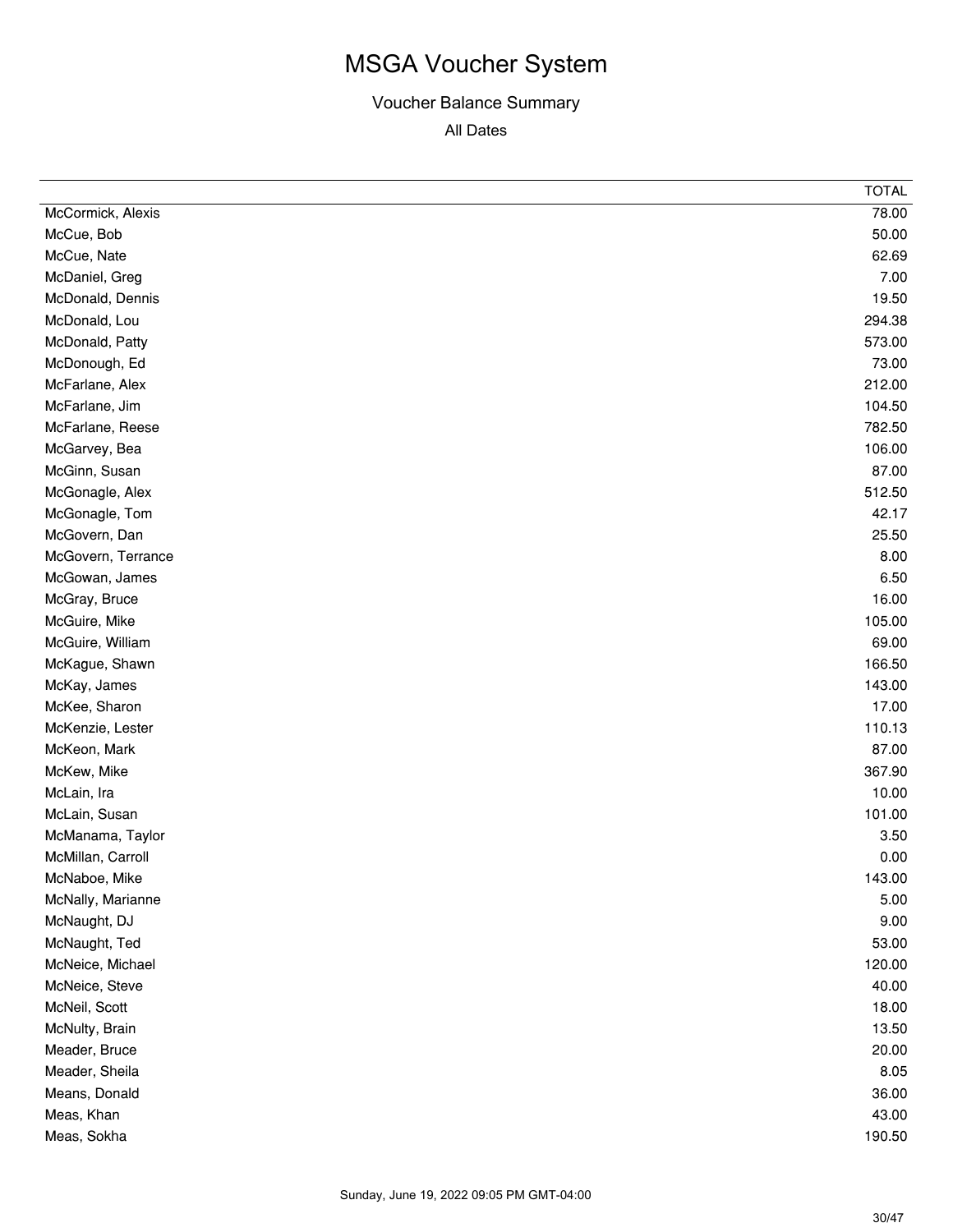|                           | <b>TOTAL</b> |
|---------------------------|--------------|
| Medina, Eric              | 15.00        |
| Meggison, Micki           | 1,023.50     |
| Menario, Anthony          | 78.34        |
| Mendell, Donald           | 7.00         |
| Mercier, Dan              | 20.00        |
| Mercier, Jon              | 28.00        |
| Merrill, Ingrid           | 41.00        |
| Merritt, Brent            | 78.00        |
| Merritt, Jim              | 90.27        |
| Mertzel, Drew             | 40.00        |
| Mertzel, Jeff             | 40.00        |
| Messer, Terri             | 104.00       |
| Michaud, Alfie            | 25.00        |
| Michaud, Anthony          | 133.00       |
| Michaud, Christian        | 9.50         |
| Michaud, Norma            | 35.00        |
| Michaud, Paul             | 3.00         |
| Michaud, Ralph            | 44.50        |
| Michelson, Brenda         | 21.00        |
| Miles, Robert W.          | 51.66        |
| Mills, Matthew            | 329.48       |
| Milo, John                | 48.33        |
| Minet, Harry              | 51.00        |
| Mitchell, Jr., Stephen F. | 15.00        |
| Mogan, Michael            | 81.00        |
| Mohn, Dennis              | 14.00        |
| Mohr, Brent               | 269.00       |
| Moira, Lachance           | 171.00       |
| Montembeau, Daniel        | 178.07       |
| Moody, Jacob              | 40.00        |
| Moody, Jonathan           | 40.00        |
| Moody, Karen-Lee          | 113.00       |
| Moody, Sue                | 131.00       |
| Mooers, Ralph             | 41.00        |
| Moore, Ben                | 17.00        |
| Moore, Harry              | 4.00         |
| Moore, Owen               | 150.00       |
| Morang, Maurice           | 47.00        |
| Morang, Morgan            | 120.57       |
| Morang, Taylor            | 24.00        |
| Morin, John               | 0.67         |
| Morin, John B.            | 60.40        |
| Morin-Pasco, Linda        | 223.00       |
| Morrill, Robert           | 53.17        |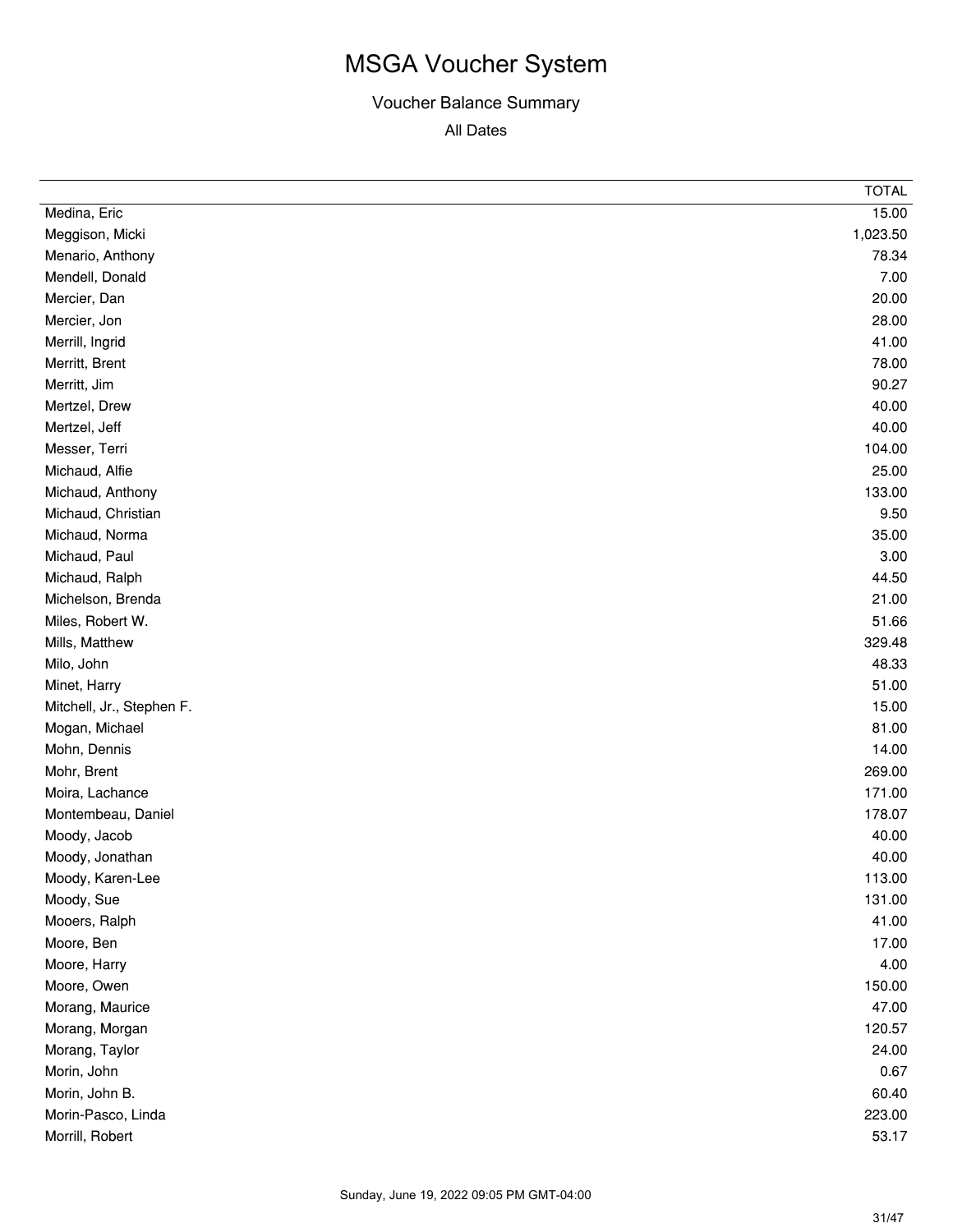|                         | <b>TOTAL</b> |
|-------------------------|--------------|
| Morris, Stephen         | 6.00         |
| Morrison, Chip          | 89.50        |
| Morrison, Sam           | 50.00        |
| Moscato, Kevin          | 10.00        |
| Moulton, Randy          | 0.00         |
| Mountain, Raymond       | 24.00        |
| Mueller, Matt           | 70.00        |
| Mullin, Kathleen        | 13.50        |
| Murph, Jemal            | 29.38        |
| Murphy, Bob             | 13.00        |
| Murphy, Brian           | 53.50        |
| Murphy, Debbie          | 31.00        |
| Murphy, James           | 90.00        |
| Murphy, Matt            | 10.00        |
| Murphy, Mike            | 20.00        |
| Murphy, Tom             | 80.00        |
| Murphy, Trent           | 26.40        |
| Murray, Gregory         | 4.50         |
| Murray, Ken             | 17.25        |
| Murray, Ron             | 140.00       |
| Murray, Thomas          | 201.00       |
| Murrin, Donald          | 14.00        |
| Myers, Bobby            | 89.50        |
| Myers, Brad             | 59.50        |
| Myers, Roland           | 18.37        |
| Mynahan, Dan            | 57.00        |
| Mynahan, Linda          | 45.00        |
| Nablo, Wayne            | 25.00        |
| Nadeau, Cooper          | 25.00        |
| Napolitano Sr., Michael | 271.42       |
| Nappi, Chris            | 148.30       |
| Nappi, Jr., Joseph      | 73.00        |
| Nappi, Michael          | 87.66        |
| Nappi, Robin            | 19.50        |
| Nason, Mark             | 123.90       |
| Nava, Casey             | 799.75       |
| Nealey, Shayne          | 2.00         |
| Neault, John            | 74.50        |
| Neilson, Peg            | 175.00       |
| Nelke, Neila            | 141.04       |
| Nelson, Darren          | 888.50       |
| Nelson, Sharon          | 64.68        |
| Nelson, Stephen         | 23.00        |
| Nelson, Tara            | 142.00       |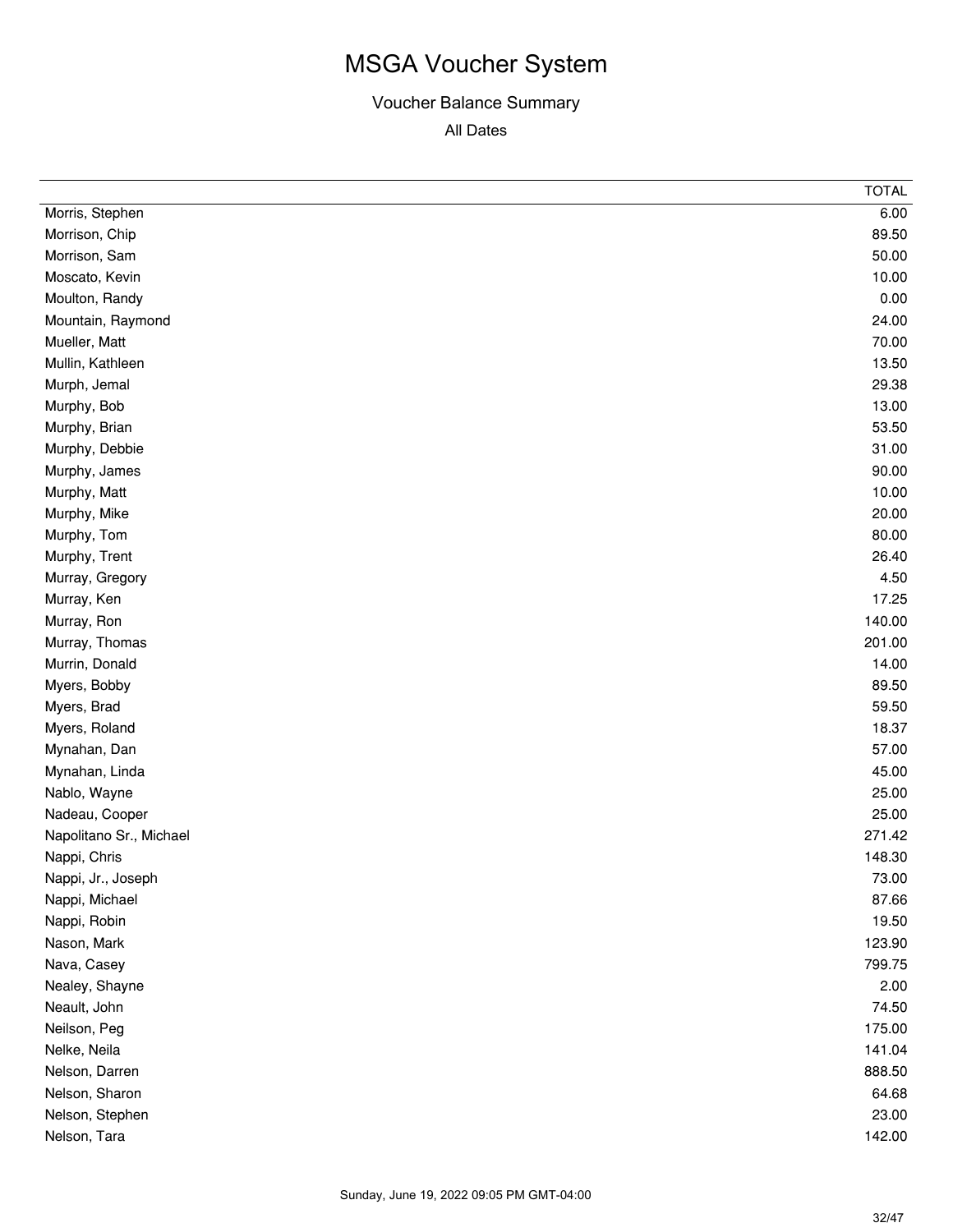|                     | <b>TOTAL</b> |
|---------------------|--------------|
| Nemi, Gregory       | 90.00        |
| Neuts, Frank        | 6.50         |
| Nevers, Scott       | 602.00       |
| Nevins, Jeff        | 76.00        |
| Newcombe, Cyndi     | 30.00        |
| Newlands, Donald    | 137.50       |
| Newman, Rachel      | 142.63       |
| Nichols, Paul       | 735.83       |
| Nicholson, Jonathan | 241.00       |
| Nicholson, Kyle     | 214.25       |
| Nickerson, Andy     | 49.00        |
| Nickerson, Benjamin | 12.00        |
| Nickerson, Kevin W  | 866.30       |
| Nickless, Joel      | 35.00        |
| Nicolson, Nancy     | 69.00        |
| Niles, David        | 21.00        |
| Noble, Stephen      | 106.00       |
| Nolette, Al         | 19.33        |
| Noonan, Hannah      | 256.00       |
| Noonan, Lisa        | 17.00        |
| Northrup, Dale      | 2.00         |
| Norton, Bob         | 41.75        |
| Norton, Steve       | 59.67        |
| Nowak, Michael      | 413.00       |
| Noyes, Al           | 1.00         |
| Noyes, Dan          | 0.00         |
| Noyes, Nancy        | 20.00        |
| Nugent, William     | 37.00        |
| Nunan, Victor       | 76.00        |
| O'Brien, Michael    | 1,424.93     |
| O'Brien, Tim        | 130.00       |
| O'Grady, Kathi      | 200.36       |
| O'Leary, Theresa    | 29.00        |
| O'Neil, Mike        | 49.50        |
| O'Rourke, Kevin     | 46.00        |
| Obrien, Sandra      | 7.00         |
| OCO03               | 445.00       |
| ODO01               | 108.00       |
| ODO10               | 7.00         |
| OLB01               | 5.00         |
| OLI04               | $-3.00$      |
| Oliver, Lynn        | 106.00       |
| Oliver, Randy       | 216.50       |
| OLS06               | 674.67       |
|                     |              |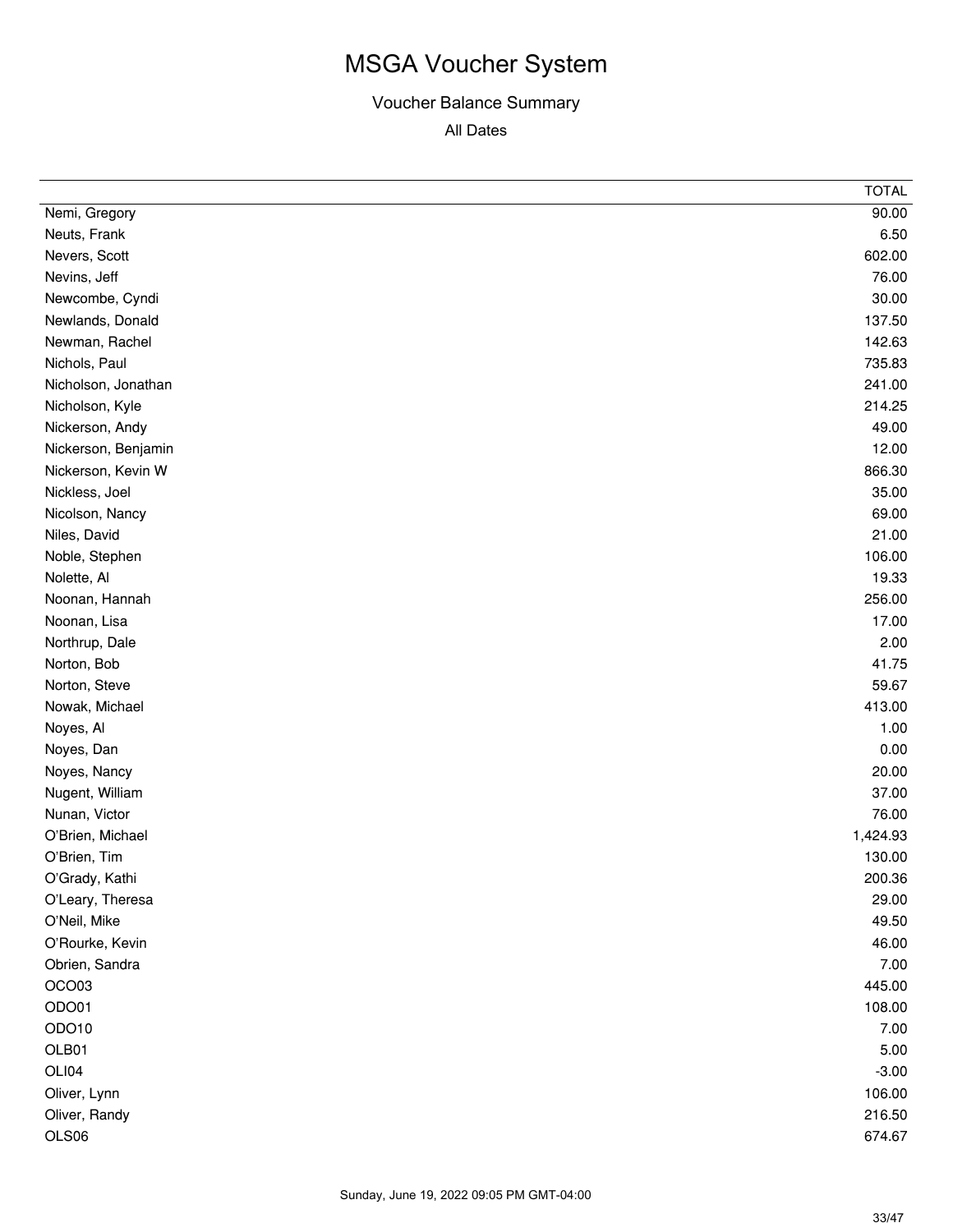|                      | <b>TOTAL</b> |
|----------------------|--------------|
| OLS09                | 103.83       |
| OLS11                | 21.00        |
| OLS12                | 46.10        |
| Olsen, Brenda        | 18.50        |
| Olsen, Frode         | 137.00       |
| Olson, Garrett       | 230.50       |
| ORD01                | 91.17        |
| ORO01                | 20.00        |
| Orser, Adam          | 15.00        |
| Orser, Harry         | 25.00        |
| Orser, Mitch         | 122.67       |
| Osgood, Joel         | 64.00        |
| Osterrieder, Jim     | 127.00       |
| Osterrieder, Sandy   | 102.50       |
| OSU01                | 175.00       |
| Ouellette, Andy      | 85.00        |
| Ouellette, Armand    | 337.88       |
| Ouellette, Elizabeth | 66.00        |
| Ouellette, Matt      | 12.00        |
| Ouimet, Leon         | 0.40         |
| Owen, Dennis         | 4.00         |
| Oxley, William       | 397.00       |
| Pacholski, Pete      | 132.00       |
| Padget, Pam          | 34.00        |
| Page, Anne           | 49.50        |
| Page, Greg           | 107.00       |
| Page, Lincoln        | 38.00        |
| Paine, Conner        | 200.00       |
| Palman, Mary         | 36.00        |
| Palmer, Sr., Gregory | 68.00        |
| Palmer, Tom          | 75.00        |
| Papalegis, Todd      | 5.13         |
| Paradis, Cheryl      | 4.00         |
| Paradis, Connie      | 58.00        |
| Parison, Joshua      | 30.92        |
| Parkhurst, Linda     | 13.00        |
| Parsons, Judd        | 115.00       |
| PAS01                | 28.00        |
| Pattershall, Brad    | 191.90       |
| Patterson, Allen     | 265.00       |
| Patterson, Keith     | 2,116.96     |
| Paulson, Cheryl      | 91.00        |
| Payeur, Suzanne      | 103.50       |
| Payne, Gloria        | 69.00        |
|                      |              |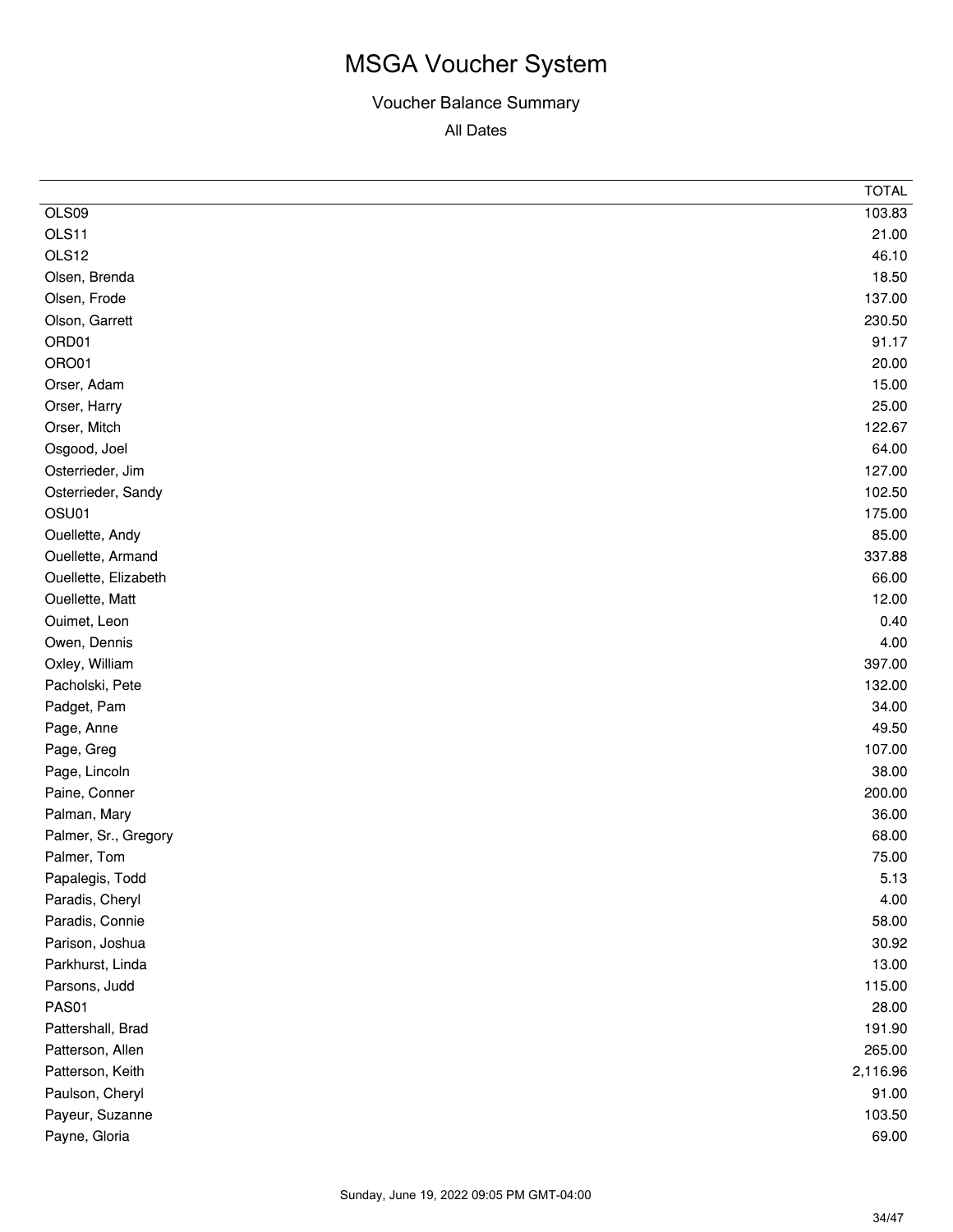|                     | <b>TOTAL</b> |
|---------------------|--------------|
| Payne, Susan        | 23.50        |
| Payne, Suzanne      | 38.00        |
| Pearce, Michael     | 87.00        |
| Pearse, Linda       | 345.00       |
| Pearson, Barbara    | 22.50        |
| Pearson, Jace       | 377.57       |
| Pearson, Vance      | 64.34        |
| Peck, Matthew       | 93.00        |
| Pecoraro, Gene      | 33.00        |
| Pellerin, Bob       | 42.25        |
| Pellerin, Rhonda    | 137.00       |
| Pelletier, Bruce    | 462.50       |
| Pelletier, Danielle | 10.50        |
| Pelletier, Laurie   | 24.00        |
| Pelletier, Matt     | 15.00        |
| Pelletier, Michael  | 60.00        |
| Pelotte, Nick       | 116.00       |
| Pendleton, Carl     | 50.00        |
| Perkins, Aaron      | 39.00        |
| Perkins, Roland     | 5.00         |
| Perkins, Spenser    | 125.00       |
| Perreault, David    | 203.16       |
| Perreault, Michael  | 1.17         |
| Perreault, Patrick  | 174.16       |
| Peruffo, Bob        | 50.00        |
| Pesce, Steve        | 36.00        |
| Peterson, Ed        | 129.15       |
| Peterson, Harvey 14 | 10.00        |
| Peterson, lan       | 0.83         |
| Pettinga, Jenny     | 79.00        |
| Phair, Adrian       | 99.00        |
| Phillips, Nancy     | 11.00        |
| Picard, Logan       | 40.00        |
| Picard, Shawn       | 247.42       |
| Pickford, Annie     | 76.00        |
| Pierce, Mark        | 107.50       |
| Pierce, Scott       | 319.40       |
| Pietroski, Michael  | 22.00        |
| Piirainen, Ed       | 60.25        |
| Pike III, Ray       | 258.00       |
| Pike, Wayne         | 18.00        |
| Pirkola, Mary       | 22.50        |
| Pirone, Greg        | 19.00        |
| Pizzo, Beth         | 46.00        |
|                     |              |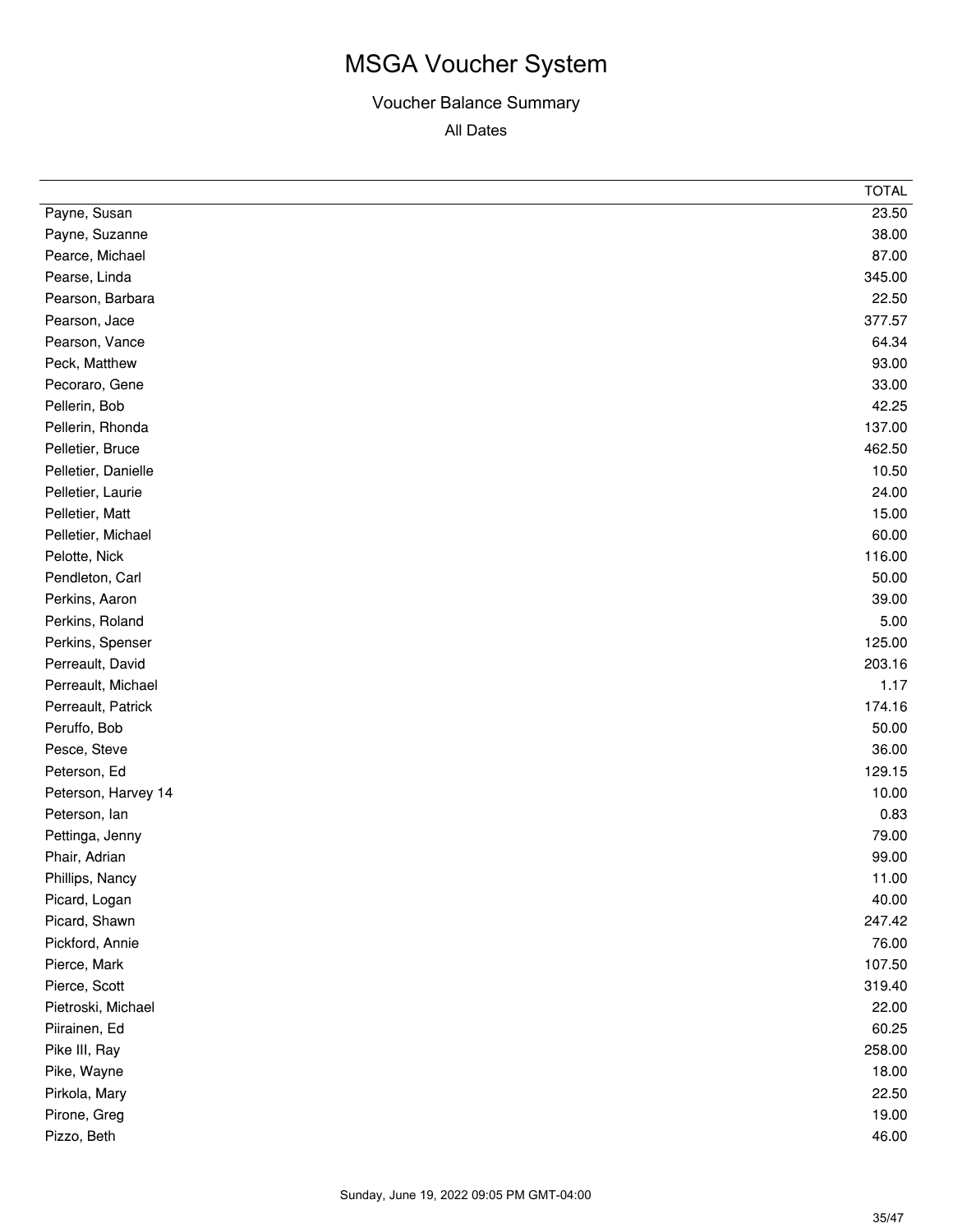|                   | <b>TOTAL</b> |
|-------------------|--------------|
| Plante, Richard   | 237.40       |
| Plante, Spencer   | 197.00       |
| Plante, Thomas    | 66.00        |
| Plourd, Helen     | 92.00        |
| Plourd, Jay       | 27.70        |
| Plourde, Bailey   | 430.00       |
| Plourde, Edward   | 37.50        |
| Plourde, Josh     | 27.00        |
| Plourde, Makenzie | 100.00       |
| Plourde, Mark     | 84.00        |
| Plourde, Norman   | 83.67        |
| Plummer, Judy     | 12.07        |
| Plummer, Mark     | 967.58       |
| Plummer, Rick     | 1,514.25     |
| Plummer, Rudy     | 261.33       |
| Plummer, Stephen  | 160.00       |
| Plummer, Troy     | 16.00        |
| Poirier, Carl     | 493.54       |
| Poland, Corey     | 53.00        |
| Politis, Elaine   | 22.00        |
| Polito, Tony      | 17.07        |
| Pollard, Dave     | 50.00        |
| Pooler, Anne      | 109.05       |
| Pooler, Diane     | 20.00        |
| Porter, BJ        | 24.70        |
| Poulin, Claire    | 284.00       |
| Poulin, Meryl     | 33.00        |
| Poulin, Tim       | 106.50       |
| Powell, Drew      | 448.00       |
| Powell, Richard   | 3.00         |
| Pratt, Jean       | 125.50       |
| Pratt, Nancy      | 69.00        |
| Pressman, Robert  | 28.00        |
| Prevost, Douglas  | 142.98       |
| Price, Scott      | 50.00        |
| Prior, Howard     | 36.00        |
| Proctor, Drew     | 14.00        |
| Proctor, Rick     | 43.00        |
| Profenno, Brent   | 162.00       |
| Prokopiuk, Ewa    | 60.34        |
| Prudenzano, Bob   | 77.00        |
| Puleio, Zibby     | 1,599.08     |
| Purington, Bill   | 79.92        |
| Putnam, Fred      | 155.00       |
|                   |              |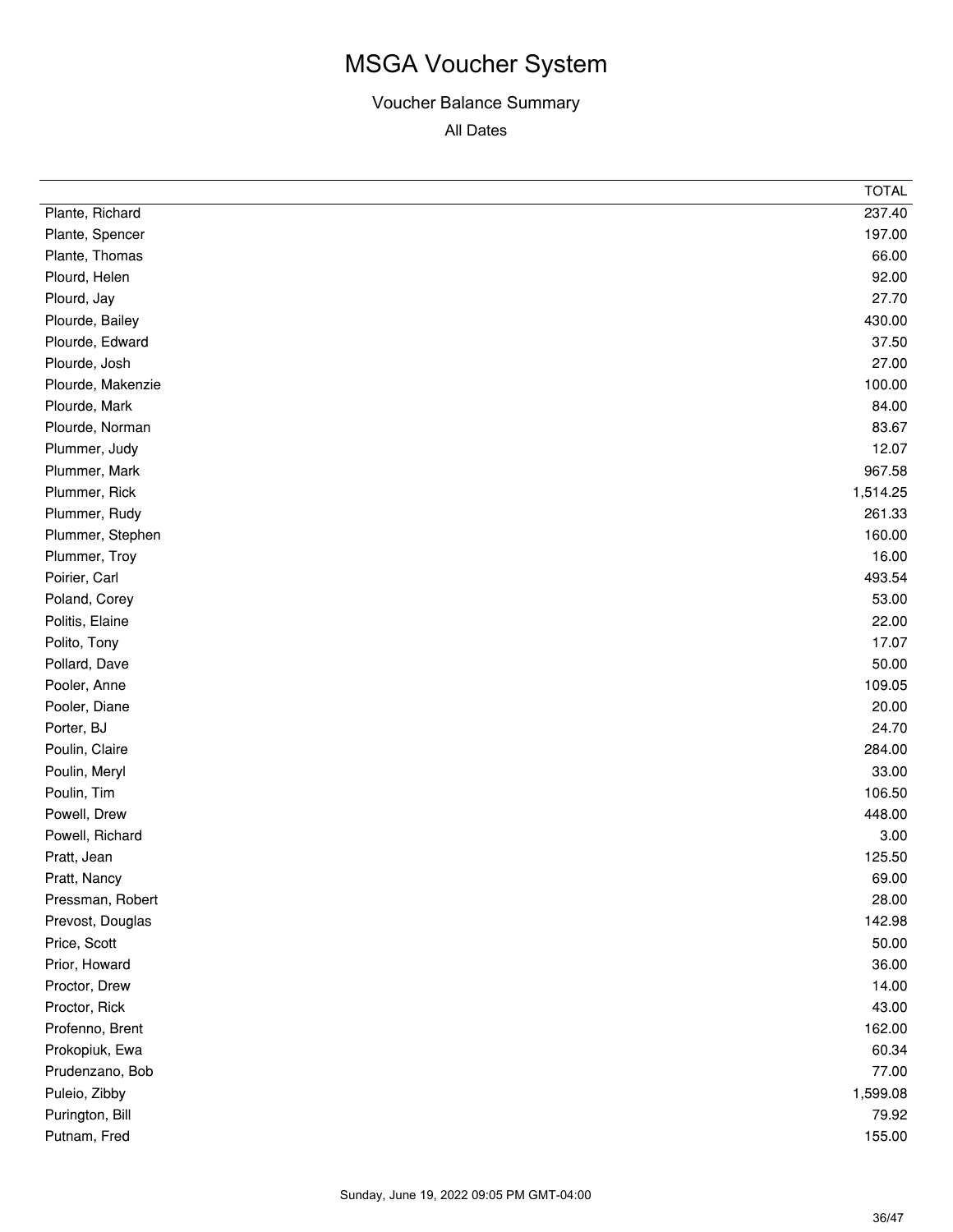| Putnam, William<br>170.00<br>25.00<br>Py, Emily<br>111.00<br>Quentin, Jim<br>34.00<br>Quentin, Tom<br>27.00<br>Quigley, Stephen<br>10.50<br>Quinlan, Dan<br>Quinn, Jack<br>80.00<br>456.92<br>Quinn, Jim<br>27.00<br>Quinn, Larry<br>Rachel Smith 03<br>273.00<br>212.00<br>Radziewicz, Barbara<br>99.07<br>Rafter, Pid<br>89.00<br>Rago, Frank<br>Rahmlow, Don<br>39.50<br>30.00<br>Ranaghan,, Richard<br>263.96<br>Rautenberg, Michael<br>247.75<br>Raye, James<br>Raymond, Dick<br>68.00<br>9.00<br>Raymond, Ted<br>16.00<br>Raynes, Sunita<br>136.00<br>Raynor, Anne<br>9.50<br>Reading, Brian<br>29.00<br>Reading, Liam<br>384.00<br>Reardon, Thomas<br>103.50<br>Redmond, Barbara<br>101.50<br>Reed, Suzanne<br>41.11<br>Reichl, Ben<br>18.89<br>Reichl, Charlie<br>7.67<br>Reid, David<br>Renaud, Dawson<br>599.25<br>Renaud, Paul<br>282.42<br>Rex, Brian<br>25.00<br>Reynolds, Dennis<br>28.00<br>Reynolds, Troy<br>19.00<br>73.00<br>Ribaudo, Dale<br>433.23<br>Rice, Marilyn<br>Rich, Xander<br>21.00<br>12.00<br>Richard, Jarod<br>45.00<br>Richard, Judith<br>Richards, Andrew<br>40.00<br>Richards, Kelsey<br>23.00<br>Richardson II, Dempsey<br>10.00<br>91.00<br>Richardson, Karen<br>36.00<br>Ricker, Alan | <b>TOTAL</b> |
|-----------------------------------------------------------------------------------------------------------------------------------------------------------------------------------------------------------------------------------------------------------------------------------------------------------------------------------------------------------------------------------------------------------------------------------------------------------------------------------------------------------------------------------------------------------------------------------------------------------------------------------------------------------------------------------------------------------------------------------------------------------------------------------------------------------------------------------------------------------------------------------------------------------------------------------------------------------------------------------------------------------------------------------------------------------------------------------------------------------------------------------------------------------------------------------------------------------------------------|--------------|
|                                                                                                                                                                                                                                                                                                                                                                                                                                                                                                                                                                                                                                                                                                                                                                                                                                                                                                                                                                                                                                                                                                                                                                                                                             |              |
|                                                                                                                                                                                                                                                                                                                                                                                                                                                                                                                                                                                                                                                                                                                                                                                                                                                                                                                                                                                                                                                                                                                                                                                                                             |              |
|                                                                                                                                                                                                                                                                                                                                                                                                                                                                                                                                                                                                                                                                                                                                                                                                                                                                                                                                                                                                                                                                                                                                                                                                                             |              |
|                                                                                                                                                                                                                                                                                                                                                                                                                                                                                                                                                                                                                                                                                                                                                                                                                                                                                                                                                                                                                                                                                                                                                                                                                             |              |
|                                                                                                                                                                                                                                                                                                                                                                                                                                                                                                                                                                                                                                                                                                                                                                                                                                                                                                                                                                                                                                                                                                                                                                                                                             |              |
|                                                                                                                                                                                                                                                                                                                                                                                                                                                                                                                                                                                                                                                                                                                                                                                                                                                                                                                                                                                                                                                                                                                                                                                                                             |              |
|                                                                                                                                                                                                                                                                                                                                                                                                                                                                                                                                                                                                                                                                                                                                                                                                                                                                                                                                                                                                                                                                                                                                                                                                                             |              |
|                                                                                                                                                                                                                                                                                                                                                                                                                                                                                                                                                                                                                                                                                                                                                                                                                                                                                                                                                                                                                                                                                                                                                                                                                             |              |
|                                                                                                                                                                                                                                                                                                                                                                                                                                                                                                                                                                                                                                                                                                                                                                                                                                                                                                                                                                                                                                                                                                                                                                                                                             |              |
|                                                                                                                                                                                                                                                                                                                                                                                                                                                                                                                                                                                                                                                                                                                                                                                                                                                                                                                                                                                                                                                                                                                                                                                                                             |              |
|                                                                                                                                                                                                                                                                                                                                                                                                                                                                                                                                                                                                                                                                                                                                                                                                                                                                                                                                                                                                                                                                                                                                                                                                                             |              |
|                                                                                                                                                                                                                                                                                                                                                                                                                                                                                                                                                                                                                                                                                                                                                                                                                                                                                                                                                                                                                                                                                                                                                                                                                             |              |
|                                                                                                                                                                                                                                                                                                                                                                                                                                                                                                                                                                                                                                                                                                                                                                                                                                                                                                                                                                                                                                                                                                                                                                                                                             |              |
|                                                                                                                                                                                                                                                                                                                                                                                                                                                                                                                                                                                                                                                                                                                                                                                                                                                                                                                                                                                                                                                                                                                                                                                                                             |              |
|                                                                                                                                                                                                                                                                                                                                                                                                                                                                                                                                                                                                                                                                                                                                                                                                                                                                                                                                                                                                                                                                                                                                                                                                                             |              |
|                                                                                                                                                                                                                                                                                                                                                                                                                                                                                                                                                                                                                                                                                                                                                                                                                                                                                                                                                                                                                                                                                                                                                                                                                             |              |
|                                                                                                                                                                                                                                                                                                                                                                                                                                                                                                                                                                                                                                                                                                                                                                                                                                                                                                                                                                                                                                                                                                                                                                                                                             |              |
|                                                                                                                                                                                                                                                                                                                                                                                                                                                                                                                                                                                                                                                                                                                                                                                                                                                                                                                                                                                                                                                                                                                                                                                                                             |              |
|                                                                                                                                                                                                                                                                                                                                                                                                                                                                                                                                                                                                                                                                                                                                                                                                                                                                                                                                                                                                                                                                                                                                                                                                                             |              |
|                                                                                                                                                                                                                                                                                                                                                                                                                                                                                                                                                                                                                                                                                                                                                                                                                                                                                                                                                                                                                                                                                                                                                                                                                             |              |
|                                                                                                                                                                                                                                                                                                                                                                                                                                                                                                                                                                                                                                                                                                                                                                                                                                                                                                                                                                                                                                                                                                                                                                                                                             |              |
|                                                                                                                                                                                                                                                                                                                                                                                                                                                                                                                                                                                                                                                                                                                                                                                                                                                                                                                                                                                                                                                                                                                                                                                                                             |              |
|                                                                                                                                                                                                                                                                                                                                                                                                                                                                                                                                                                                                                                                                                                                                                                                                                                                                                                                                                                                                                                                                                                                                                                                                                             |              |
|                                                                                                                                                                                                                                                                                                                                                                                                                                                                                                                                                                                                                                                                                                                                                                                                                                                                                                                                                                                                                                                                                                                                                                                                                             |              |
|                                                                                                                                                                                                                                                                                                                                                                                                                                                                                                                                                                                                                                                                                                                                                                                                                                                                                                                                                                                                                                                                                                                                                                                                                             |              |
|                                                                                                                                                                                                                                                                                                                                                                                                                                                                                                                                                                                                                                                                                                                                                                                                                                                                                                                                                                                                                                                                                                                                                                                                                             |              |
|                                                                                                                                                                                                                                                                                                                                                                                                                                                                                                                                                                                                                                                                                                                                                                                                                                                                                                                                                                                                                                                                                                                                                                                                                             |              |
|                                                                                                                                                                                                                                                                                                                                                                                                                                                                                                                                                                                                                                                                                                                                                                                                                                                                                                                                                                                                                                                                                                                                                                                                                             |              |
|                                                                                                                                                                                                                                                                                                                                                                                                                                                                                                                                                                                                                                                                                                                                                                                                                                                                                                                                                                                                                                                                                                                                                                                                                             |              |
|                                                                                                                                                                                                                                                                                                                                                                                                                                                                                                                                                                                                                                                                                                                                                                                                                                                                                                                                                                                                                                                                                                                                                                                                                             |              |
|                                                                                                                                                                                                                                                                                                                                                                                                                                                                                                                                                                                                                                                                                                                                                                                                                                                                                                                                                                                                                                                                                                                                                                                                                             |              |
|                                                                                                                                                                                                                                                                                                                                                                                                                                                                                                                                                                                                                                                                                                                                                                                                                                                                                                                                                                                                                                                                                                                                                                                                                             |              |
|                                                                                                                                                                                                                                                                                                                                                                                                                                                                                                                                                                                                                                                                                                                                                                                                                                                                                                                                                                                                                                                                                                                                                                                                                             |              |
|                                                                                                                                                                                                                                                                                                                                                                                                                                                                                                                                                                                                                                                                                                                                                                                                                                                                                                                                                                                                                                                                                                                                                                                                                             |              |
|                                                                                                                                                                                                                                                                                                                                                                                                                                                                                                                                                                                                                                                                                                                                                                                                                                                                                                                                                                                                                                                                                                                                                                                                                             |              |
|                                                                                                                                                                                                                                                                                                                                                                                                                                                                                                                                                                                                                                                                                                                                                                                                                                                                                                                                                                                                                                                                                                                                                                                                                             |              |
|                                                                                                                                                                                                                                                                                                                                                                                                                                                                                                                                                                                                                                                                                                                                                                                                                                                                                                                                                                                                                                                                                                                                                                                                                             |              |
|                                                                                                                                                                                                                                                                                                                                                                                                                                                                                                                                                                                                                                                                                                                                                                                                                                                                                                                                                                                                                                                                                                                                                                                                                             |              |
|                                                                                                                                                                                                                                                                                                                                                                                                                                                                                                                                                                                                                                                                                                                                                                                                                                                                                                                                                                                                                                                                                                                                                                                                                             |              |
|                                                                                                                                                                                                                                                                                                                                                                                                                                                                                                                                                                                                                                                                                                                                                                                                                                                                                                                                                                                                                                                                                                                                                                                                                             |              |
|                                                                                                                                                                                                                                                                                                                                                                                                                                                                                                                                                                                                                                                                                                                                                                                                                                                                                                                                                                                                                                                                                                                                                                                                                             |              |
|                                                                                                                                                                                                                                                                                                                                                                                                                                                                                                                                                                                                                                                                                                                                                                                                                                                                                                                                                                                                                                                                                                                                                                                                                             |              |
|                                                                                                                                                                                                                                                                                                                                                                                                                                                                                                                                                                                                                                                                                                                                                                                                                                                                                                                                                                                                                                                                                                                                                                                                                             |              |
|                                                                                                                                                                                                                                                                                                                                                                                                                                                                                                                                                                                                                                                                                                                                                                                                                                                                                                                                                                                                                                                                                                                                                                                                                             |              |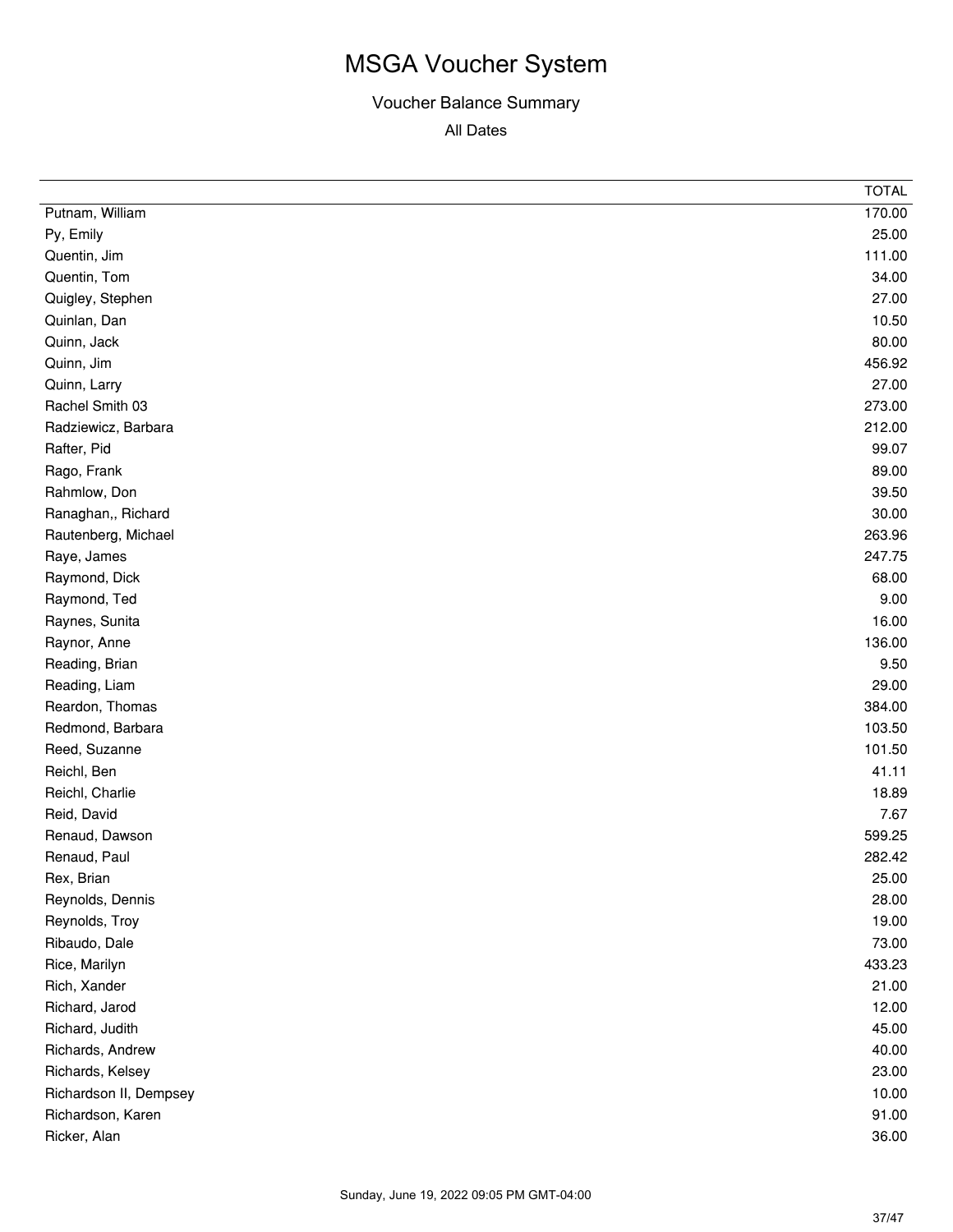|                     | <b>TOTAL</b> |
|---------------------|--------------|
| Rizzo, Karyn        | 22.00        |
| Roberge, Bert       | 191.00       |
| Roberge, Brian      | 45.00        |
| Roberge, George     | 27.50        |
| Roberts, Ben        | 222.67       |
| Roberts, Gardner    | 16.00        |
| Roberts, Gregory    | 79.00        |
| Roberts, Suzanne    | 295.14       |
| Robertson, David    | 21.67        |
| Robichaud, Linda    | 70.50        |
| Robichaud, Raymond  | 0.00         |
| Robichaud, Rick     | 80.00        |
| Robillard, Kerry    | 25.50        |
| Robinson, Doreen    | 245.18       |
| Roche, Daniel       | 127.00       |
| Roche, Delaney      | 136.00       |
| Rocheleau, Morgan   | 5.00         |
| Rock, Danielle      | 129.00       |
| Roderick, Nancy     | 37.00        |
| Rodrigue, Dylan     | 36.25        |
| Rodrigue, Justin    | 60.00        |
| Rodrigue, Stephanie | 100.00       |
| Rogers, John H.     | 1.00         |
| Rokowski, Kathleen  | 632.50       |
| Roma, Patrick       | 55.00        |
| Rondeau, Barb       | 9.00         |
| Rondeau, Barbara    | 31.00        |
| Roop, Lucas         | 127.00       |
| Roop, Matthew       | 29.00        |
| Roop, Nathan        | 228.63       |
| Ropke, Barbara      | 221.00       |
| Ross, Celeste       | 54.00        |
| Ross, Gordon        | 56.25        |
| Ross, James         | 18.00        |
| Ross, Jeff          | 77.00        |
| Ross, Keith         | 121.00       |
| Ross, Larry         | 68.25        |
| Ross, Matt          | 190.00       |
| Ross, Mike          | 0.00         |
| Ross, Nathan        | 30.00        |
| Ross, Ray           | 10.50        |
| Rossignol, Zach     | 92.00        |
| Rouillard, Brenda   | 148.41       |
| Routhier, Mike      | 30.00        |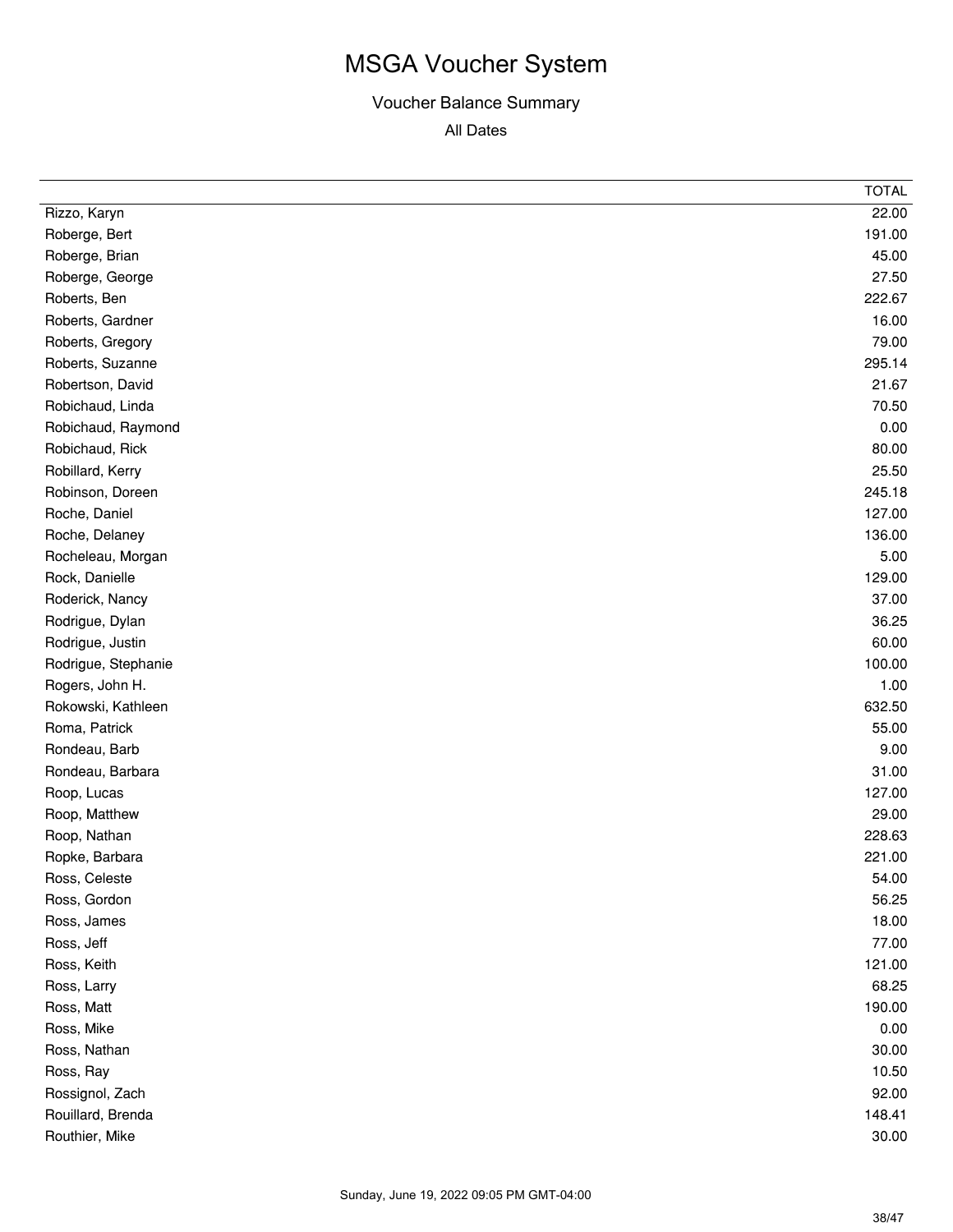|                       | <b>TOTAL</b> |
|-----------------------|--------------|
| Routhier, Will        | 30.00        |
| Roy, Bob              | 11.00        |
| Roy, Caleb            | 50.00        |
| Roy, Patrizia         | 116.00       |
| Roy, Paul             | 5.17         |
| Royce, Sandy          | 29.00        |
| Rubino, Nancy         | 24.00        |
| Rudy, Robert          | 156.00       |
| Ruffing, Luke         | 586.50       |
| Rullo, Eileen         | 38.00        |
| Russell, Craig        | 26.00        |
| Russell, David        | 77.90        |
| Russell, Mark         | 44.33        |
| Russell, Norman       | 20.25        |
| Ryle, Philip          | 141.00       |
| Sage, Nancy           | 176.00       |
| Salisbury, Isaac      | 3.00         |
| Salisbury, Michael    | 72.50        |
| Salisbury, Sandy      | 24.50        |
| Sallese, Tony         | 54.00        |
| Sample, James         | 12.00        |
| Samson, Liz           | 117.00       |
| Sands, Kenny          | 47.50        |
| Sarchi, Joyce         | 23.00        |
| Sarchi, Matthew       | 63.00        |
| Sardella, Louis       | 354.64       |
| Saulten, Pam          | 18.00        |
| Sawtelle, Kenneth     | 191.33       |
| Sawyer, George        | 25.00        |
| Sawyer, Randy         | 599.00       |
| Scammon, Bobby        | 38.38        |
| Schaab, Wayne         | 371.50       |
| Schelble, Paul        | 71.00        |
| Schencks, Jr., Edward | 11.17        |
| Schlaepfer, Cindy     | 11.00        |
| Schmidt, Robert       | 63.10        |
| Schoeder, Nick        | 59.25        |
| Schoenberg, Eli       | 4.00         |
| Schubert, Jennifer    | 65.00        |
| Schultz, Irene        | 144.00       |
| Scichilone, Kelly     | 73.00        |
| Sclar, Zachary        | 21.00        |
| Scott, Barbara        | 102.16       |
| Scott, Ryan           | 67.67        |
|                       |              |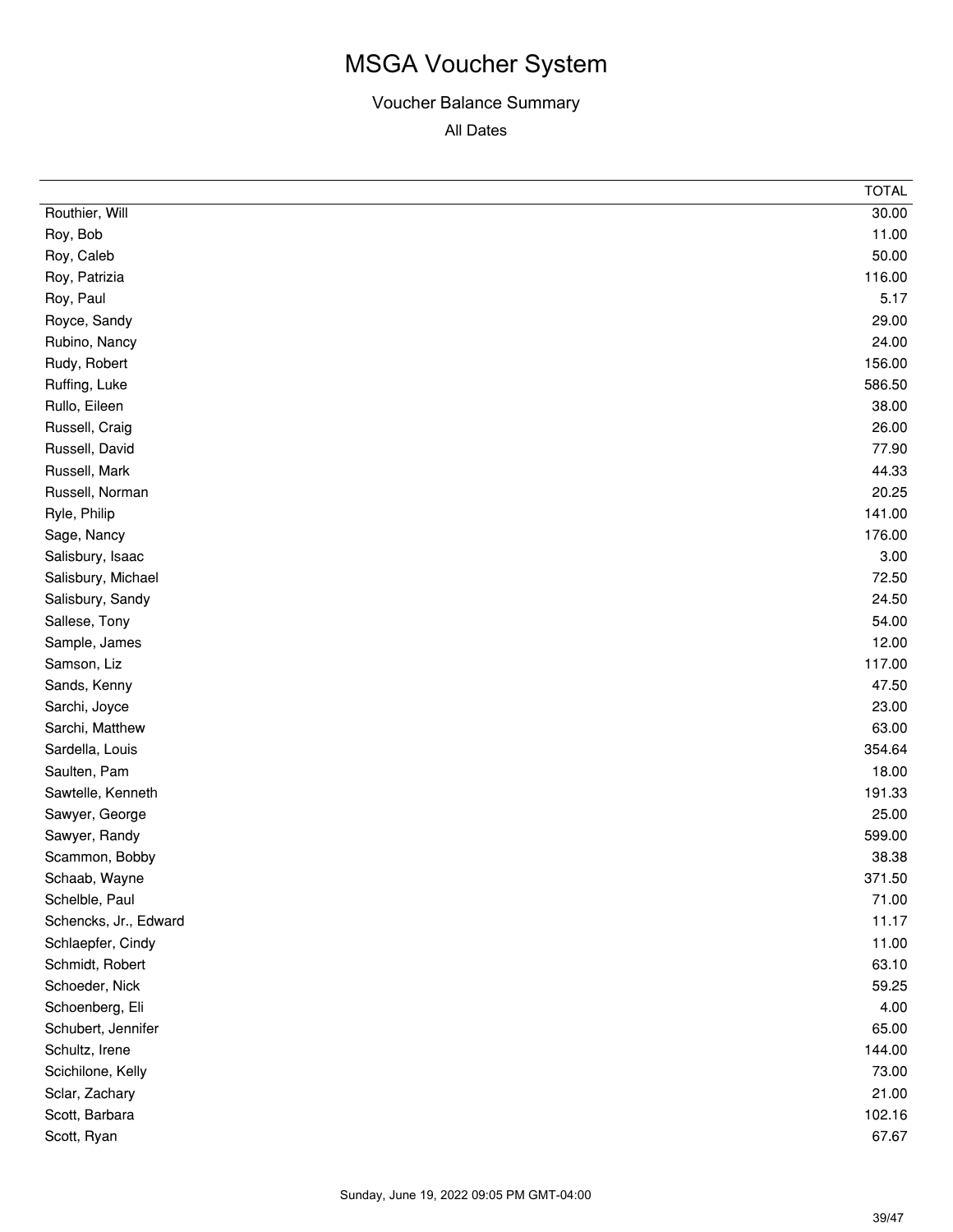|                   | <b>TOTAL</b> |
|-------------------|--------------|
| Scott, Tim        | 240.63       |
| Scripture, Chad   | 163.00       |
| Scripture, Logan  | 8.00         |
| Scudder, Russ     | 76.50        |
| Seamans, George   | 20.43        |
| Searle, Robert    | 25.00        |
| Seavey, Chris     | 1,331.58     |
| Seekins, Sam      | 40.50        |
| Seekins, Tom      | 3.00         |
| Self, Doug        | 392.93       |
| Semple III, James | 134.00       |
| Serafin, Peter    | 96.00        |
| Severson, Gary    | 14.00        |
| Shabo, George     | 15.00        |
| Shane, Steven     | 8.00         |
| Shangraw, Kyle    | 177.00       |
| Shannon, Matthew  | 93.00        |
| Sharkey, Jack     | 258.50       |
| Shaw, Cindy       | 248.50       |
| Shaw, Darcy       | 135.00       |
| Shelton, Deborah  | 22.00        |
| Sherman, Cheryl   | 5.00         |
| Shigo, Curt       | 32.00        |
| Shirley Bourne 05 | 65.00        |
| Shugars, Steven   | 104.50       |
| Shuman, Charles   | 80.00        |
| Shuman, Steve     | 45.00        |
| Shupp, Tom        | 318.75       |
| Siewertsen, Denny | 18.00        |
| Siewertsen, Marc  | 100.00       |
| Simard, Matt      | 80.00        |
| Simms, Russell    | 88.31        |
| Simokaitis, AJ    | 20.00        |
| Simonds, Rick     | 53.17        |
| Simonds, Steve    | 419.83       |
| Sirois, Sam       | 15.00        |
| Sirois, Scott     | 1,622.26     |
| Sirois, Steve     | 214.00       |
| Skelton, Thomas   | 191.17       |
| Slagle, Ben       | 121.00       |
| Slattery, Andrew  | 245.67       |
| Sloan, Steve      | 2.00         |
| Small, Sherron    | 63.00        |
| Smart, R. Scott   | 21.00        |
|                   |              |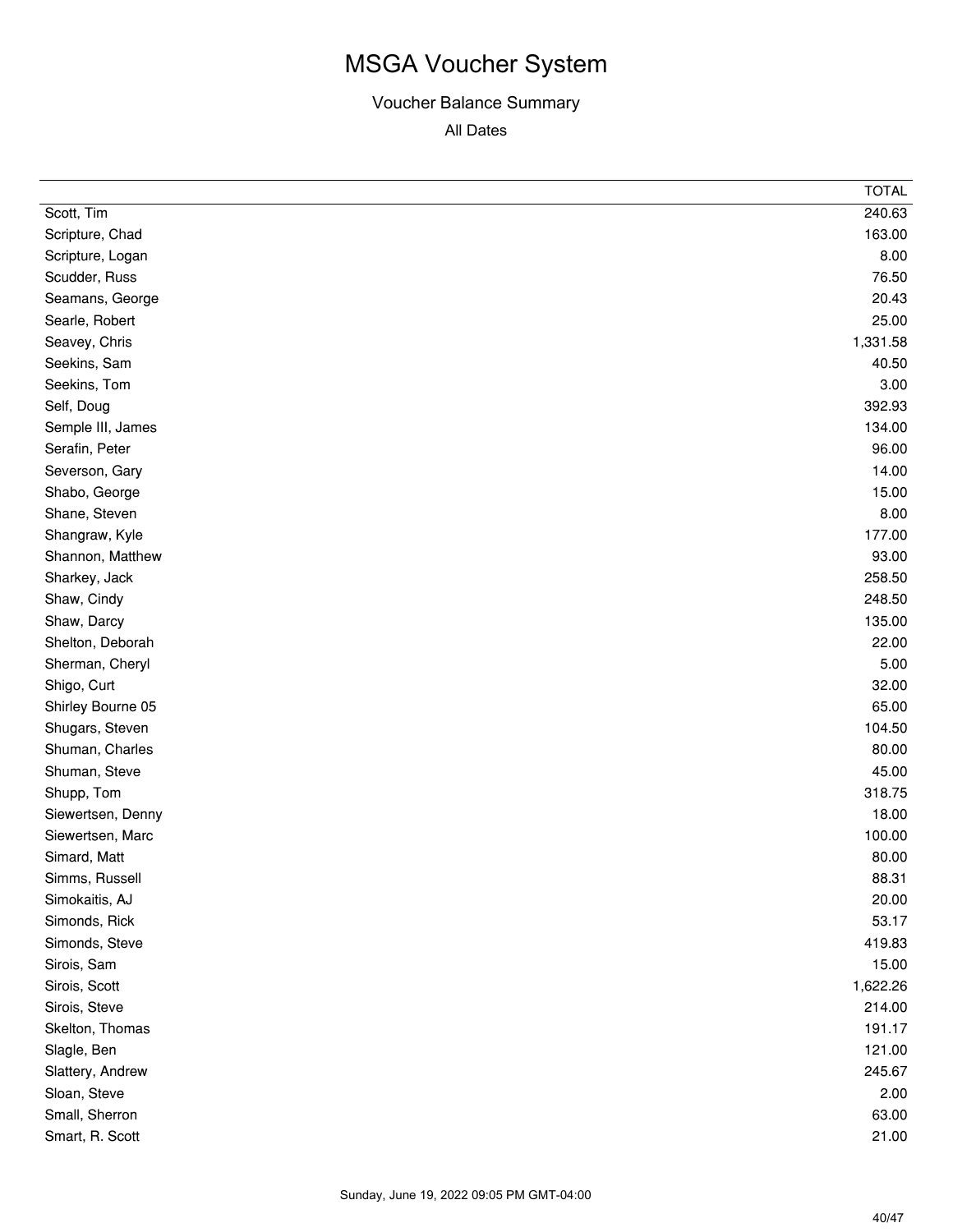|                      | <b>TOTAL</b> |
|----------------------|--------------|
| Smedberg, Pete       | 58.00        |
| Smith, Brian         | 23.33        |
| Smith, Charles W.    | 211.84       |
| Smith, Darrell       | $-11.00$     |
| Smith, Eric          | 28.00        |
| Smith, Jean          | 41.00        |
| Smith, Kellie        | 23.50        |
| Smith, Michael       | 24.50        |
| Smith, Paula         | 5.00         |
| Smith, Rachel        | 71.67        |
| Smith, Randall       | 207.17       |
| Smith, Rexford       | 406.00       |
| Smith, Thomas D.     | 27.75        |
| Smith, Tom           | 29.50        |
| Snediker, Trudi      | 255.34       |
| Snider, Matt         | 50.00        |
| Snow, Diane          | 392.00       |
| Snow, Jennifer 02    | 48.00        |
| Soboleski, Darlene   | 53.06        |
| Sonia, Nelson        | 151.00       |
| Soucy, Noel          | 20.00        |
| Soule, Ben           | 4.00         |
| Soule, Dan           | 51.00        |
| Soule, Susanne       | 109.53       |
| Southworth, Peter    | 76.00        |
| Sparrow, Charlie     | 25.00        |
| Spaulding, Andy      | 97.83        |
| Spaulding, Bruce     | 5.00         |
| Spaulding, Lee       | 19.00        |
| Spaulding, Mitch     | 19.00        |
| Spires, Larry        | 56.67        |
| Spizuoco, Rocco      | 80.67        |
| Springer, Harry      | 15.00        |
| Sproul, Arnold Keith | 301.00       |
| Sproul, Kathy        | 81.25        |
| Sproul, Stan         | 27.00        |
| Squires, Carmen      | 17.00        |
| St Andre, David      | 46.00        |
| St. Pierre, Pearl    | 379.00       |
| Stafford, Maryjane   | 34.00        |
| Stahle, Ron          | 68.00        |
| Staples, Corey       | 32.50        |
| Staples, Jan         | 110.09       |
| Staples, Robin       | 19.00        |
|                      |              |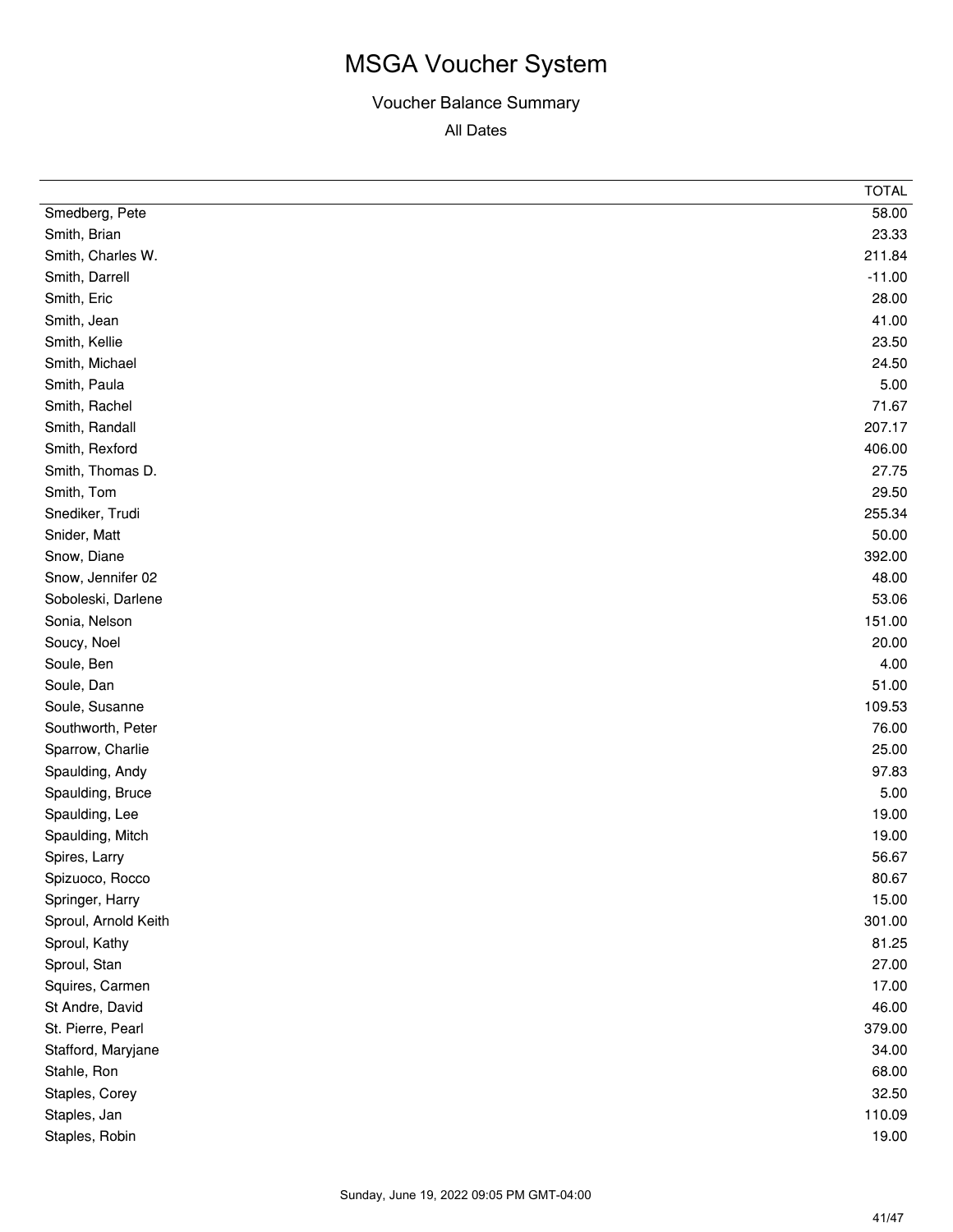|                       | <b>TOTAL</b> |
|-----------------------|--------------|
| Start, Alex           | 195.50       |
| Stasium, Mark         | 97.00        |
| Stauber, Samuel       | 323.00       |
| Steeves, Lonney       | 153.00       |
| Steinbach, Karl       | 41.00        |
| Steinberg, Mike       | 509.00       |
| Steiner, Steve        | 45.00        |
| Stevens II, James     | 293.50       |
| Stevens, Bambi        | 461.97       |
| Stevens, Chip         | 26.00        |
| Stevens, Jim          | 85.00        |
| Stewart, Everett      | 6.15         |
| Stewart, Gary         | 8.00         |
| Stewart, Jenifer      | 279.50       |
| Stewart, Justin       | 385.42       |
| Stewart, Nancy        | 40.00        |
| Stewart, Scott        | 215.90       |
| Stillman, Diane       | 64.00        |
| Stockman, Sally       | 87.00        |
| Stoddard, Gayle       | 116.50       |
| Stone, Jay            | 197.50       |
| Stone, Scott          | 33.50        |
| Stonebraker, David    | 120.00       |
| Storey, Nancy         | 176.00       |
| Stowell, Beth         | 15.00        |
| Stowell, Susan        | 17.00        |
| Straetz, Jason        | 31.00        |
| Stratos, Christo      | 12.00        |
| Stromberg, Hans       | 75.00        |
| Strubbe, Eric         | 1,020.00     |
| Stuart, Karen         | 78.00        |
| Stuart, Karen 01      | 97.81        |
| Stuart, Mike          | 35.50        |
| Stuart, Peter         | 22.00        |
| Studley, Catherine    | 135.00       |
| Studley, Catherine 02 | 18.00        |
| Sullivan, Jeff        | 61.00        |
| Sullivan, Mark        | 32.00        |
| Sullivan, Mathew      | 22.00        |
| Sullivan, Terry       | 328.00       |
| Surette, Bob          | 49.00        |
| Surette, James        | 42.00        |
| Suryan, David         | $-1.00$      |
| Susi, Mark            | 50.00        |
|                       |              |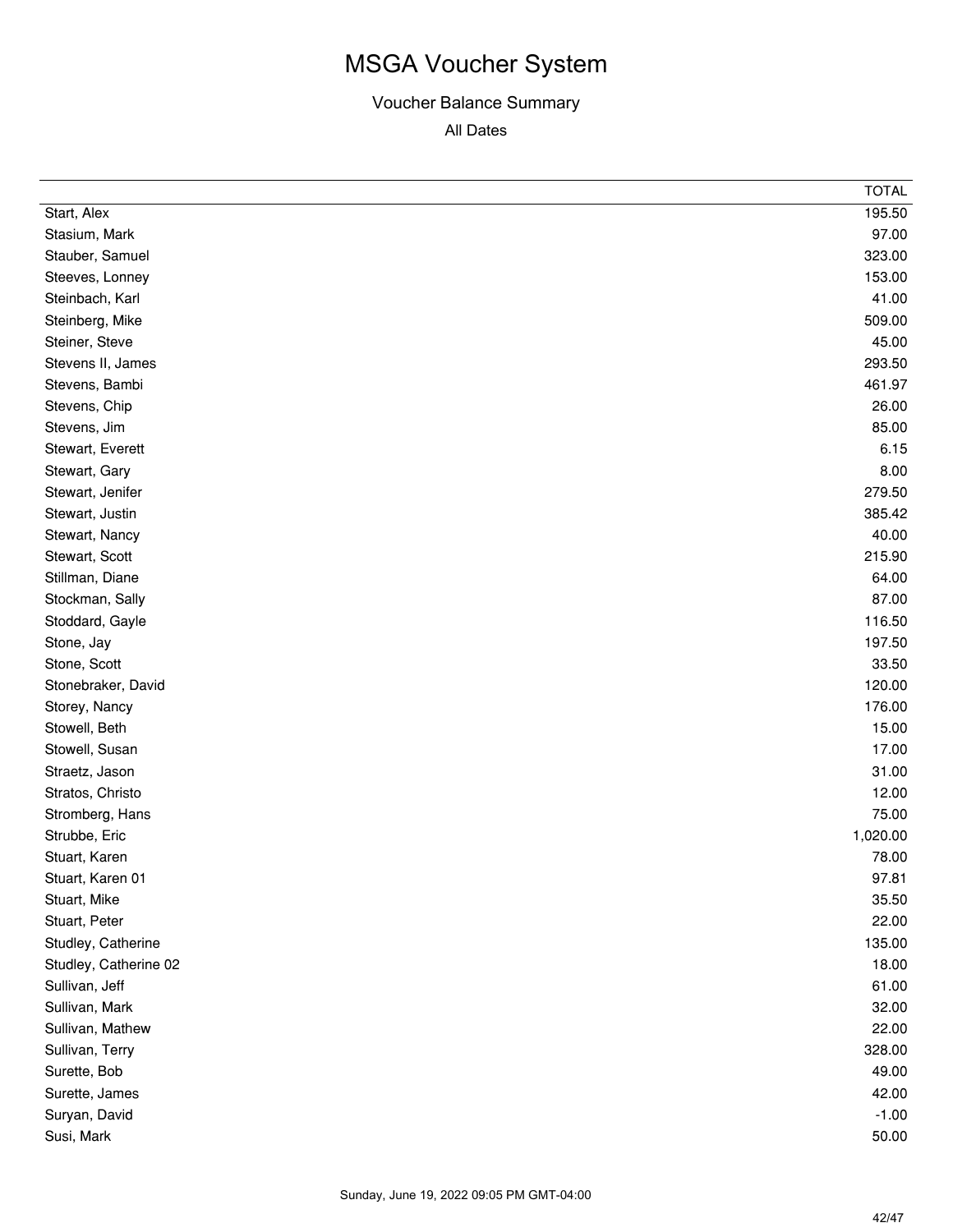|                       | <b>TOTAL</b> |
|-----------------------|--------------|
| Sweet, Meriby         | 195.88       |
| Sweet, Patricia       | 32.89        |
| Sweet, Robert         | 148.00       |
| Sweet, Russ           | 244.83       |
| Sweetser, Jean        | 134.00       |
| Sweetser, Seth        | 218.33       |
| Swett, Charlie        | 74.00        |
| Tabb, Paulette        | 17.00        |
| Tabone, David         | 58.00        |
| Tanguay, Stephen      | 21.00        |
| Tapley, Wyman         | 35.00        |
| Tara, Annee           | 4.00         |
| Tartre, Sue           | 4.00         |
| Tate, Stephen         | 135.00       |
| Tatusko, Mae          | 19.00        |
| Taylor, Chris         | 412.00       |
| Test Player2          | $-5.00$      |
| <b>Test Player1</b>   | $-10.00$     |
| Test Player3          | $-5.00$      |
| Teunisen, Jeff        | 216.00       |
| Thelin, Paul          | 31.50        |
| Theriault, Tim        | 98.67        |
| Therrien, Rachel      | 4.00         |
| Thibeau, Kirk         | 137.50       |
| Thibodeau, John       | 50.00        |
| Thomas, Jim           | 123.00       |
| Thomas, Sherrie       | 439.00       |
| Thombs, James         | 172.83       |
| Thompson, Cy          | 32.67        |
| Thompson, Debbie      | 5.00         |
| Thompson, Jacob       | 342.00       |
| Thompson, Jim         | 21.00        |
| Thompson, Nancy       | 37.50        |
| Thornton, Daniel      | 21.00        |
| Thurston, Jay         | 31.00        |
| Tierney, Chris        | 126.00       |
| Tiffany, Barbara      | 16.00        |
| Tiger, Mara           | 18.00        |
| Tiner, Thomas         | 92.74        |
| Tobey, Linda 01       | 117.00       |
| <b>Todd Wilcoxson</b> | 72.67        |
| Toohey, Jamie         | 25.00        |
| Toohey, Kevin         | 89.00        |
| Toohey, Peter         | 4.00         |
|                       |              |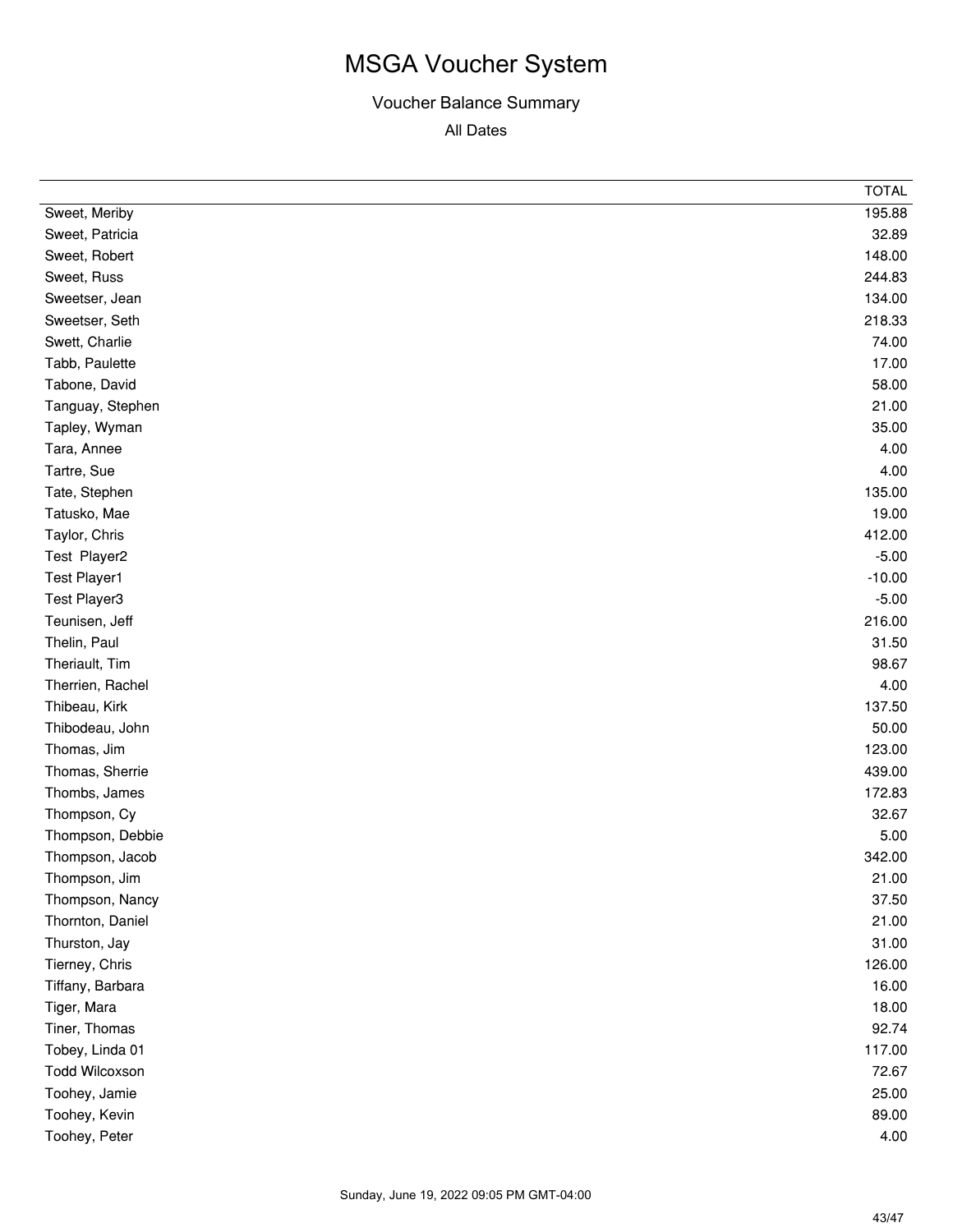|                     | <b>TOTAL</b> |
|---------------------|--------------|
| Toti, Ernie         | 0.00         |
| Towle, Deborah      | 3.50         |
| Towns, Anthony      | 25.00        |
| Townsend, Matthew   | 26.00        |
| Tracey, Glenn       | 85.00        |
| Trask, Louise 01    | 165.00       |
| Trask, Tony         | 18.75        |
| Treadwell, Helen    | 292.50       |
| Treadwell, Julie    | 25.00        |
| Tremblay, Rich      | 0.83         |
| Trenholm, Jay       | 30.00        |
| Trivilino, Joshua   | 166.14       |
| Trottier, Stephen   | 44.00        |
| Trudel, Wade        | 665.00       |
| Tsujiura, Steve     | 276.08       |
| Tuell, John         | 75.00        |
| Turner, Jeff        | 322.31       |
| Tutlis, Doris       | 37.00        |
| Tweedie, Robert     | 142.00       |
| Twombly, Marc       | 85.00        |
| Twombly, Robin      | 85.00        |
| Tyburski, Tyler     | 179.50       |
| Tyler, Joann        | 41.00        |
| Tyng, Holley        | 23.00        |
| Vachon, Marc        | 50.00        |
| Vadnais, Bernice    | 50.00        |
| Vadnais, Bernice 01 | 242.00       |
| Vafiadis, Brandon   | 28.00        |
| Vail, Jackie        | 69.00        |
| van Zandt, Michael  | 225.00       |
| VAN03               | 37.50        |
| VAN08               | 21.50        |
| VAN09               | 264.00       |
| VanReenen, Cathy    | 63.16        |
| Varrell, Linda      | 171.50       |
| Vassill, Diane      | 36.00        |
| Vautour, Faith      | 241.00       |
| Veilleux, Carson    | 28.00        |
| Verrier, David      | 61.50        |
| Verrill, Chris      | 35.00        |
| Viger, Marlene      | 165.00       |
| Vigue, Darby        | 14.00        |
| Villanova, Michael  | 43.67        |
| Viola, Alexander    | 38.00        |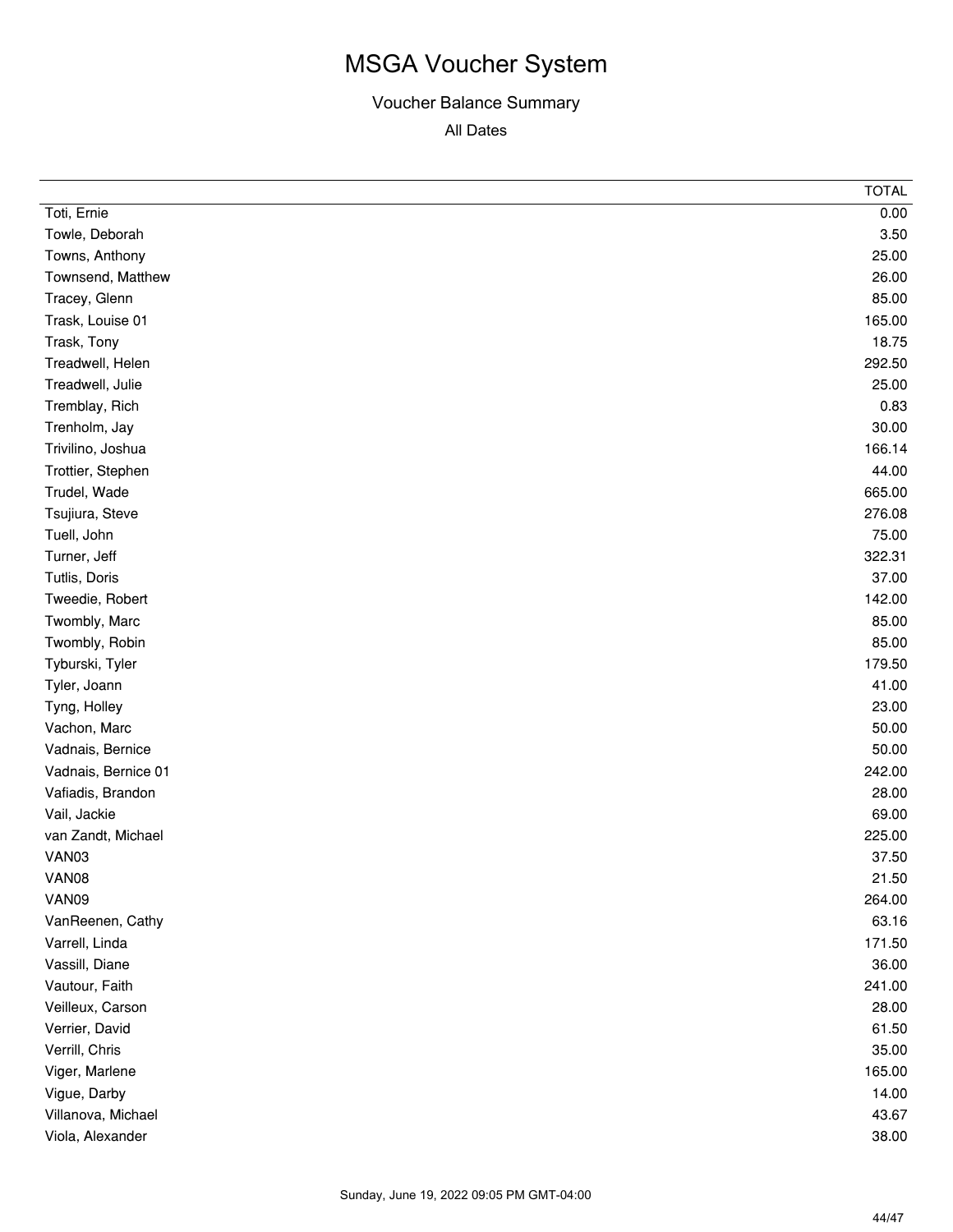|                            | <b>TOTAL</b> |
|----------------------------|--------------|
| Wade, Marie                | 14.00        |
| Wagstaff, Phyllis          | 63.00        |
| Waitt, Mickey              | 28.96        |
| Walker, Cliff              | 57.00        |
| Walker, Ryan               | 42.00        |
| Wallace, Mark              | 224.00       |
| Wallingford, Joy           | 128.00       |
| Walp, Joe                  | 2.13         |
| Walp, Michael C.           | 139.00       |
| Walp, Michael R            | 104.00       |
| Walsh, Carol               | 72.00        |
| Walsh, Regina              | 11.00        |
| Walters, Dane              | 4.00         |
| Walton, Casey              | 30.00        |
| Waltz, Jr., Maynard (Skip) | 203.00       |
| Waltz, Karen               | 307.00       |
| Waltz, Nick                | 32.00        |
| Waltz, Sue                 | 86.00        |
| Waltz, Sue 01              | 26.00        |
| Ward, Preston              | 15.00        |
| Waring, Dean               | 25.00        |
| Warner, Fred               | 109.00       |
| Warner, Steve              | 9.00         |
| Warren, Daphne             | 270.50       |
| Washburn, Durice           | 205.00       |
| Washburn, Heidi            | 92.00        |
| Waterman, Michael          | 11.00        |
| Waterman, Paula            | 6.00         |
| Watkins, Alison            | 147.66       |
| Watson, Lowell             | 37.00        |
| Watts, Elaine              | 31.00        |
| Weatherbie, Sue            | 12.00        |
| Weaver, James              | 12.05        |
| Weaver, Kyle               | 46.90        |
| Webber, Nancy              | 88.00        |
| Webber, William            | 95.00        |
| Webster, Wayne             | 37.00        |
| Wedge, Maureen             | 219.50       |
| Weimer, Erin               | 523.00       |
| Weiss, Sam                 | 276.00       |
| Welch, Ben                 | $-12.50$     |
| Welch, Carl (Chuck)        | 124.00       |
| Welch, Jack                | 50.00        |
| Welch, Steve               | 7.50         |
|                            |              |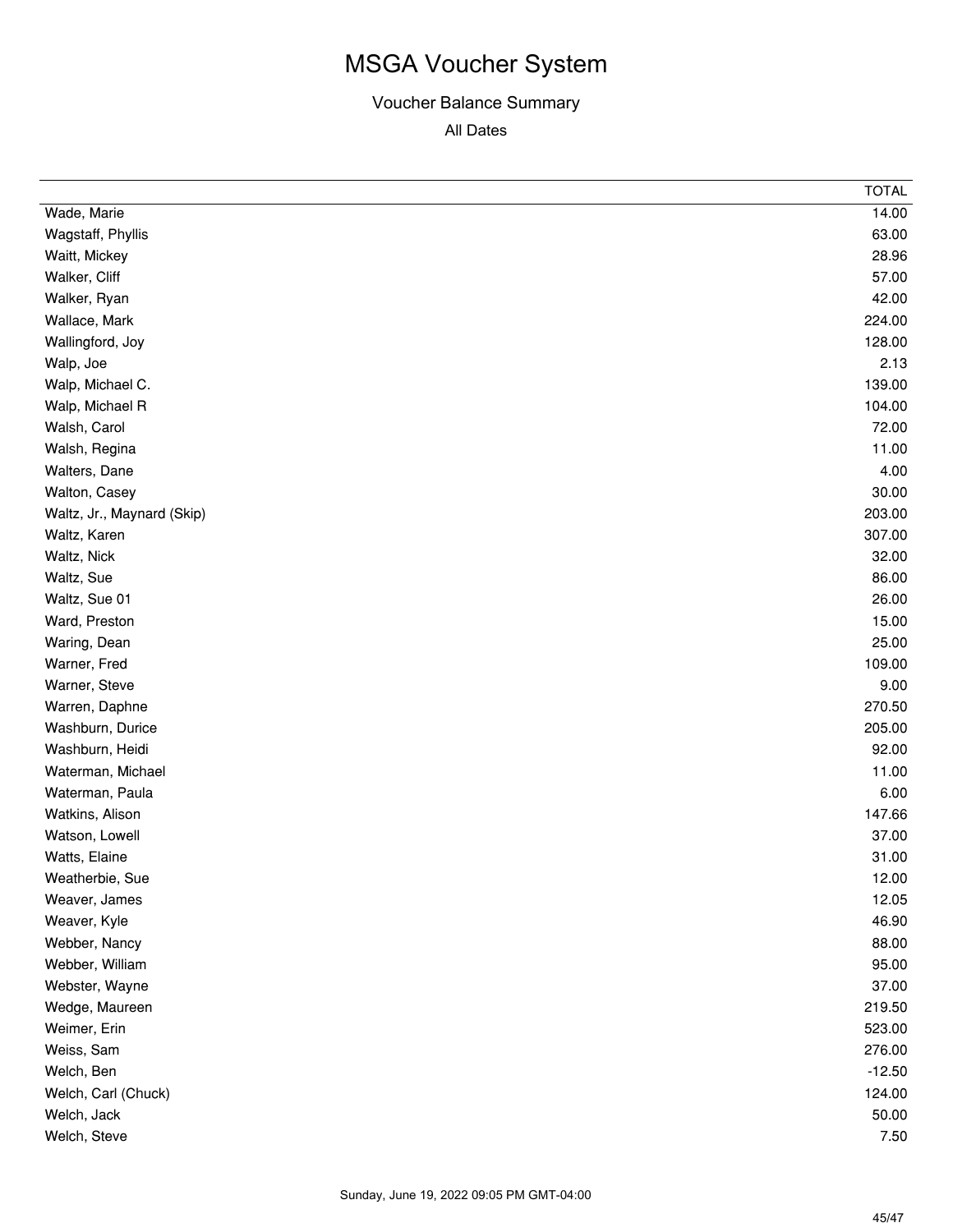|                    | <b>TOTAL</b> |
|--------------------|--------------|
| Wellman, Mark      | 60.00        |
| Wells, Tom         | 379.50       |
| Wentworth, Danny   | 155.00       |
| Wentworth, David   | 26.00        |
| Wescott, Nicholas  | 39.00        |
| West, Topper       | 103.00       |
| Weymouth, Scott    | 119.58       |
| Whalen, Tina       | 51.00        |
| Wheeler, Andy      | 31.25        |
| White, Janet       | 26.00        |
| White, Janice      | 67.23        |
| White, Josh        | 74.00        |
| White, Mike        | 9.00         |
| White, Mike J.     | 83.33        |
| Whited, Pegi       | 59.14        |
| Whiting, Cecily    | 239.50       |
| Whitman, Dave      | 211.83       |
| Whitney, Peter     | 6.00         |
| Whitney, Stephen   | 15.00        |
| Whitney, Terry     | 142.00       |
| Whittaker, Larry   | 31.00        |
| Wichroski, Larry   | 1,311.00     |
| Wickenden, Daulton | 96.00        |
| Wiener, Esther     | 6.00         |
| Wiggin, Paul       | 3.00         |
| Wilcox, Marke      | 27.00        |
| Wiley, Deborah     | 29.00        |
| Wiley, Steve       | 245.00       |
| Wilkins, Brad      | 67.00        |
| Wilkins, Ryan      | 179.00       |
| Wilks, Ryan        | 130.00       |
| Willard, Chris     | 186.00       |
| Willett, Garry     | 211.00       |
| Willett, Jeff      | 96.83        |
| Willette, Bruce    | 197.00       |
| Williams, Dale     | 7.00         |
| Williams, Matt     | 76.50        |
| Williams, Neil     | 21.00        |
| Williams, Roger    | 110.50       |
| Williams, Sally    | 323.50       |
| Willis, Jake       | 124.75       |
| Willis, Jason      | 48.00        |
| Wilson, Peggy      | 57.36        |
| Wilson, Ryan       | 24.00        |
|                    |              |